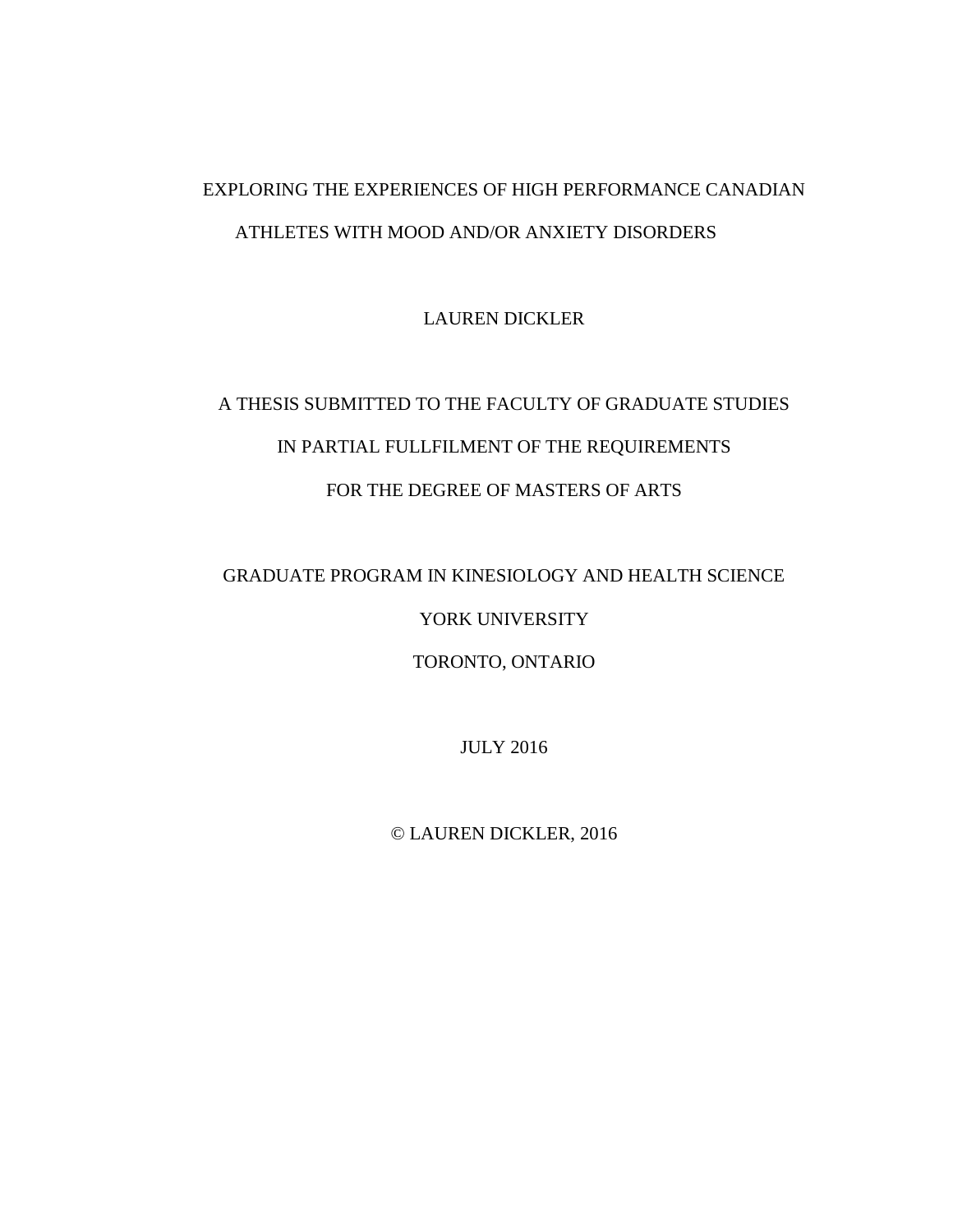#### **Abstract**

Until recently, it was widely assumed that mood and anxiety disorders were not common medical problems for high performance athletes (e.g., Dean & Rowan, 2013; Markser, 2011; Reardon & Factor, 2010). However, as athletes come forward to share their struggles with mental illness, this assumption has been brought into question. Very little research has focused on mood and anxiety disorders in high performance athletes; what is known comes primarily from mass media and popular culture (e.g., Hughes, 2015; Marino, 2013). The purpose of this research was to explore the experiences of Canadian high performance athletes with mood and/or anxiety disorders, with a specific focus on their journey through their athletic career. Three athletes were recruited via purposeful sampling. Athletes currently or recently competed for places on Canadian national sports teams. Athletes participated in semi-structured interviews with open-ended questions related to their sporting careers and how they coped with being a high performance athlete and having a mood and/or anxiety disorder. Participants described dealing with stigma related to their diagnoses. Initially, treatment took a back seat to training and competition; ultimately, participants required a break from sport in order to effectively manage their illness. Participants expressed a need for education in the sport community regarding mood and anxiety disorders as well as greater access to psychologists for high performance athletes.

Findings are discussed within the context of existing research on high performance sport and mood/anxiety disorders. Preliminary implications include the development and evaluation of education programs to decrease stigma associated with mood and anxiety disorders and increase awareness of the signs and symptoms of mood and anxiety disorders, coupled with increases in funding for available resources in the sport community along with changes to current sport policy.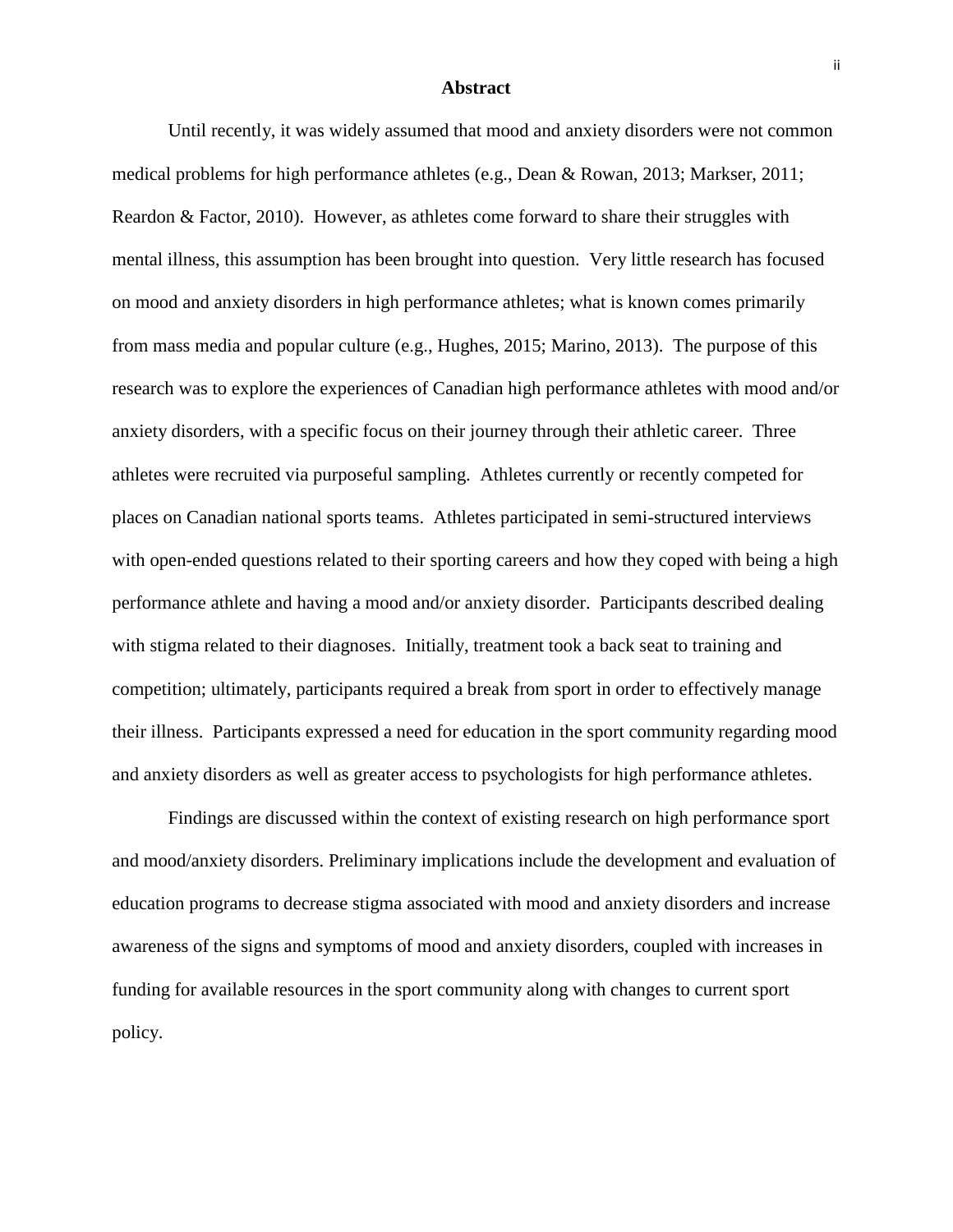# **Dedication**

I dedicate this to every person who has been touched by mental illness.

You are not alone.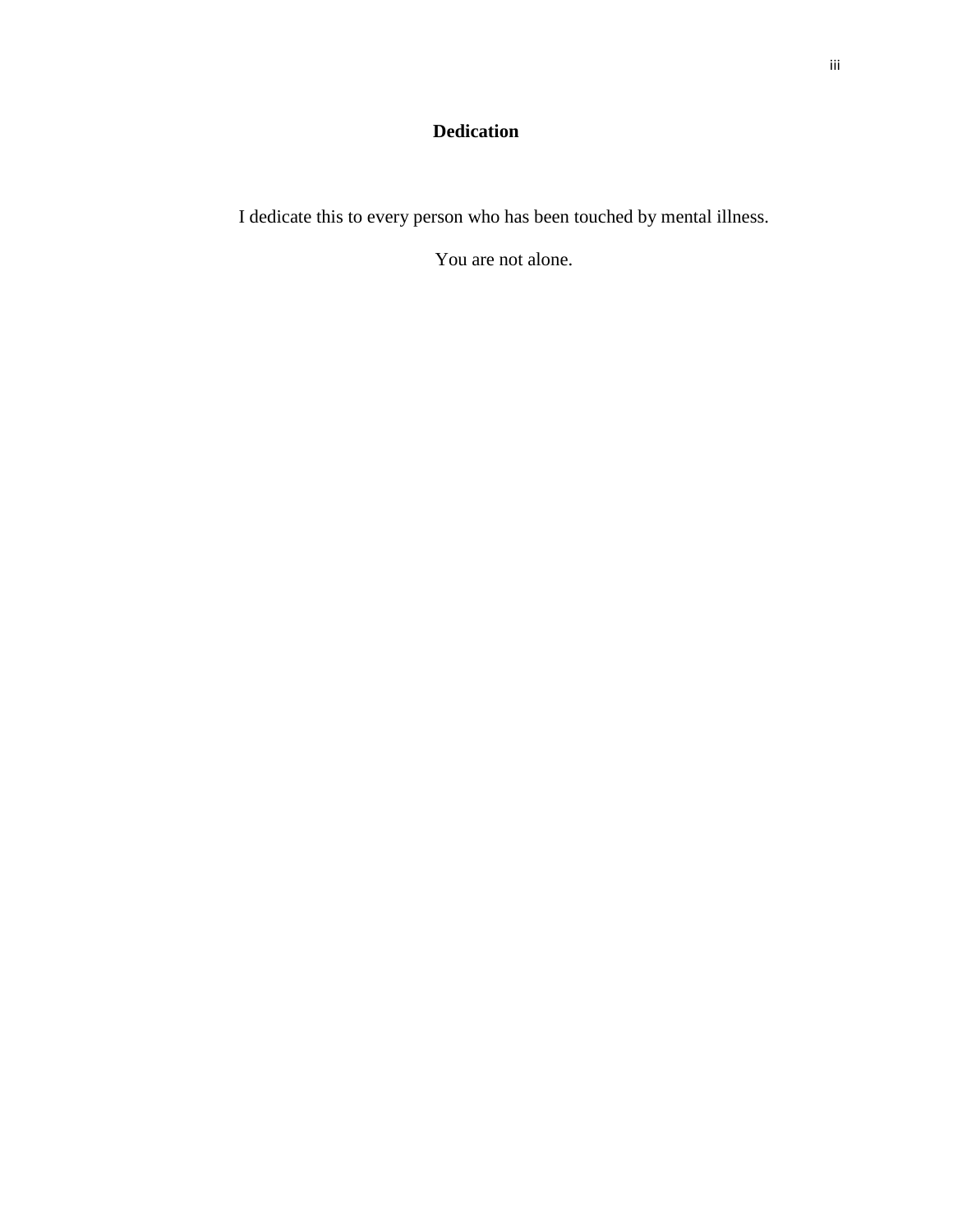# **Acknowledgements**

First and foremost, I want to thank the athletes who participated in this study: thank you for being open and honest about your experiences. I applaud you for your bravery and commend you for your courage in feeling comfortable enough to share your journey about a subject that is highly stigmatized.

To my lab mates past and present: I have enjoyed the time we have spent together and I appreciate your insights and input on the research process. I would be remiss to not give an extra big thank you to Lauren: I could not have done this without you in my corner!

To Susan Yorke, therapist extraordinaire: thank you doesn't feel strong enough to express how much I appreciate the work we have done together. Everyone deserves to have a Susan Yorke in their life; I am lucky to have the original in mine.

To my supervisor, Dr. Jessica Fraser-Thomas: you are a saint! Thank you for standing by me and supporting me both with my research and my health. You are a great example of what people can and should do to understand and support people with mental illness. You are both my supervisor and my mentor and I look forward to continuing to work and learn from you. Now, time for you to get some sleep!

I owe a debt of gratitude to my friends for supporting me throughout this process. From reading drafts to providing me with encouragement when I needed it most; I could not have done it without you! I want to especially single out Al, Myra, Ruth, and Trish for their comfort and patience.

And to my family, thank you for being there for me, for your understanding when I had to miss family events, but perhaps most importantly, for keeping me well fed!

And finally, to my nieces and nephew, Maya, Adina, Joey and Mason: thank you for putting a smile on my face even when I am at my most depressed and for instilling me with hope even when I feel hopeless. My dream is that by the time you are my age, we live in a world where saying you have depression/anxiety is the same as saying you have diabetes and that telling someone you have an appointment to see your therapist is the same as saying you have an appointment to see your dentist. I vow to continue to do my part to ensure this happens.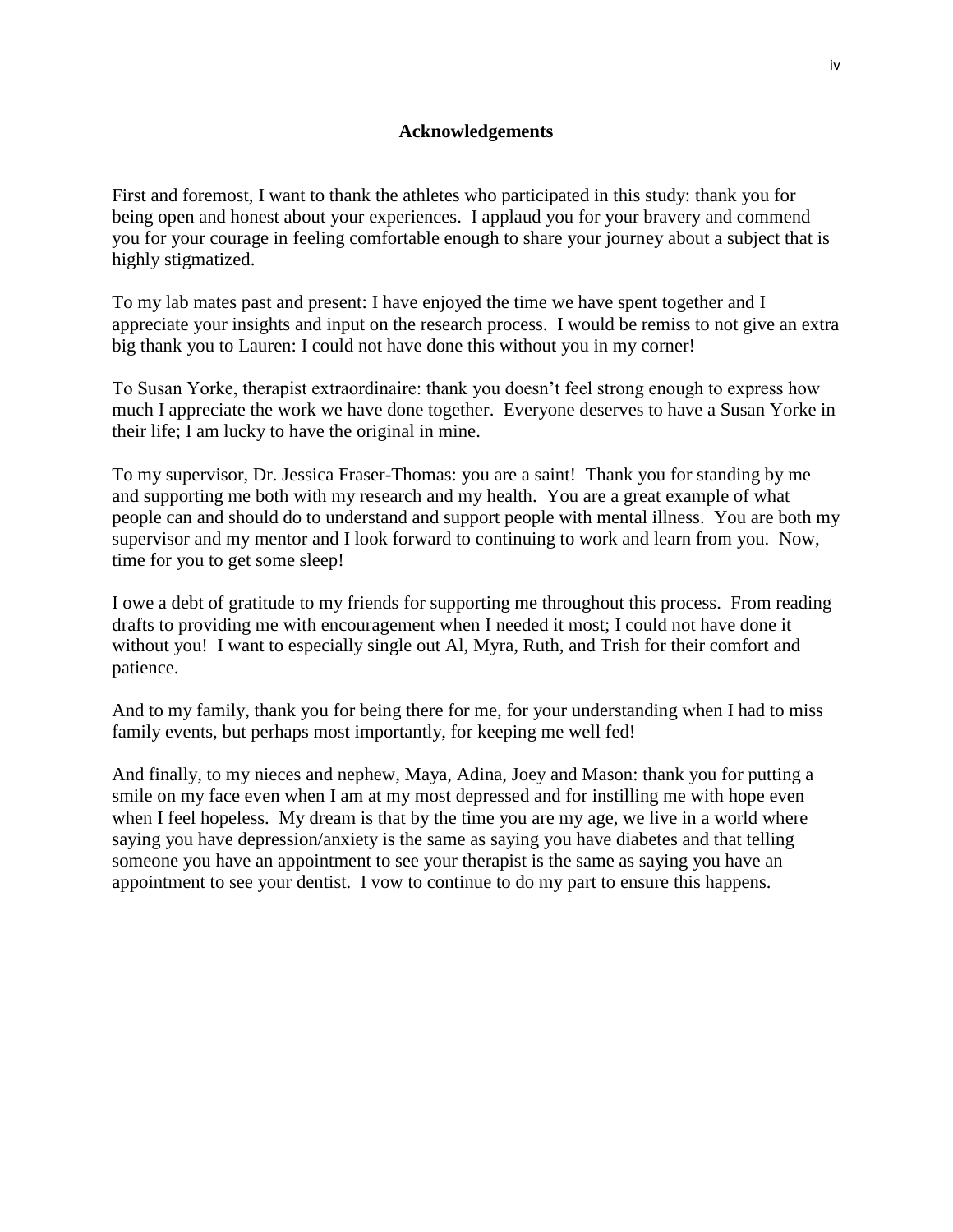# **Table of Contents**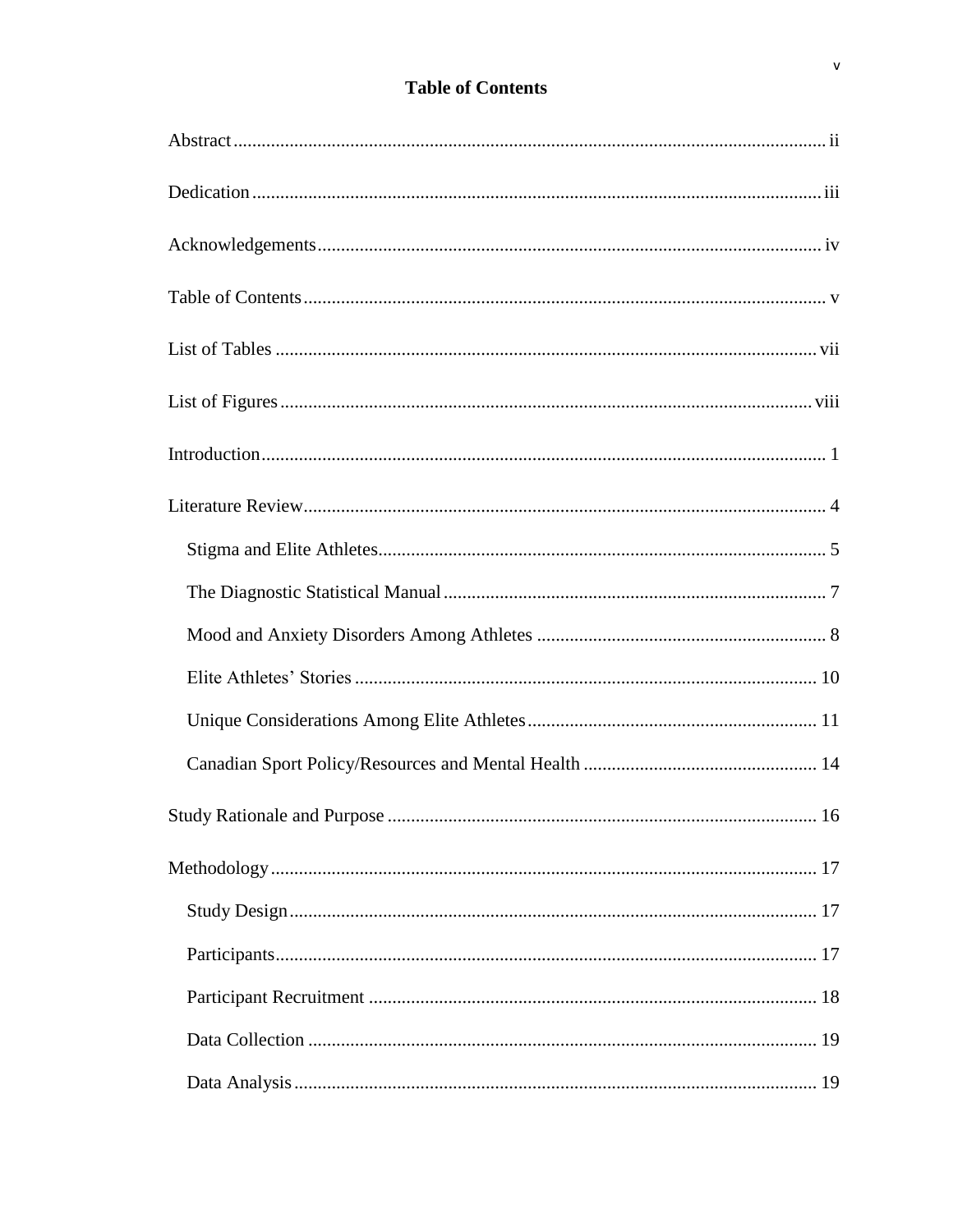|                                                                | vi |
|----------------------------------------------------------------|----|
|                                                                |    |
|                                                                |    |
|                                                                |    |
|                                                                |    |
|                                                                |    |
|                                                                |    |
| Considering Improvements in Canadian High Performance Sport 35 |    |
|                                                                |    |
|                                                                |    |
|                                                                |    |
|                                                                |    |
|                                                                |    |
|                                                                |    |
|                                                                |    |
|                                                                |    |
|                                                                |    |
|                                                                |    |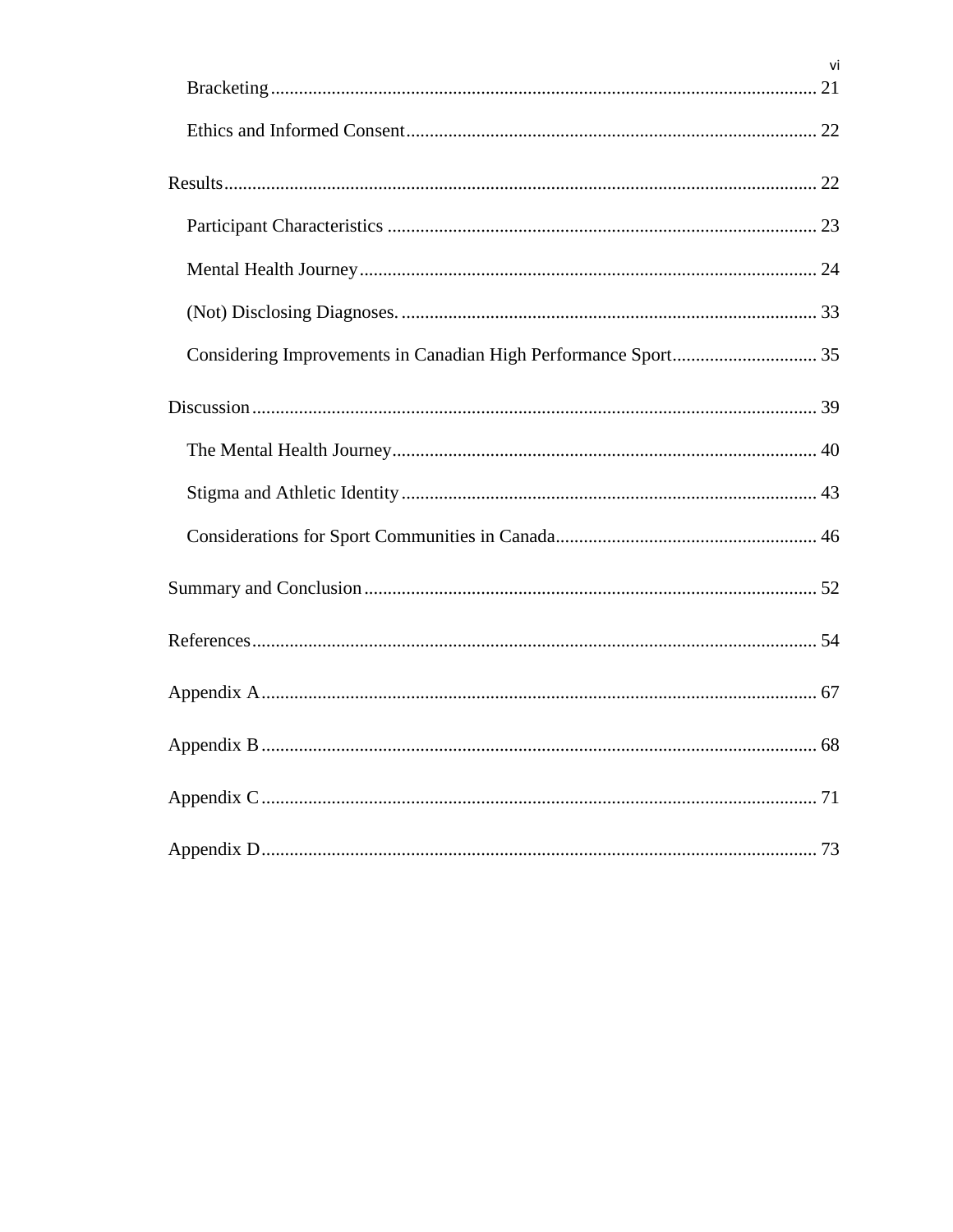# **List of Tables**

|--|--|--|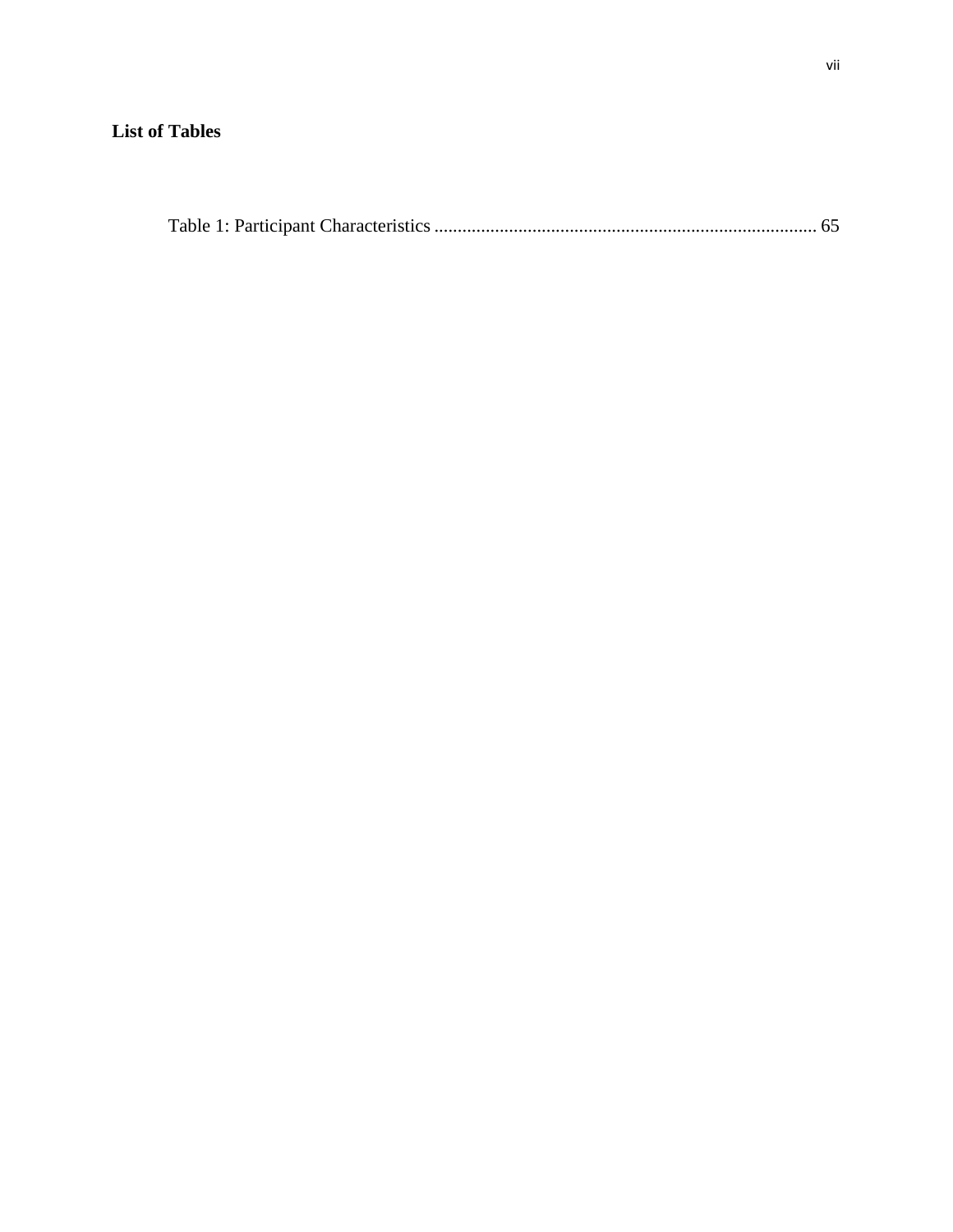# **List of Figures**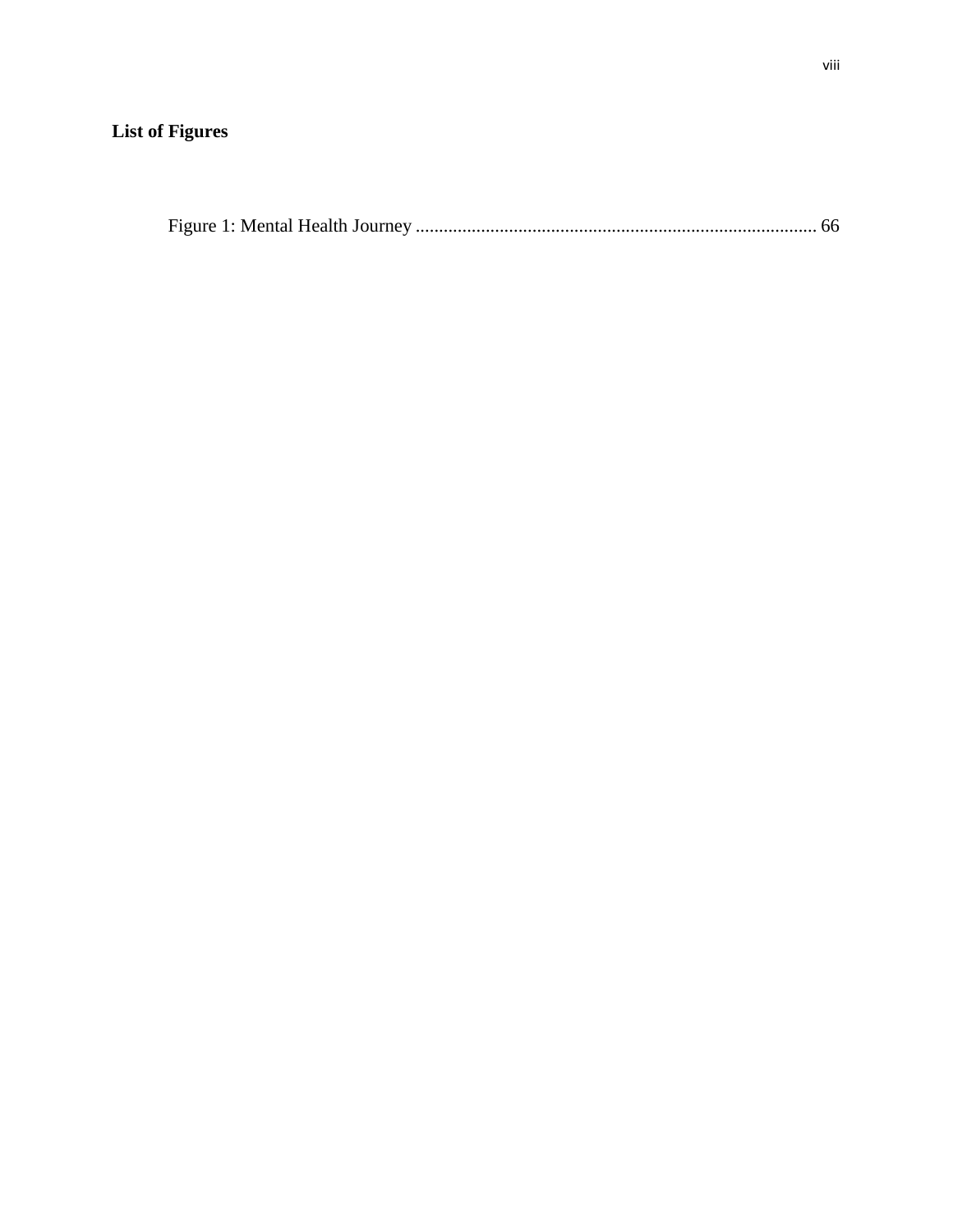# **Introduction**

Between May and August of 2011, retired Major League Baseball (MLB) player Mike Flanagan, retired National Hockey League (NHL) player Wade Belak and active NHL players Rick Rypien and Derek Boogard died. Investigations revealed that Flanagan, Belak and Rypien died by suicide while Boogard died from an accidental drug overdose (Branch, 2013; Feschuk, 2011; Gillis, 2011; Lamberti, 2011**;** Madden, 2011; Turner, 2011). In the ensuing weeks, family and friends revealed that each man had been dealing with issues related to their mental health: Flanagan, Belak and Rypien had a history of depression and Boogard had a history of addiction. Accordingly, their deaths have helped to expose the issue of mental illness in elite athletes (Cotsonika, 2011; Gillis, 2011; Mulholland, 2011).

Mental illnesses, or mental disorders, cause disturbances in thinking, behaviour and the expression of emotion. They include mood disorders, anxiety disorders and addiction related disorders (American Psychiatric Association, 2013). According to Statistics Canada (2013), in 2012, 10.1% of Canadians aged fifteen years or older (approximately 2.8 million people) reported having symptoms related to depression, bi-polar disorder, generalized anxiety disorder or alcohol and drug abuse. Additionally, 17% of Canadians aged fifteen years or older (approximately 4.9 million people) reported needing services to address mental health care (Statistics Canada, 2013). Furthermore, the estimated economic impact of mental illness in Canada for the year 2011 was over \$48 billion and this number is expected to grow to over \$306 billion by 2041, unless there is change to public policy addressing this health issue (Smetanin et al., 2013). Collectively, these numbers indicate that mental illness is a problem warranting attention.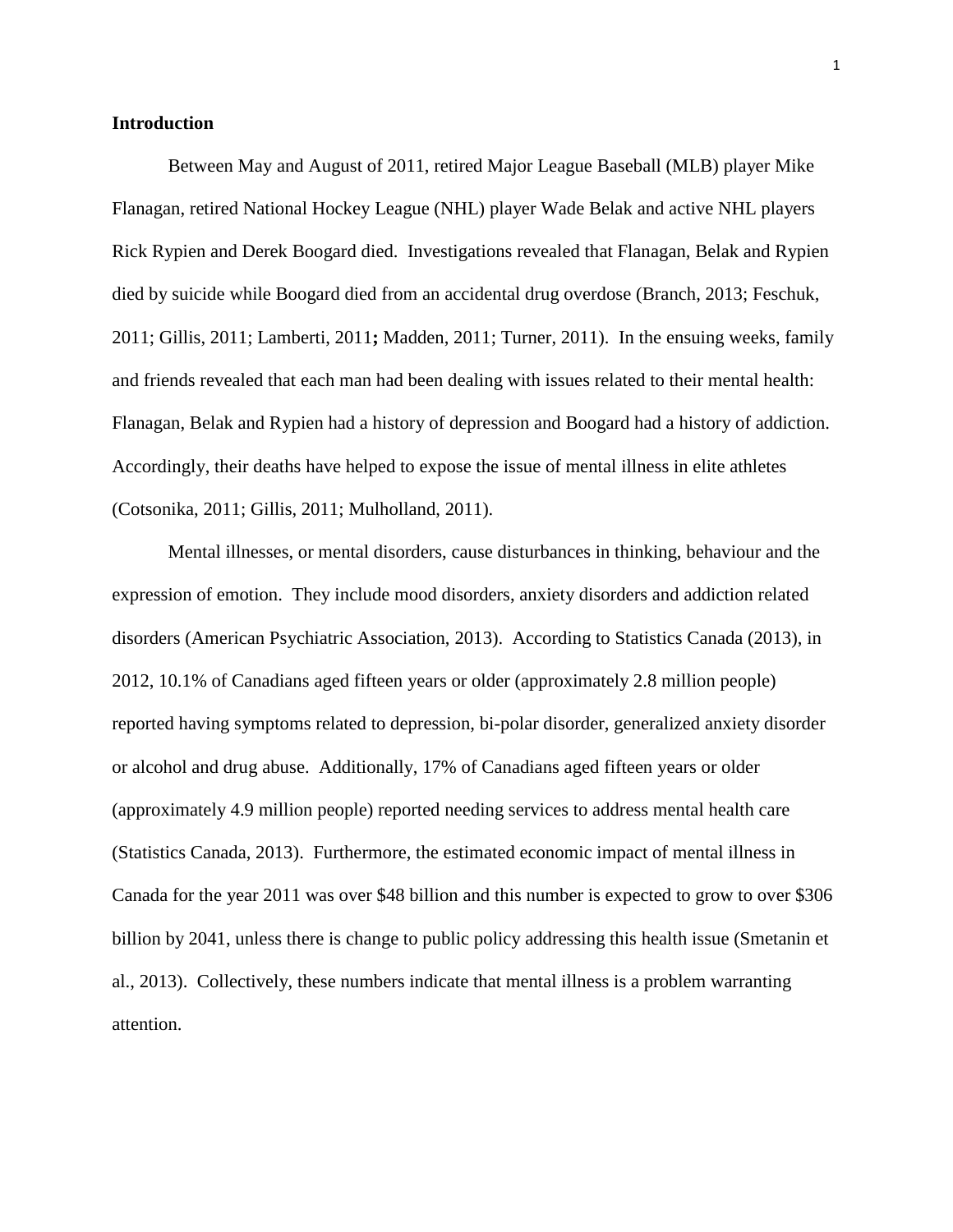According to Statistics Canada (2013), mood disorders and anxiety disorders are the most common forms of mental illness in Canada. The Mood Disorders Association of Ontario (n.d.) describes mood disorders as a group of mental illnesses that are characterized by a change in a person's mood. Mood disorders can be unipolar (i.e., mood moves up *or* down) or bipolar (i.e., mood moves up *and* down). Unipolar mood disorders include Major Depressive Disorder (MDD) (i.e., clinical depression) while bipolar mood disorders include Bipolar I (BDI) and Bipolar II (BDII) (Mood Disorders Association of Ontario, n.d.).

MDD is characterized by feelings of extreme sadness over an extended period of time (a minimum of two weeks) (American Psychiatric Association, 2013). Other symptoms include: loss of interest and pleasure in activities, significant weight loss or gain, insomnia or hypersomnia, fatigue or loss of energy, loss of concentration or indecisiveness, feelings of worthlessness/guilt or lowered self esteem and thoughts of death, suicidal ideation, suicide attempt and/or a suicide plan. People with MDD report significant impairment in daily functioning in both social and work settings (American Psychiatric Association, 2013). MDD has a lifetime prevalence rate of 11% to 12% in Canada. This means that approximately 3 to 3.5 million Canadians will be diagnosed with MDD in their lifetime (Pearson, Janz, & Ali, 2013).

Both types of BD involve bouts of depression; however people with BDI cycle through mania, hypomania and depression whereas people with BDII do not have manic episodes, and instead, cycle between hypomania and depression (American Psychiatric Association, 2013). In both types of BD, depression symptoms are the same as MDD. Symptoms of mania and hypomania include an inflated sense of self, decreased need for sleep, an increase in activity and involvement in dangerous activities (for example, heightened drug use/abuse, spending money recklessly and/or engaging in risky sexual behaviour). To be diagnosed with BDI, mania must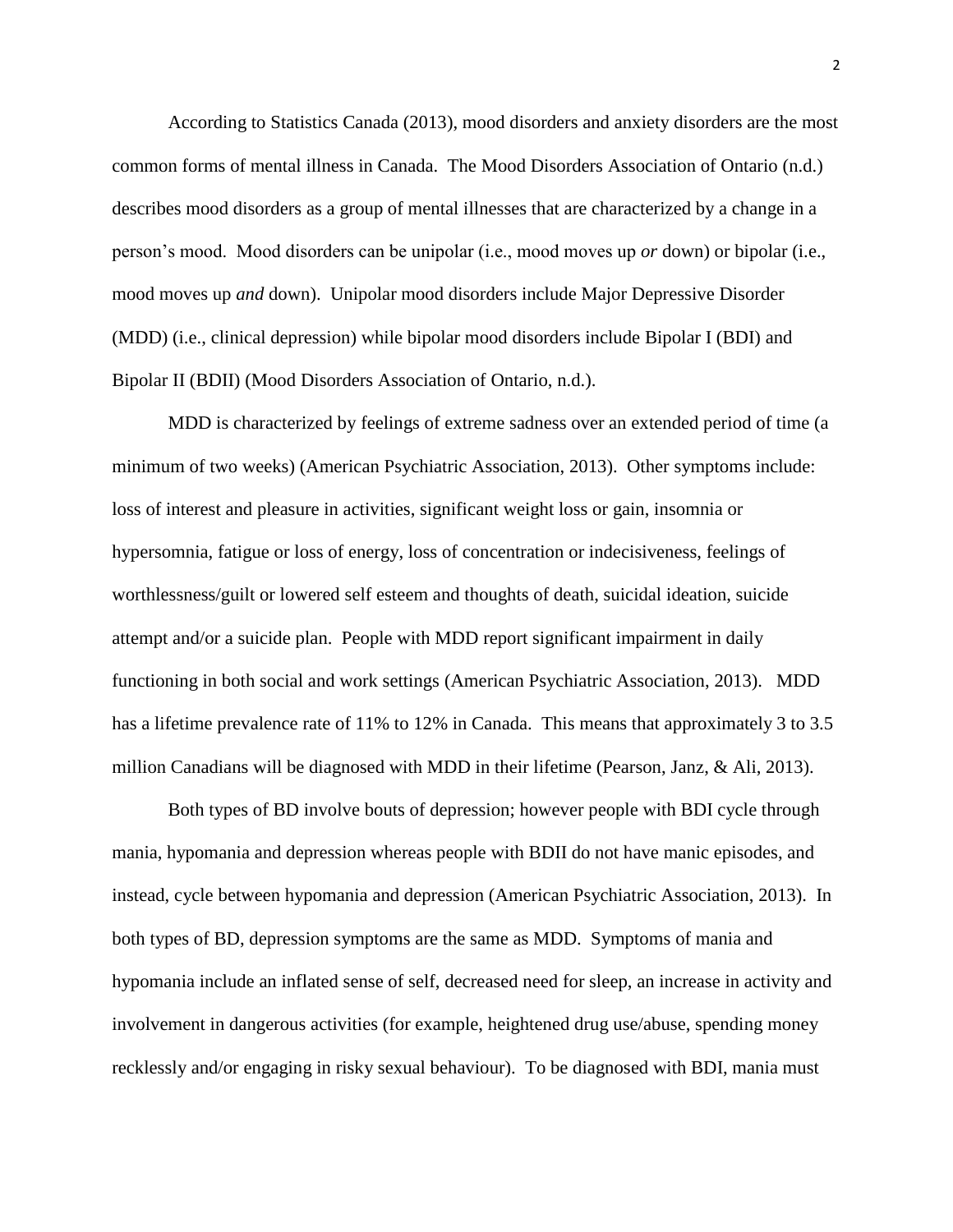last for a minimum of one week and be disruptive to the person's social and/or work life (American Psychiatric Association, 2013). Hypomania is a less intense form of mania; a hypomanic episode must only last for four consecutive days (versus one week for mania). Thus, the major distinction between BDI and BDII is the occurrence of mania. People only need to have had one manic episode in their lifetime to be diagnosed with BDI (American Psychiatric Association, 2013). The lifetime prevalence rate of BD in Canada is 2.6%. This means that approximately 780 000 Canadians will be diagnosed with either BDI or BDII in their lifetime (Pearson et al., 2013).

Anxiety disorders cause people to experience a more intense form of anxiety than the rest of the population (Canadian Mental Health Association [CMHA], n.d.b; Anxiety Disorders Association of Canada, 2003). Types of anxiety disorders include: obsessive compulsive disorder (OCD), phobia and panic disorders, generalized anxiety disorder (GAD) and anxiety disorder not otherwise specified (NOS). Although each disorder has different triggers, they all lead to heightened levels of anxiety. As a group, anxiety disorders are the most common mental illness in Canada. The lifetime prevalence rate is 25% which means approximately 7.5 million Canadians will be diagnosed with at least one anxiety disorder in their lifetime (CMHA, n.d.b; Anxiety Disorders Association of Canada, 2003).

Until recently, it was widely assumed that mood disorders, such as depression, and anxiety disorders, were not common medical problems for elite athletes (e.g., Baum, 2005; Dean & Rowan, 2013; Markser, 2011; Reardon & Factor, 2010). The deaths of Flanagan, Belak, Rypien and Boogard as well as other athletes who have come forward to share their experiences with mental illness (including Canadian Olympian Clara Hughes, Canadian tennis player Rebecca Marino and Canadian MLB player Joey Votto) provide concrete evidence that athletes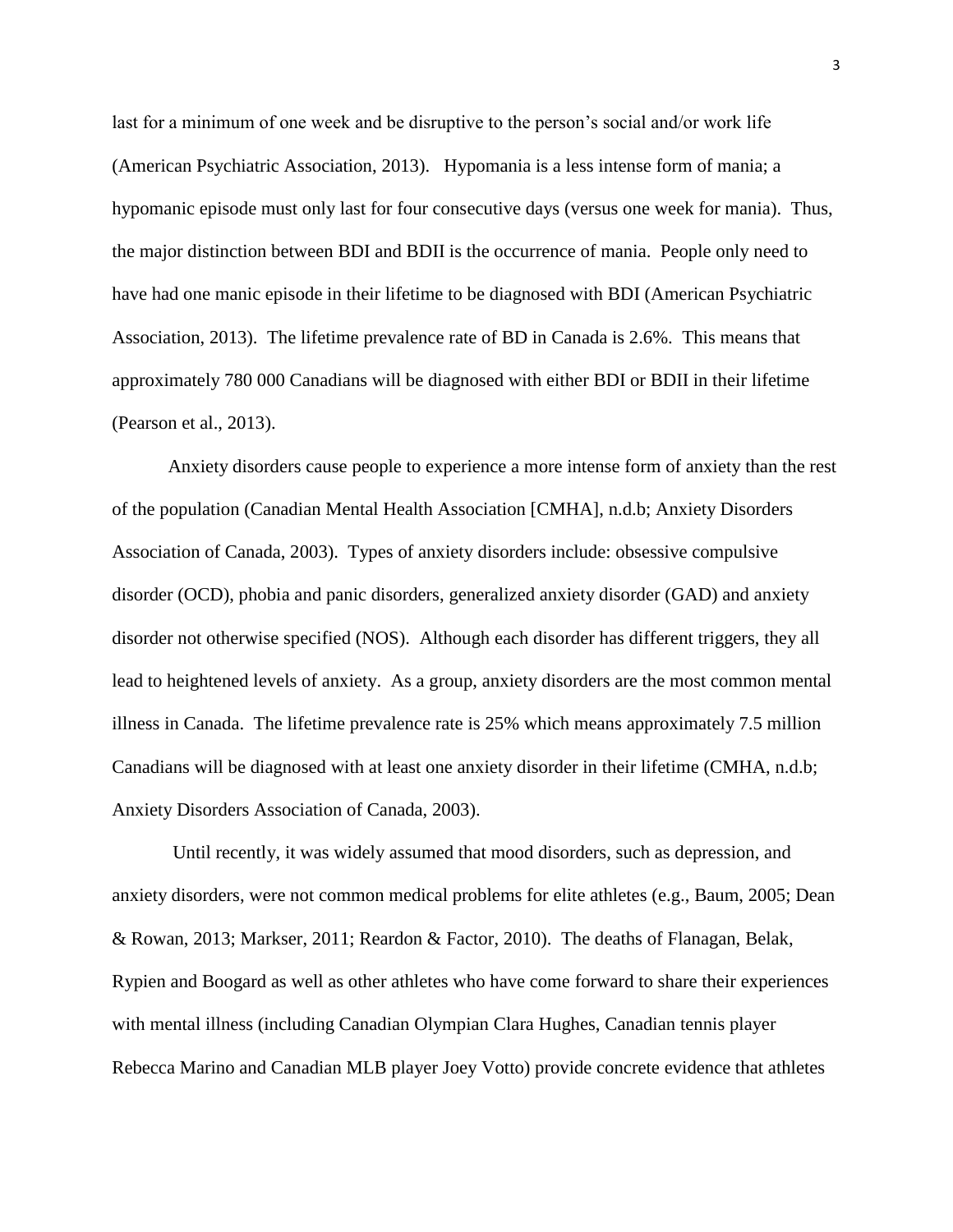are not immune (FoxSports Ohio, 2009; Hughes, 2015; Marino, 2013; Stroumboulopoulos, 2012). By sharing their stories, athletes have likely helped to increase awareness of mental illness, but a review of the current literature reveals that there has been no empirical research focused on the experiences of high performance athletes with mental illness. The purpose of this research was to explore the experiences of Canadian high performance athletes with mood and/or anxiety disorders, with a specific focus on their journey through their athletic career. Research questions included: (a) What are the circumstances and processes by which high performance Canadian athletes come to recognize and diagnose their illness?; (b) What are some of the common challenges faced by high performance Canadian athletes?; and (c) What strategies do high performance athletes use to negotiate mental illness and participation in high performance sport?

## **Literature Review**

Given that until recently, it was widely assumed that mood disorders, such as depression, and anxiety disorders, were not common medical problems for elite athletes (e.g., Baum, 2005; Dean & Rowan, 2013; Markser, 2011; Reardon & Factor, 2010)**,** very little research has focused on mood and anxiety disorders in elite athletes; what is known comes primarily from mass media and popular culture (e.g., FoxSports Ohio, 2009; Fish, 2015; Hughes, 2015; Marino, 2013; Stroumboulopoulos, 2012). Therefore, this literature review examines the current empirical literature on mood and anxiety disorders in high performance athletes as well as information from mass media and popular culture. Given the practical implications of this research, the review concludes with a brief look at sport policy in Canada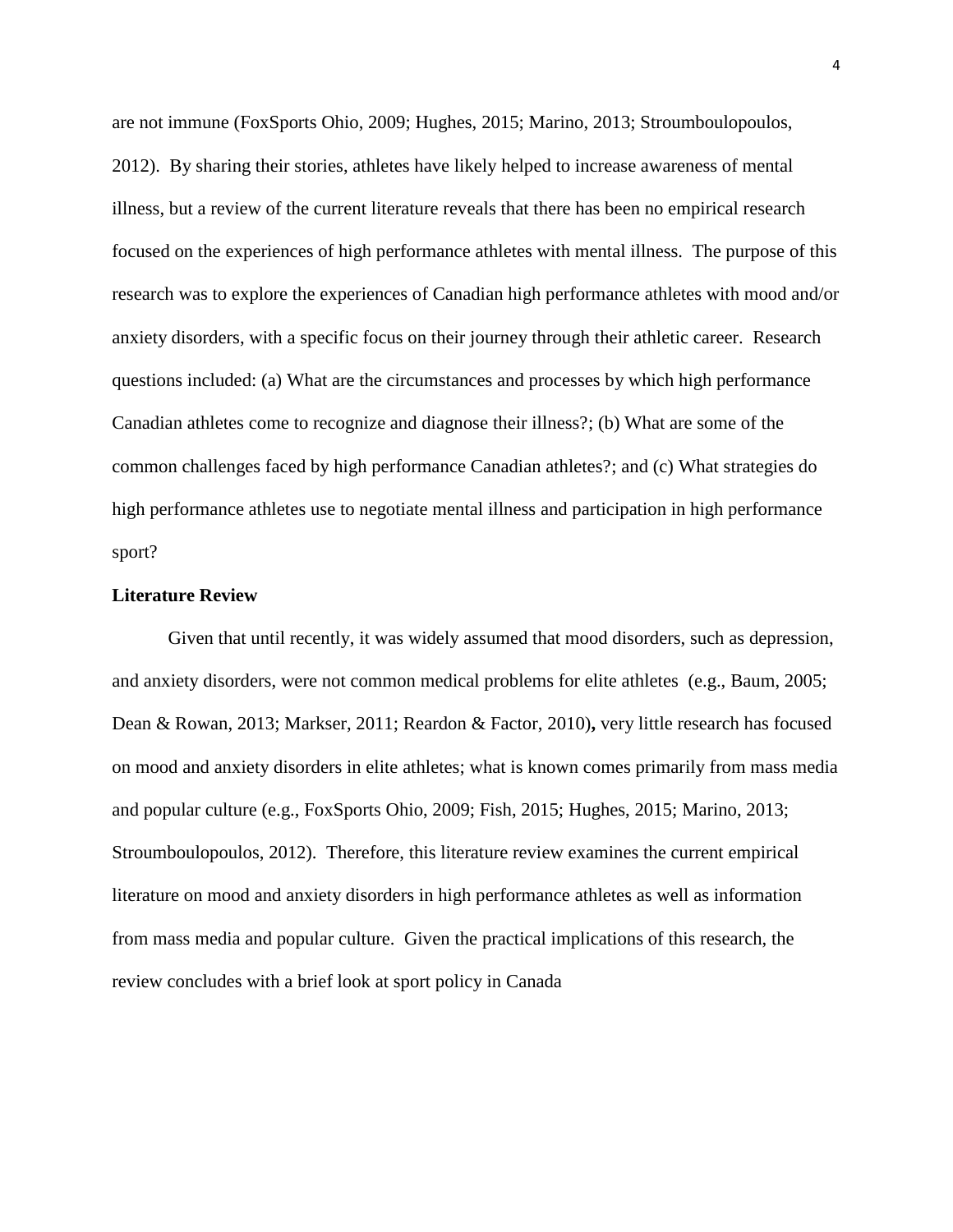# **Stigma and Elite Athletes**

Given the prevalence rates of mood and anxiety disorders, it might seem surprising that there is minimal research addressing how these disorders affect elite athletes. One possibility for this may be stigma. Stigma is the "negative connotations and false assumptions connected with mental illness" (Overton & Medina, 2008; p. 143). Negative connotations/false assumptions associated with mental illness include: thinking that people with mental illness are "abnormal", "dangerous" or "unpredictable", people with mental illness are to blame for their condition, and only people who are weak become mentally ill (Centre for Addiction and Mental Health, 2007; Green, Hayes, Dickinson, Whittaker, & Gilheany, 2003; Whalen, n.d.). The stigma influencing the lack of research regarding mental illness and elite athletes can be divided into four sub categories: 1) mistaken beliefs; 2) mistaken diagnosis; 3) mistaken perception and; 4) the culture of sport.

As previously mentioned, one of the reasons for the lack of research may be the mistaken belief that athletes cannot become mentally ill because they have to be mentally strong in order to compete (Baum, 2005; Dean & Rowan, 2013; Markser, 2011; Reardon & Factor, 2010). This thought is based on the belief that only those who are mentally weak can be diagnosed with a mental illness; since elite athletes have to be physically and mentally strong in order to compete, it is rationalized that they cannot become mentally ill. This is an example of the stigma associated with mental illness because mental strength has no bearing on whether someone will become mentally ill (Whalen, n.d.). With many athletes coming forward to discuss their experiences with mental illness (for example, Canadian Olympian Clara Hughes, American Olympian Lindsey Vonn, MLB Player Joey Votto), this belief (i.e., that athletes cannot be mentally ill) has been proven false. This mistaken belief likely also ties in with the second sub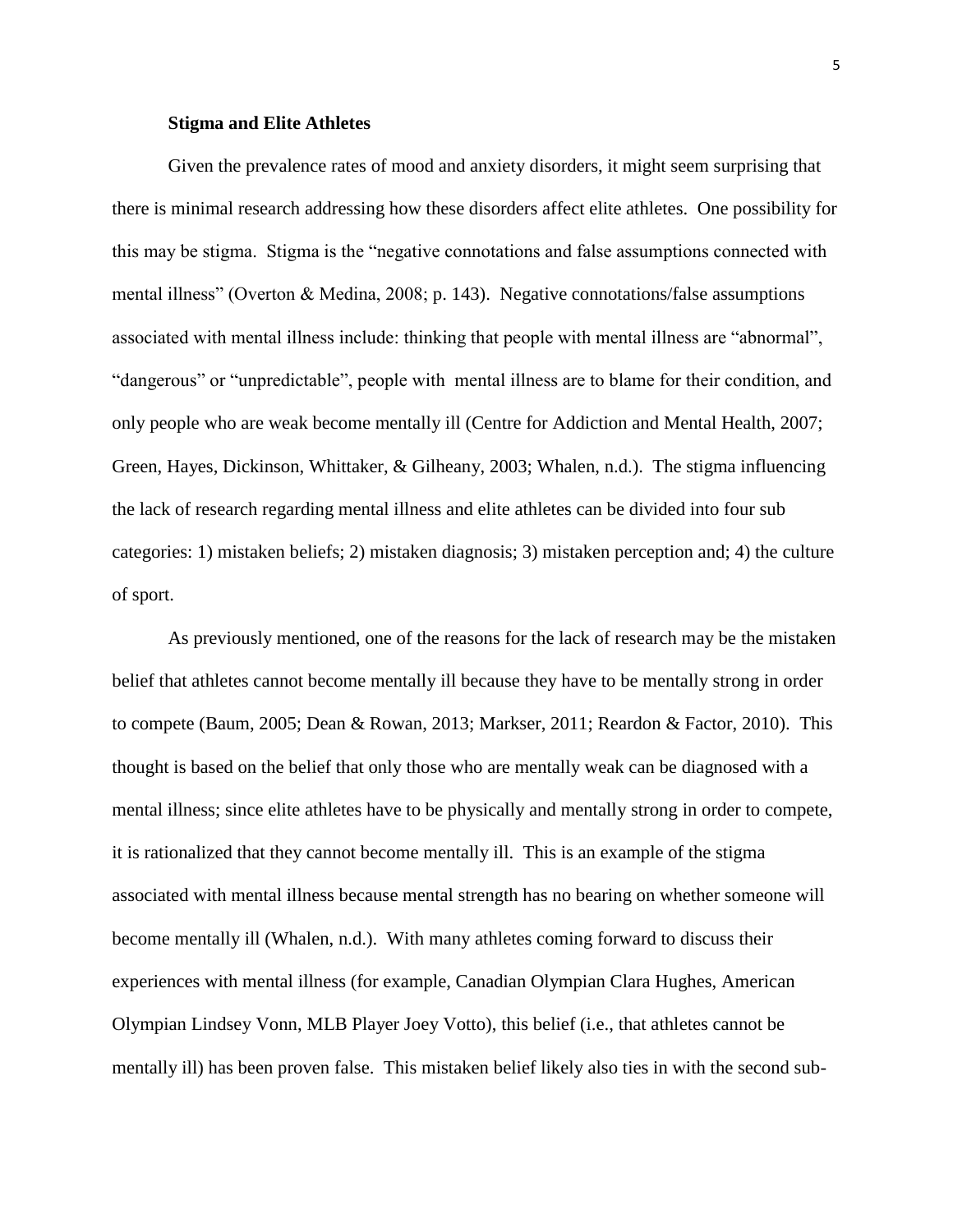category: misdiagnosis. According to Schwenk (2000), overtraining/burnout and depression present with similar symptoms including fatigue, low energy and diminished interest in activities; yet when athletes go to a doctor with these symptoms, they are more likely to be diagnosed with overtraining/burnout than depression. Schwenk contends if the same athletes went to doctors and did not disclose that they are athletes, they would be diagnosed with depression. Misdiagnosis is not only limited to overtraining/burnout. Prior to being diagnosed with depression, anxiety and panic attacks, Joey Votto paid several visits to the hospital (FoxSports Ohio, 2009). Doctors told him he had problems with his ears and he was sent on his way. As a professional baseball player, Votto has regular access to team trainers and doctors, but they also failed to diagnose him with a mood and anxiety disorder; instead they preferred to blame his issues on physical ailments (FoxSports Ohio, 2009)**.** Ultimately, it was Votto's perseverance that led to his diagnosis as he refused to accept that his problems could be attributed to physical illness. Votto's experience further highlights how important it is that medical professionals consider mental health diagnoses for athletes just as they would for the general population.

The third sub-category, misperception, is supported by research conducted on American collegiate athletes (e.g., Kamm, 2005; Reardon & Factor, 2010). This research suggests that athletes are unlikely to seek professional assistance for fear of being looked at negatively by fellow athletes and coaches. These studies demonstrate that college athletes have negative views of fellow athletes who have used mental health related services (for example, seeing a counsellor to deal with performance issues) and they rate them as being less desirable teammates (called the "negative halo" effect). The theory is that it is this negative perception that stops athletes from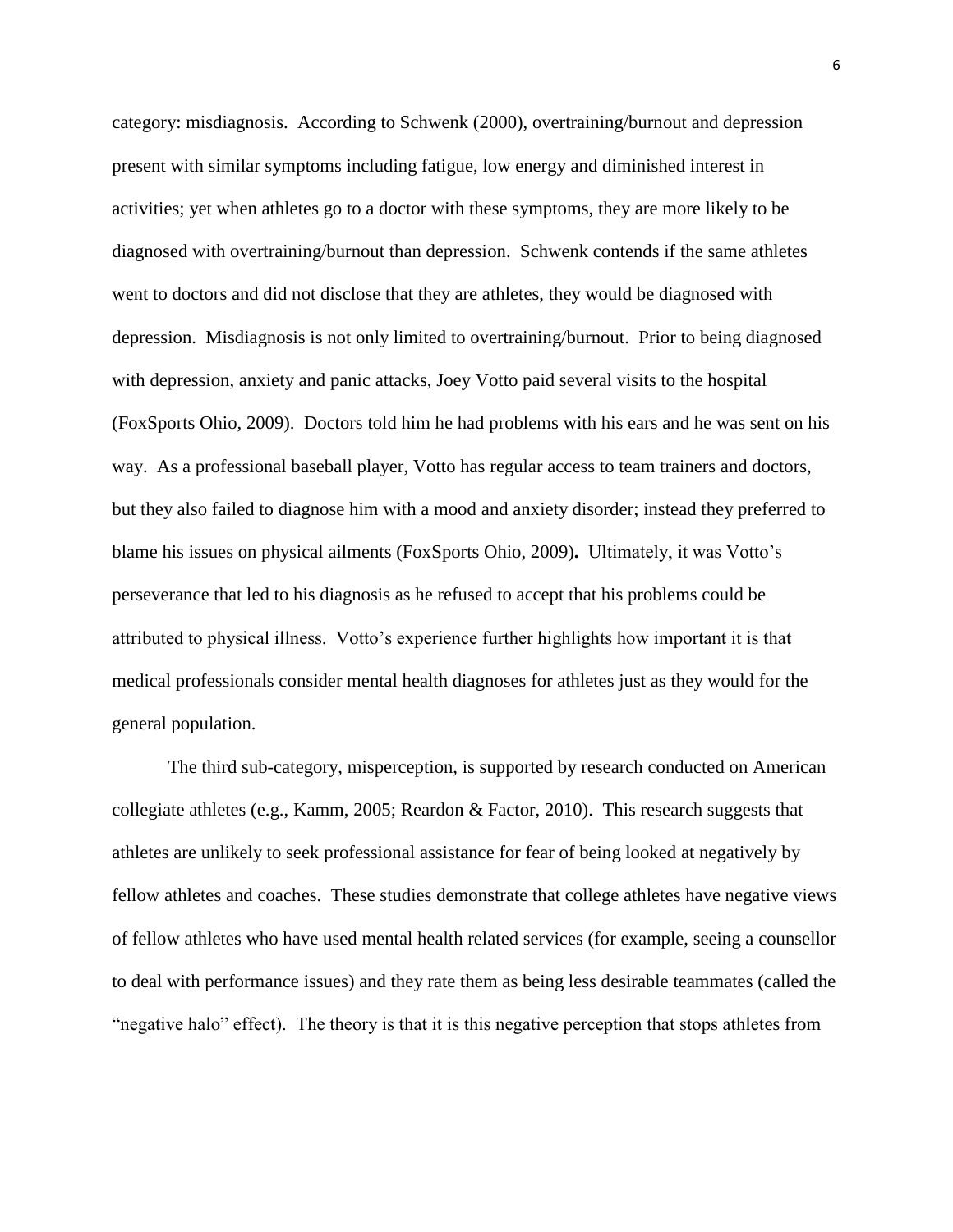seeking help because they do not want to be labelled as less desirable (Kamm, 2005; Reardon & Factor, 2010).

Finally, the culture of sport may also be to blame for the lack of research. Athletes have been taught over the years that they must compete through pain and it is possible that this has led them to be less likely to share how they are feeling compared to the general population (Glick, Stillman, Reardon, & Ritvo, 2012; Wiese-Bjornstal, 2010). Additionally, research has shown that some athletes do not seek help because they are unaware that how they are feeling is due to a mood disorder (Begel, 1994; Linder, Brewer, Van Raalte, & De Lange, 1991). As a result, they do not realize that they have a serious illness. Instead, they feel that what they are experiencing is normal, and therefore, they can manage it themselves.

## **The Diagnostic Statistical Manual**

Stigma may not be the only explanation for the minimal empirical research. Another explanation may be the manner in which mental illnesses are diagnosed. In Canada, mental illness is diagnosed by mental health professionals (for example, a doctor, psychologist, social worker or health care worker with specialized training in mental health care) (CMHA, n.d.a**)**. Currently, mental health professionals rely upon the most recent Diagnostic and Statistical Manual of Mental Disorders (DSM-5; American Psychiatric Association, 2013). It is possible that the reason for the lack of diagnoses has to do with the diagnostic criteria. The DSM-5 states that the behaviours and/or feelings associated with MDD, BD and anxiety disorders must cause significant impairment in the individual's life (American Psychiatric Association, 2013). Therefore, if all the symptoms are present, but there is no perception of significant impairment, this would likely mean no diagnosis. Georges St-Pierre, the former Ultimate Fighting Championship (UFC) welterweight champion, has said that he feels his OCD helped to make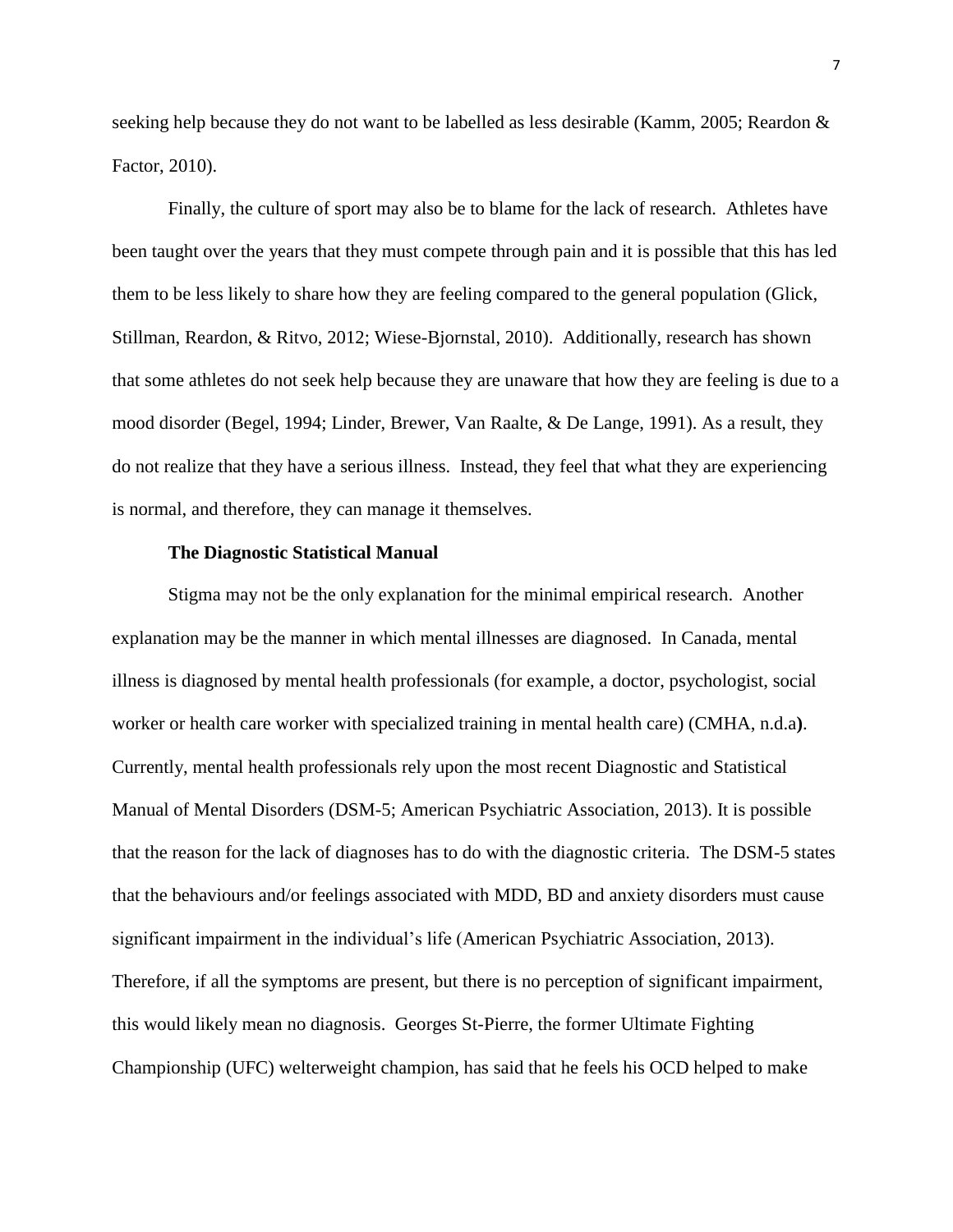him a champion because it forced him to obsess over being the best (Smith Cross, 2014). Since St-Pierre argues that OCD has been a help and not a significant impairment, other athletes might feel the same about their mood and/or anxiety disorders. Perhaps some mood and anxiety disorders might actually facilitate athletic success, and therefore, not meet the criteria set out by the DSM-5.

As well, there has been some controversy that the DSM itself is a flawed tool. Cooper (2004) argues that since the DSM is based on theory, its ability to diagnose is only as good as current theory. Furthermore, theory is often based on societal norms and pressures. For example, Cooper discusses how homosexuality was originally included in the DSM as a mental disorder. In 1970, gay activists protested this classification, and ultimately, homosexuality was removed. Therefore, Cooper suggests in the future, as societal norms change, disorders currently included in the DSM might also be removed. Conversely, Cooksey and Brown (1998) argue that the DSM is flawed because it considers disease from a medical perspective and does not take into consideration the social and cultural environment in which it operates. They contend that this makes it difficult to accurately address the needs of the patients as dysfunctional behaviour may be ignored if societal norms are not considered. Although there is disagreement on how the DSM is flawed, it is possible that the criteria outlined by the DSM are one of the reasons that athletes fail to be diagnosed with a mental illness.

#### **Mood and Anxiety Disorders Among Athletes**

Although there may be little empirical research in the area of elite athletes who compete in professional leagues or who represent their country at international competitions, there is research that has looked at other high level athletes (for example, American collegiate athletes, high school athletes, retired athletes, etc.). In 2010, Reardon and Factor published a systematic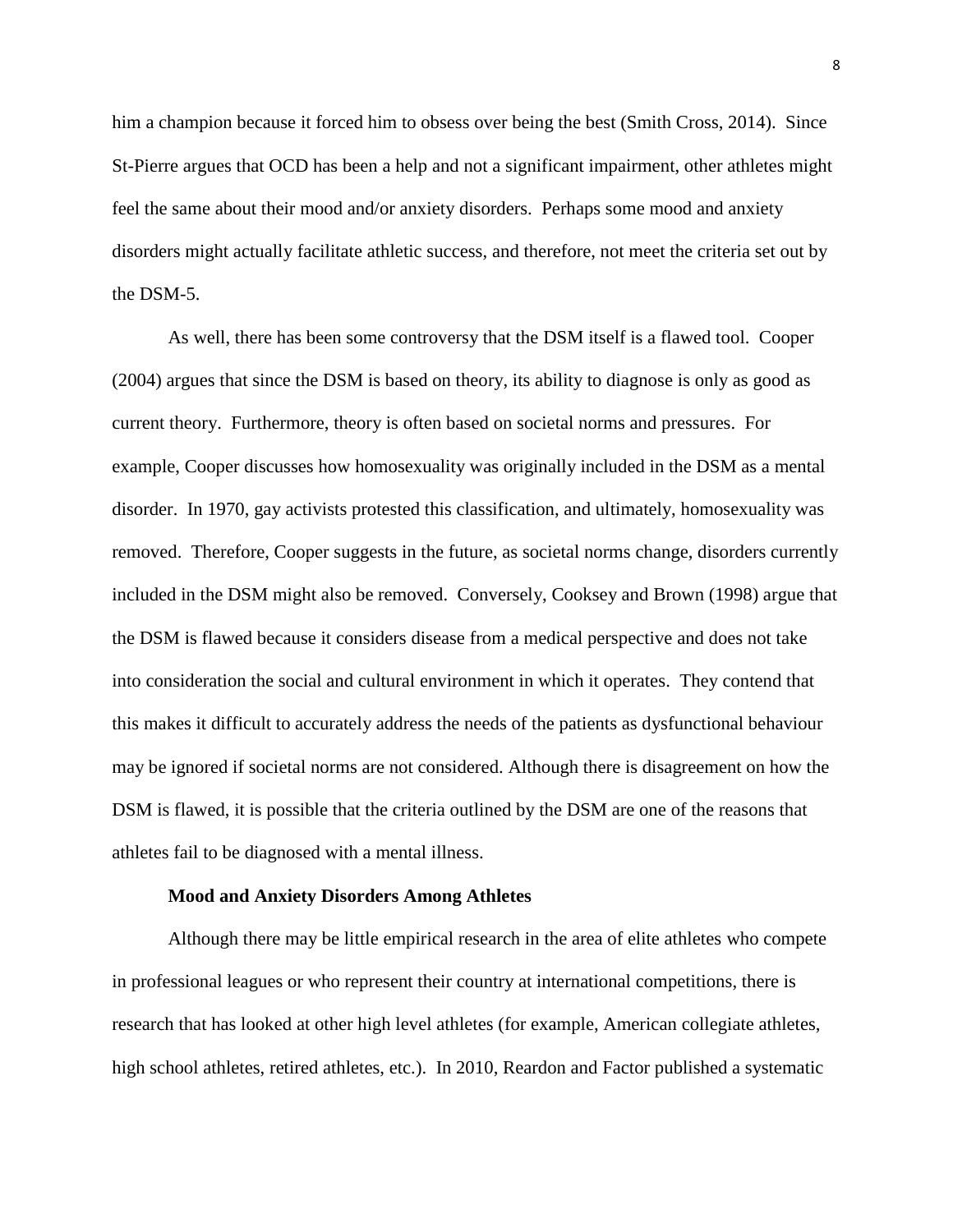review of all psychiatric research on mental illness in athletes. Using search terms, including, "psychiatry", "mental illness", "athletes", "sports", "depression and "anxiety", they found 172 papers, and ultimately, included 103 in their review. From their review, they highlighted the importance of mental health professionals considering the unique characteristics and needs of athletes when it comes to diagnosis and treatment. For example, they mentioned the importance of considering the stresses involved in being an athlete. Additionally, they noted studies that had been conducted on retired athletes that found depressive symptoms to be the same as those in the general population (Backmand, Kaprio, Kujala, & Sarna, 2003; Reardon & Factor, 2010; Schwenk, Gorenflo, Dopp, & Hipple, 2007). They reported finding no research on BD and only one study related to anxiety disorders (specifically social anxiety disorder) (Reardon & Factor, 2010). Their findings, or rather their lack of findings, stress the importance of the need for research.

Research with American collegiate athletes suggests that they experience greater pressure and anxiety than non-athletes and, therefore, might be at a greater risk for depression; however prevalence rates of depression in American collegiate athletes are unknown (Etzel, Watson, Visek, & Maniar, 2006; Maniar, Chammberlain, & Moore, 2005). Additionally, female collegiate athletes are 1.32 times more likely to experience symptoms of depression than their male counterparts (Yang et al., 2007). This provides some insight into how athletes may feel and experience mood and anxiety disorders and provides a stepping stone for future research.

Although prevalence rates of mental illness in Canadian elite athletes are unclear, research from other countries suggests that for most mental illnesses, prevalence rates may be similar to or higher than those found in the general population. A study on Australian elite athletes found that almost half of all respondents met the criteria for at least one mental health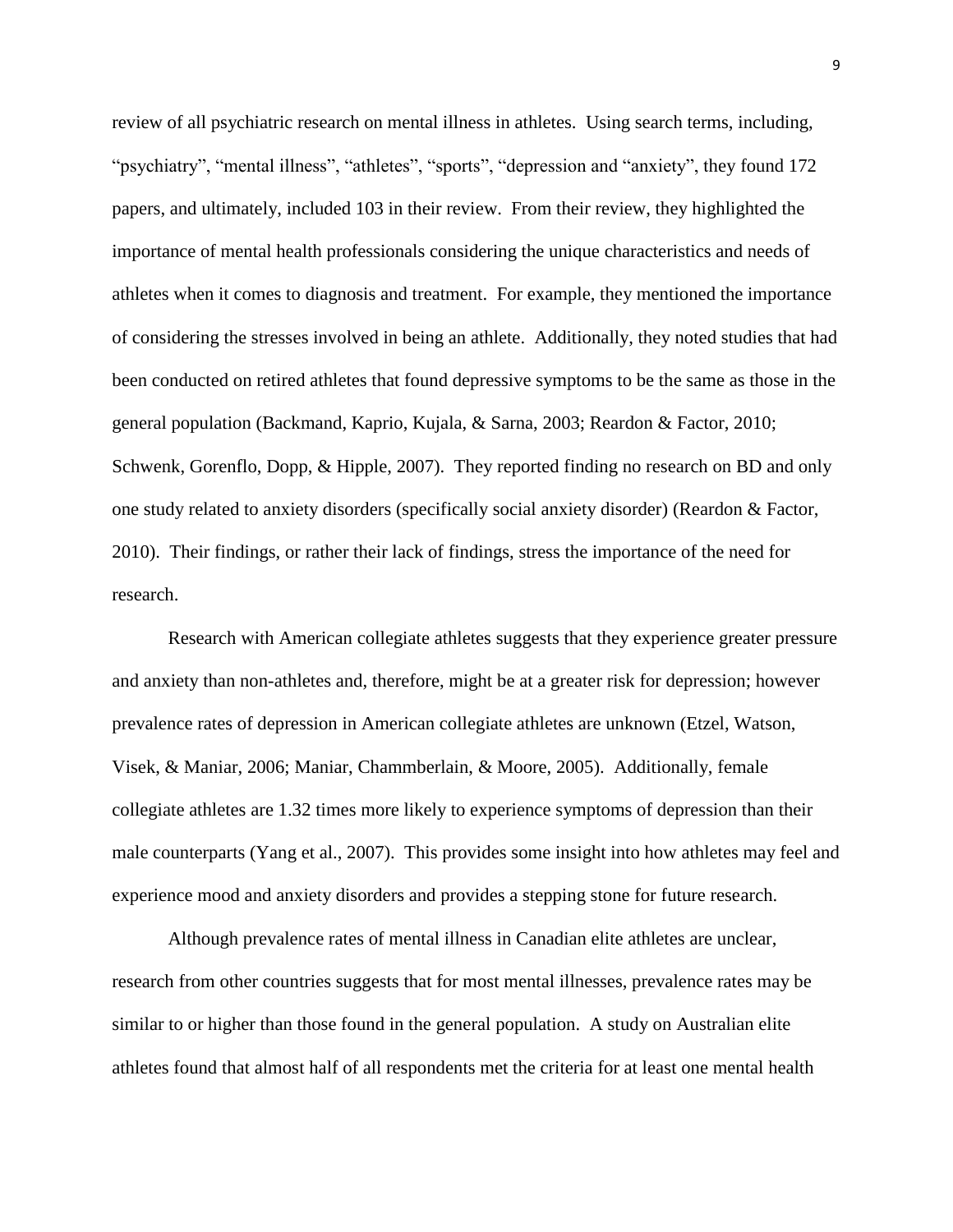problem (either general psychological distress, depression, generalized anxiety disorder, social anxiety, panic disorder or eating disorders); a number comparable to the general Australian population (Gulliver, Griffiths, Mackinnon, Batterham, & Stanimirovic, 2015). A similar study conducted in Germany found a prevalence rate of 19% for major depression in their sample of elite athletes; a number higher than that found in the general German population (Nixdorf, Frank, Hautzinger, & Beckmann, 2013). Both sets of researchers caution that it is possible that the way they defined 'elite athletes', coupled with the number of injured athletes in the study, may have resulted in inflated rates. However, collectively, the two studies suggest that prevalence rates of mental illness among elite athletes appear to be similar to or higher than in the general population.

# **Elite Athletes' Stories**

Turning to mass media and popular culture, some of our knowledge regarding mood and anxiety disorders in elite athletes has been collected from auto-biographies, newspaper articles, and interviews athletes have given to journalists.For example, these interviews suggest athletes have had to take time off from sport or leave sport entirely in order to effectively manage their mood and anxiety disorders (e.g., Brady, 2013; FoxSportsOhio, 2009; Marino, 2013; Stroumboulopoulos, 2012). Clara Hughes, a Canadian Olympian, was only able to compete for a total of fifteen weeks over a two year period after being diagnosed with MDD. Additionally, Hughes maintains that although she made attempts at therapy throughout her career, it really was not until she retired from sport that she fully engaged in regular talk therapy (i.e., psychotherapy) with a clinical psychologist (Hughes, 2015; Stroumboulopoulos, 2012).Joey Votto tried unsuccessfully to play baseball while he was battling depression, anxiety and panic attacks and, ultimately, was placed on the disabled list so he could focus on his health (FoxSportsOhio,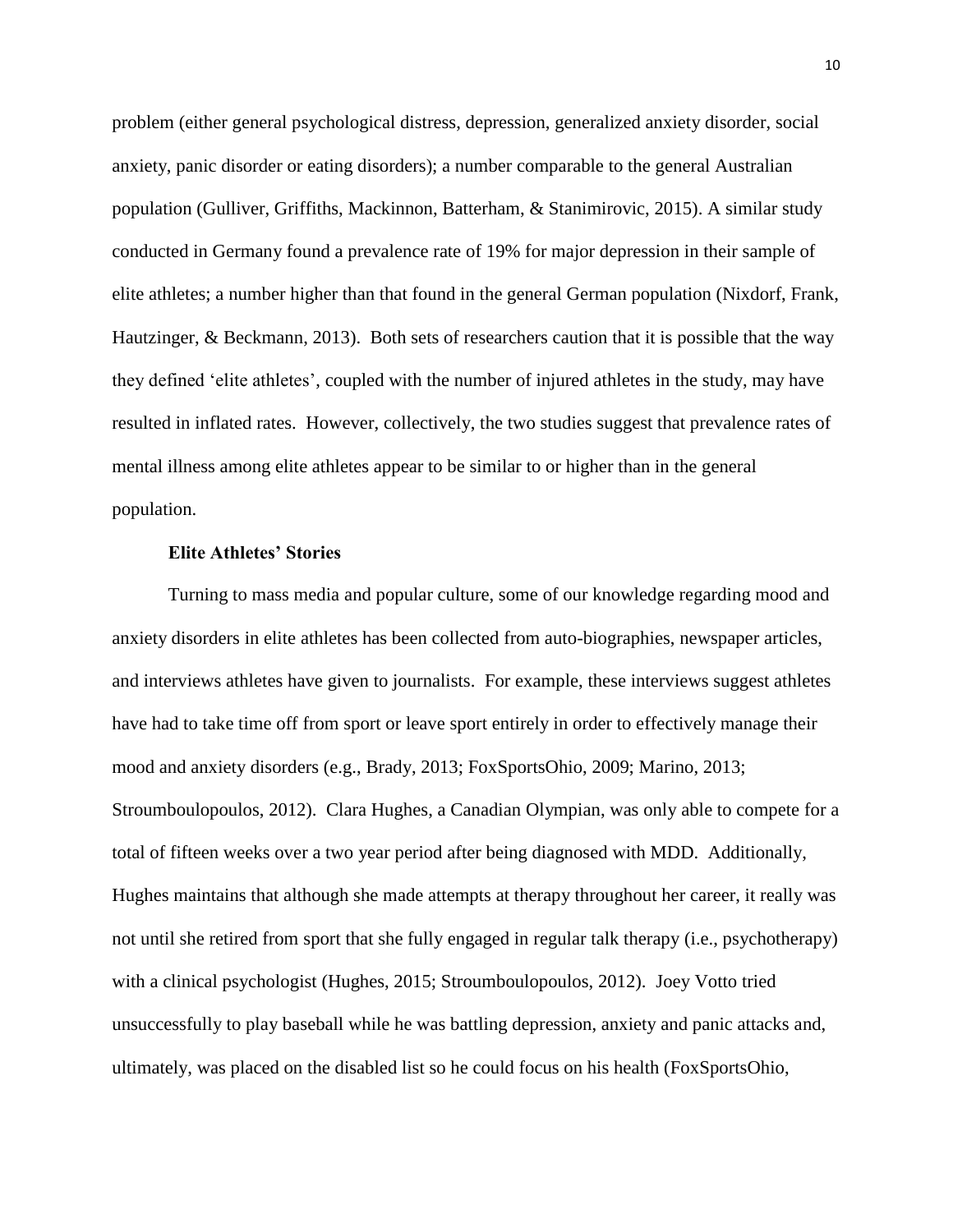2009).Rebecca Marino, a Canadian tennis player, first took a year off to battle depression, returned to the game, and then decided to retire for good at the age of 22 (Brady, 2013; Marino, 2013). Mardy Fish, an American tennis player, continued to play tennis after being diagnosed with an anxiety disorder, but when he had a panic attack on court during a match, he found himself too anxious to continue his career, so he left the sport to treat his illness (Fish, 2015). Finally, Georges St-Pierre, a Canadian UFC fighter, decided to take a break from the sport in order to focus on dealing with his OCD (Smith Cross, 2014).

Athletes have also discussed their unease about sharing their diagnosis, for fear of being labelled weak. Rebecca Marino, in a Tedx Talk she gave in Victoria, British Columbia, said, "I hid it from everyone. I did not want to be a burden because as an athlete, you are supposed to be strong, right?" (2013). Mardy Fish similarly highlighted how difficult it was to talk about mental health because athletes are trained not to show weakness (Fish, 2015). Clara Hughes, diagnosed in the late 1990s, did not share her diagnosis until 2011 because she felt ashamed (Stroumboulopoulos, 2012)**.** Gillian Carleton, a Canadian Olympic cyclist, hid her depression, because she was taught to not talk about her weaknesses (Spencer, 2014). Finally, Steven Holcomb, an American Olympic bobsledder, hid his depression because he did not want to be viewed as weak (Warsinskey, 2014). This fear of being seen as weak may be influenced by athletic identity.

#### **Unique Considerations Among Elite Athletes**

Athletic identity, the extent to which an athlete identifies with being an athlete, has been implicated as a risk factor for poor adjustment when events threaten an athlete's ability to perform the athlete role (Brewer, Cornelius, Stephan, & Raalte, 2010). For example, high rates of athletic identity have been found to cause negative effects on athlete adjustment after serious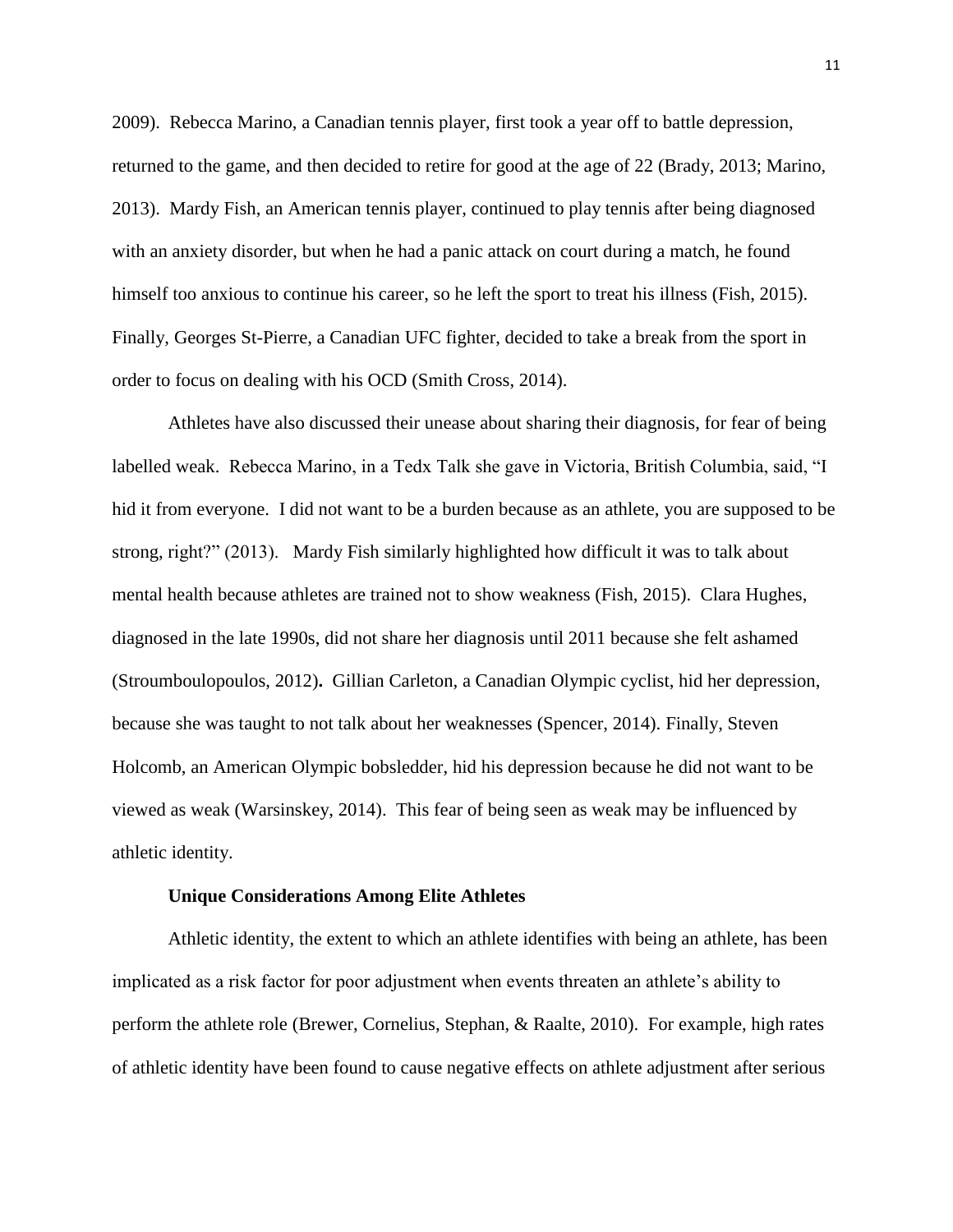injury and retirement (Brewer, 1993; Grove, Lavallee, & Gordon, 1997; Manuel et al., 2002; Webb, Nasco, Riley, & Headrick, 1998). Although there is very little research on the interaction between athletic identity and mental illness, it is possible that athletic identity plays a role related to coping with diagnoses as well as the decision to publicly speak out about mental illness. However, in their framework, Scheme of Change for Sport Psychology Practice (SCSPP), Samuel and Tenenbaum (2011a) suggest that athletes with a stronger athletic identity do not view "change-events" (i.e., events which may disrupt the status quo of an athlete) any differently than athletes with a weaker athletic identity, and therefore, do not believe that athletic identity is a predictor of help-seeking behaviour/adjustment. Instead, they highlight the importance of readily available support, pre-existing coping strategies and motivation for change (Samuel & Tenenbaum, 2011b). The SCSPP framework was not tested on athletes whose change-event was the diagnosis of a mental illness, so it is still unclear how or if athletic identity plays a role, although anecdotally it appears that it might exercise influence over decision making and adjustment. Interestingly, athletes have been vocal about how sharing their experiences has made them feel stronger, less alone and has been a positive part of their recovery (Fish, 2015; Hughes, 2015; Spencer, 2014; Stroumboulopoulos, 2012; Warsinskey, 2014).

Further, there is a belief in both academic circles and in popular culture that there might even be mood and anxiety disorders that are unique to athletes. These disorders have been labelled "failure based depression" and "post Olympic depression/blues" or "post Olympic anxiety." As defined by Hammond, Gialloreto, Kubas,and Davis IV (2013), "failure based depression" is depression experienced by athletes after performing worse than their personal best at important competitions. In their study of Canadian swimmers competing for a spot on the Canadian Olympic team and/or the World Championship team, they found that performing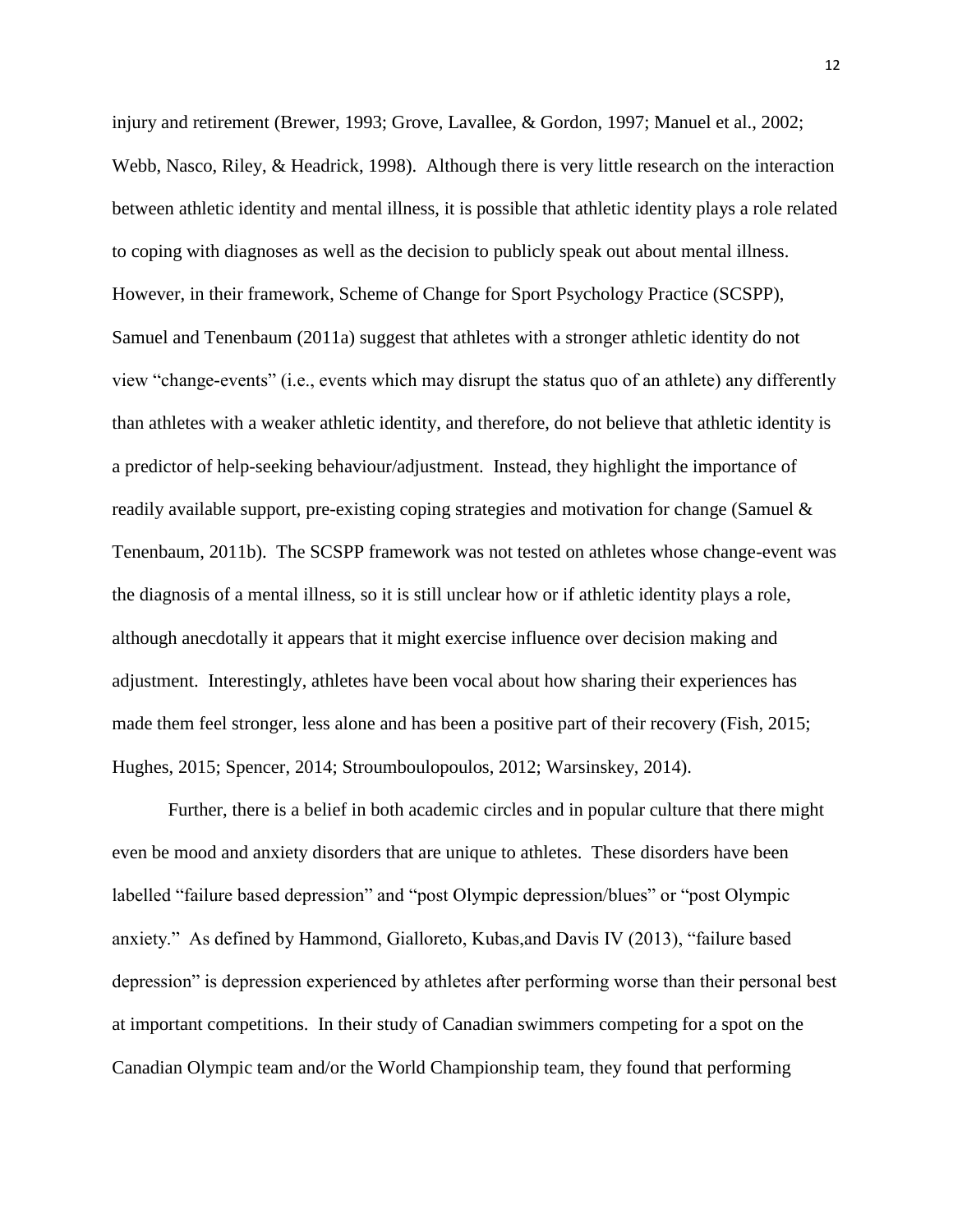worse than a personal best was a greater predictor of post-competition depression than a history of MDD. Furthermore, they found this relationship was greater amongst the elite of the elite (i.e., swimmers who ranked in the top 25% of the sample) and there was a significant difference between male and female swimmers, with female swimmers more likely to meet the criteria of MDD. This has important implications in terms of being able to predict and proactively treat athletes who may be more susceptible to this type of depression, however, given that this is the first study of its kind as well as the small sample size (n=50), the results should be interpreted with caution.

"Post Olympic depression/blues" or "post Olympic anxiety" has received attention in the mainstream press (articles on this topic have been published in "The Toronto Star", "The Daily Beast" and "The Daily Mail"), but it has received very little empirical consideration. This phenomenon is described as a 'psychological letdown' after a big event (Gillis, 2012). As described by Gillis (2012) and Woodsworth (2012), athletes who have been training for months (and years) travel to an event, where they are living amongst peers and their sole focus is on their competition. For an extended period of time, they are on a strict training schedule and are always surrounded by people they know. Once the event ends and athletes return home, they are no longer on a schedule and no longer surrounded by peers. As a result, they report feeling empty, bored and full of nothingness. They ask themselves, "what now?" and find they have trouble sleeping and lack interest in engaging in regular activities. It is interesting that these feelings are reported both by athletes who have met their Olympic goals and those who failed to meet their goals (Alexander, 2014; Dokoupil, 2012; Mail Online, 2012). This suggests that the phenomenon is likely different than the failure based depression investigated by Hammond et al. (2013). In terms of recovery from post Olympic Blues, it has been suggested that resuming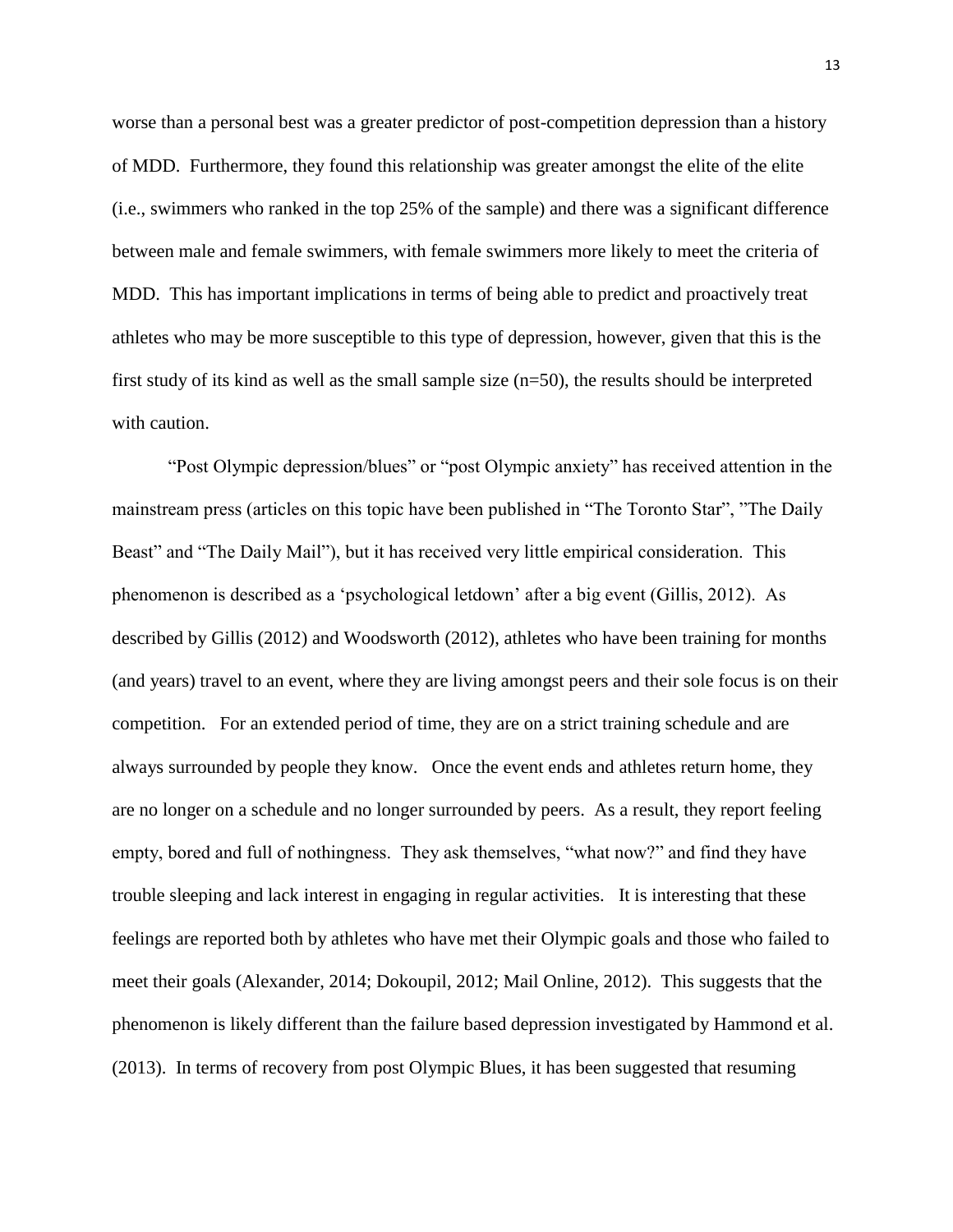training, at a very basic level as soon as possible, is the best way to recover; while athletes who have experienced post Olympic Blues report that getting back onto a regular schedule (whether it be via training, speaking engagements, media appearances or working) helped them snap out of their blues (Alexander, 2014; Gillis, 2012).

Given the lack of empirical research on the post Olympic Blues, there is still a need to better understand individual and situational factors surrounding these cases, as there are athletes who have reported that their post-Olympic depression led to lengthy battles with MDD and/or addiction. Olympians Ian Thorpe (Australian swimmer), Cassie Pattern (British swimmer) and Shane Gould (Australian swimmer) are three such examples. Thorpe spent his post Olympic time drinking and since the early to mid 2000s has been battling addiction and MDD (Alexander, 2014). Pattern talks about heading back to the pool for training after winning a medal at the 2008 Olympics and sitting on the deck crying (Mail Online, 2012). Gould, who competed at the 1972 Olympics in Munich, suffered from MDD for over two decades after winning his five medals (Dokoupil, 2012). The three athletes cited here were all swimmers as were the athletes involved in Hammond et al.'s failure based depression study, highlighting a need to further investigate sport specific conditions surrounding post Olympic Blues, beginning perhaps with differences between individual and team sports.

#### **Canadian Sport Policy/Resources and Mental Health**

Finally, a brief examination of sport policy, high performance support services and coach training in Canada is necessary in order to understand the supports that exist for high performance athletes with a mood and/or anxiety disorder. The body that oversees sport development and funding in Canada is called Sport Canada (Government of Canada, 2014). A review of the Sport Canada website reveals no specific policy that addresses mental health in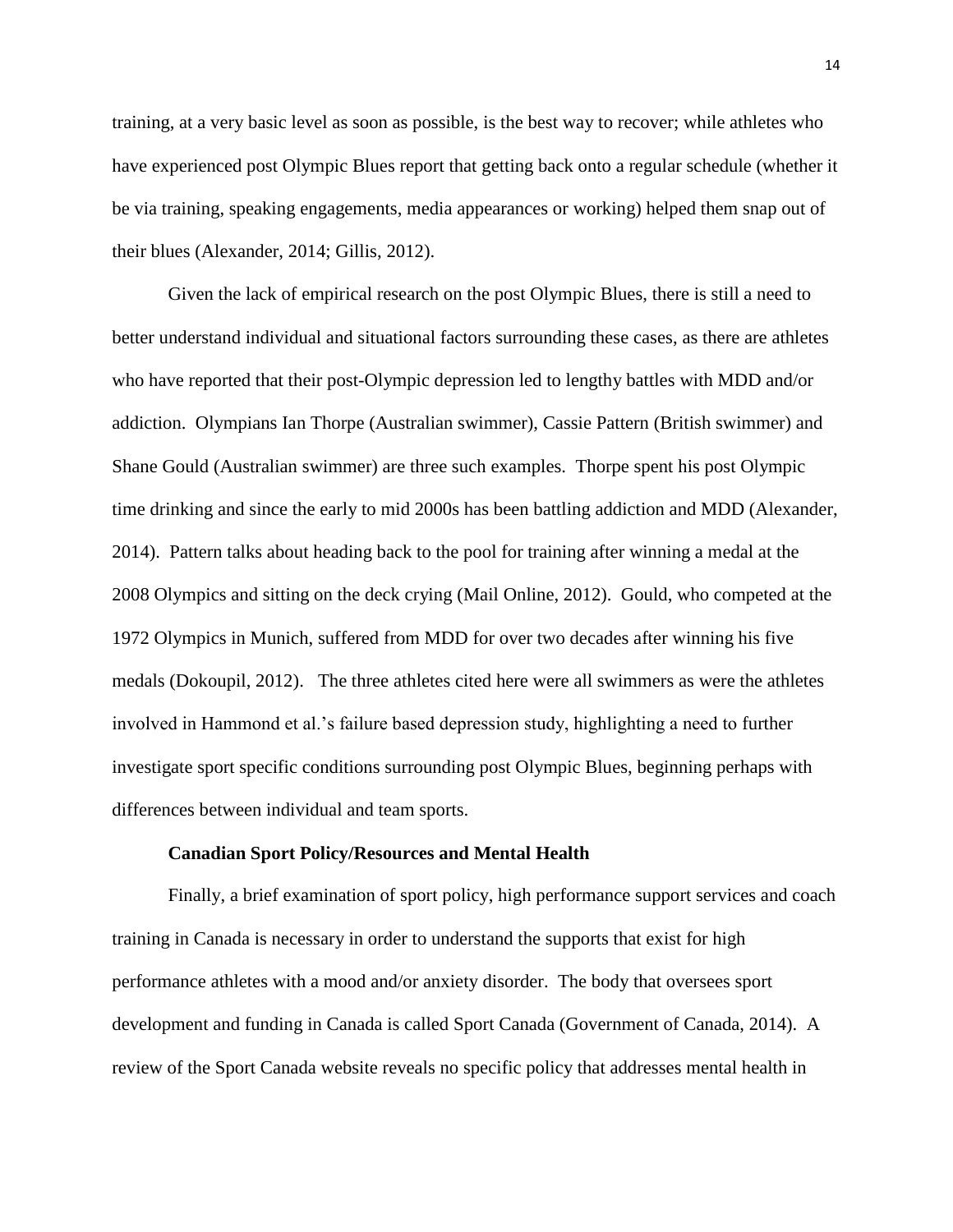sport (Government of Canada, 2013a). Sport Canada's "Athlete Assistance Program (AAP)" outlines policies and procedures related to high performance athlete assistance. First, National Sport Organizations (NSOs) are required to nominate athletes for the AAP. Athletes nominated must be Canadian citizens or permanent residents and must meet the following criteria: they are asked to sign and obey the athlete agreement prepared by their NSO, they have to meet their sport's international federation requirements and be available to represent Canada at international events and they must meet carding criteria for international events, national events and/or other events sanctioned by their NSO. Although the program does not speak about mental health specifically, it does address illness (Public Works and Government Services Canada, 2015). The document states that every NSO should have its own policy for handling athlete illness; however, it does lay out standards athletes must meet to continue to receive funding from Sport Canada while ill (2015). These standards, for athletes who miss more than four months of training, state that athletes must sign an agreement committing to full training once healthy and must provide a written statement from an NSO physician that their prognosis is positive and will return to training and competing within eight to twelve months (Public Works and Government Services Canada, 2015). As each NSO can create its own policy regarding illness, a summary of every Canadian NSO policy is out of the scope of this review. High performance athletes are provided with extended health care insurance from which they can access support services through the Canadian Sport Institutes (Government of Canada, 2013b). Services include experts related to performance and support, including psychologists, however support for mental health is not explicitly stated (Canadian Sport Institute of Ontario, 2014).

Some progress towards supports that offer greater consideration to mental health have recently been proposed. For example, the Coaching Association of Canada (2014) provides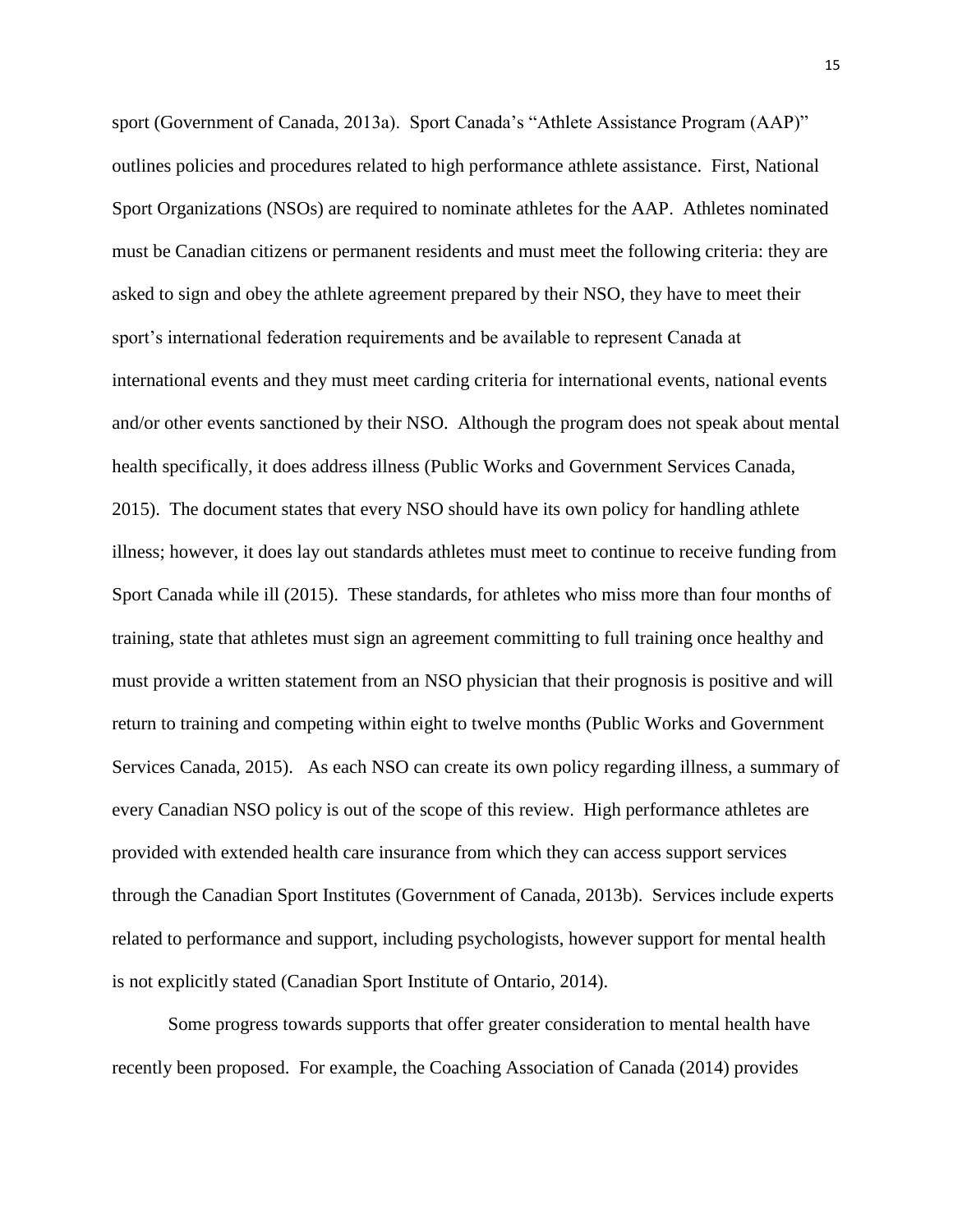training and certification to coaches of all levels. While there is no training that specifically addresses mood or anxiety disorders in athletes, there are optional training modules related to concussions and mental skills training that may touch on mental health (Coaching Association of Canada, 2014). Further, in September 2015, the Canadian Olympic Committee, Canadian Paralympic Commitee and the Canadian Olympic and Paralympic Sport Institute announced the creation of "Game Plan", a program designed to provide Canadian athletes with resources and educational materials. The program was to include online access to twenty-four hour mental health support as well as mental health awareness training (Heroux et al., 2015). However as of June 2016, the program is still in a building phase and considered a "work in progress", and therefore, it is unclear what type of support is actually available to Canadian athletes (J. Brown, personal communication, June 16, 2016).

## **Study Rationale and Purpose**

Much is to be learned about how athletes experience, manage and overcome (or do not overcome) mood and/or anxiety disorders. The purpose of this research was to explore the experiences of Canadian high performance athletes with mood and/or anxiety disorders, with a specific focus on their journey through their athletic career. Research questions included: (a) What are the circumstances and processes by which high performance Canadian athletes come to recognize and diagnose their illness?; (b) What are some of the common challenges faced by high performance Canadian athletes?; and (c) What strategies do high performance athletes use to negotiate mental illness and participation in high performance sport?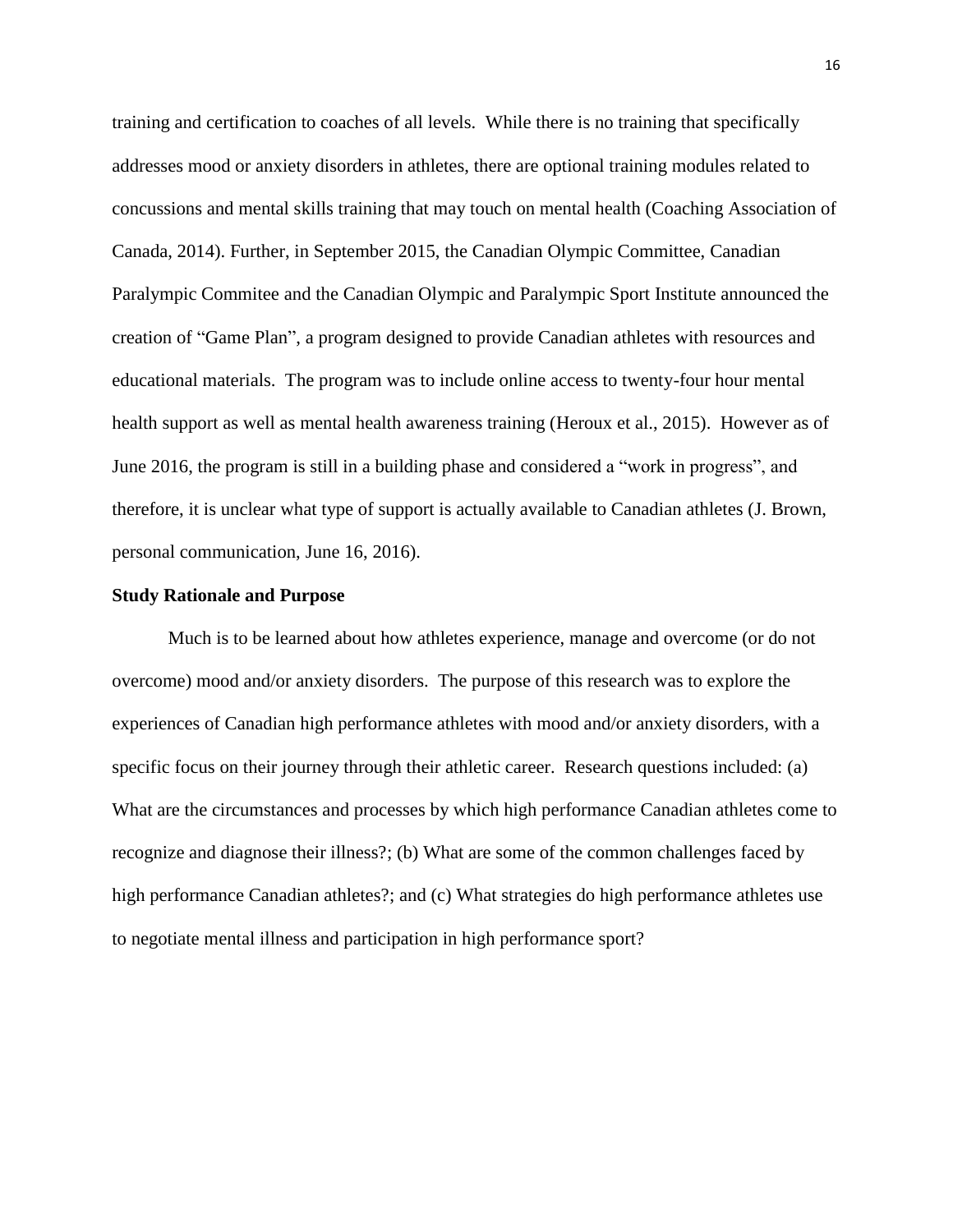# **Methodology**

# **Study Design**

This research was a qualitative study that employed tenants of grounded theory as described by Kathy Charmaz (2006). According to Charmaz, grounded theory is a set of principles and practices that are used to build a theory or develop a theoretical explanation grounded in the data itself. It involves gathering rich data, selecting participants through theoretical sampling and simultaneously engaging in data collection and analysis (Charmaz, 2006). Although the goal of this study was not to develop a theory, it became evident that using some of the principles of grounded theory, particularly as they related to data collection and data analysis, would be beneficial. For example, interviews were coded and analyzed immediately to look for emerging themes. As these themes emerged, a literature search was conducted and this process was repeated after each interview (see the data analysis section for more detail). Additionally, although a literature review was completed prior to the study, due to the lack of research in this subject area, it became clear that a more in-depth literature review would be completed during the data analysis phase. This, too, is in line with grounded theory (Charmaz, 2006).

#### **Participants**

Participants in this study were high performance Canadian athletes with a mood and/or anxiety disorder. For the purposes of this research, "high performance Canadian athletes" was defined as athletes who had currently or recently competed for places on Canadian national sports teams. Participants had to be diagnosed with a mood and/or anxiety disorder, by a mental health professional, at some point during their athletic career (i.e., prior to retirement); however they could be retired at the time the interview was conducted. Mental health professional was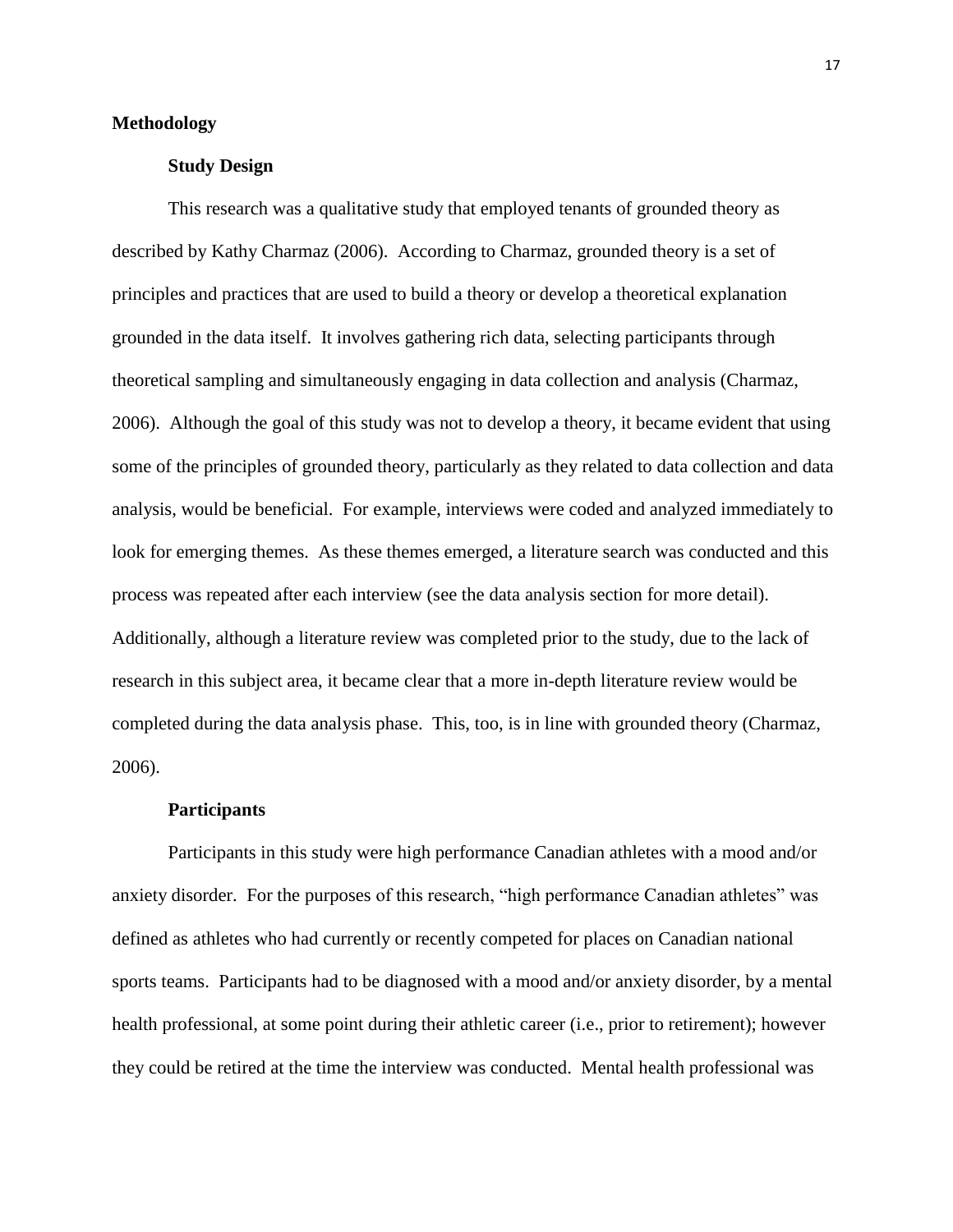defined as: a doctor, psychologist, social worker or health care worker with specialized training in mental health care (CMHA, n.d.a).

# **Participant Recruitment**

Participants were recruited via purposeful sampling. This type of sampling allowed the researcher to select participants who have experienced the phenomenon being researched (i.e., competing as a high performance Canadian athlete while having a mood and/or anxiety disorder) and were capable of sharing their experiences (Creswell, 2013). As a handful of well known Canadian athletes have publicly spoken of their mood and/or anxiety disorder via mass media and social media, the primary researcher was aware of these names and placed them on a list of potential participants. This list was expanded by conducting internet searches using a mix of key terms: "athlete", "Olympian", "Paralympian", "Canadian", "mental illness", "depression" and "anxiety". Athletes that met the requirements for the study were added to the list. The final list was comprised of fourteen athletes.

Each identified athlete was sent a letter providing background information on the research and inviting them to participate (see Appendix A). Of the fourteen athletes, each one was contacted in a means that seemed most suitable. Eight athletes were sent their invitation via a personal website/email or through the website of an organization with whom they worked. Three athletes were contacted via their NSOs and three were connected to the researcher via snowball sampling. In snowball sampling, participants or people aware of the research tell other people about the research and suggest that they become involved (Creswell, 2013). Two athletes turned down the invitation to participate; two athletes did not respond to the invitation; two NSOs never responded to the request to be put in contact with the athlete; four athletes expressed interest in participating, but when it came time to set up an interview, they stopped responding to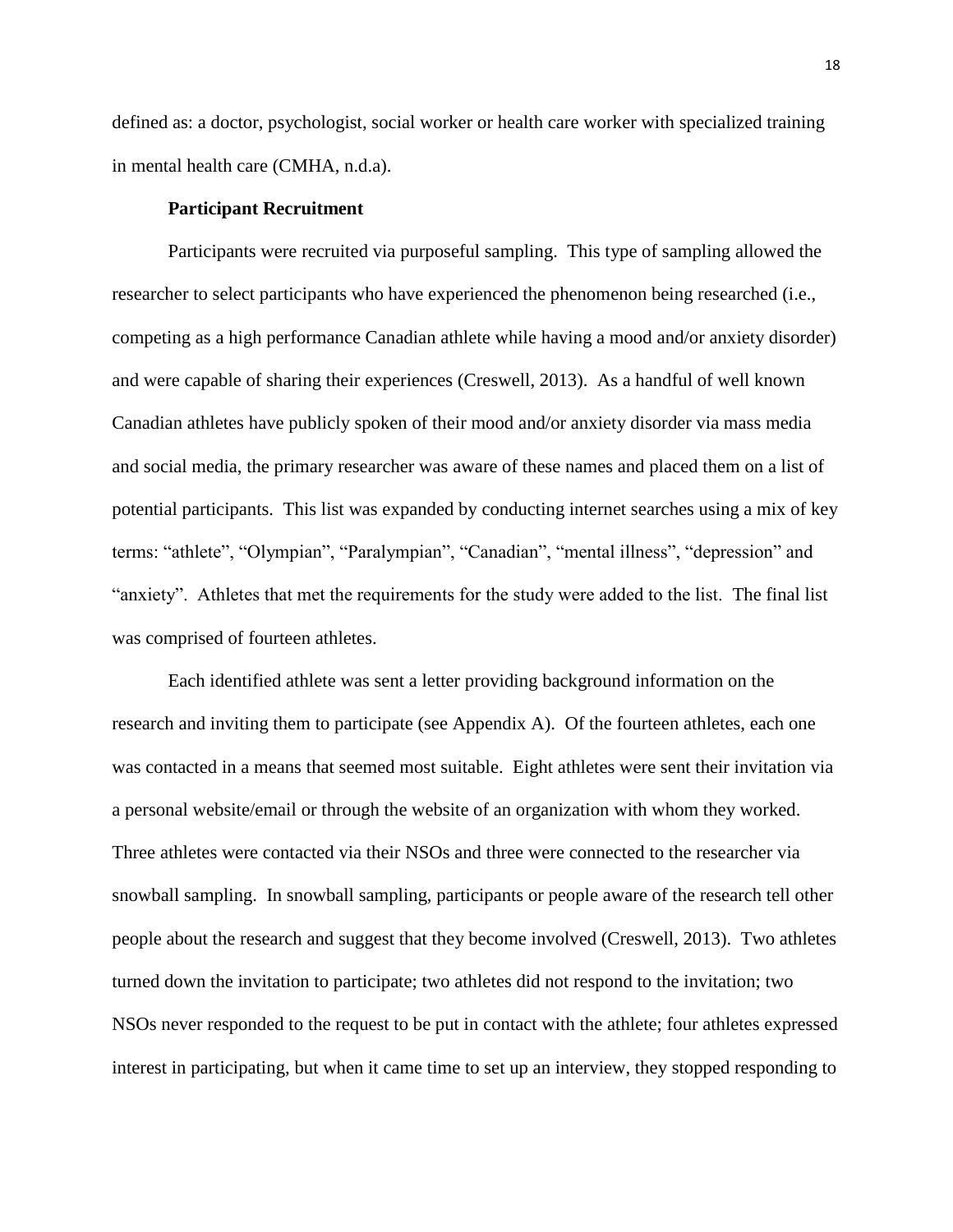e-mails; and four athletes accepted the invitation to be a part of the research, however due to time constraints only three athletes were interviewed (see Table 1 for participant characteristics).

# **Data Collection**

All participants were interviewed by the primary researcher. Two of the interviews were conducted via Skype (audio only) and one interview was conducted face to face at the location of the participant's choice. Although there is debate about whether or not telephone (Skype) interviews provide the same richness of data as those conducted face to face, Sturges and Hanrahan (2004) concluded that interviews conducted by telephone (Skype) are a valid way to carry out qualitative research and are not inferior to face to face interviews.

Interviews were semi-structured with open ended questions. An interview guide was designed that included questions related to participants' sporting careers, how they came to be diagnosed with a mood and/or anxiety disorder and how they coped with being a high performance athlete and having a mood and/or anxiety disorder. Sample questions included, "Tell me about yourself and the sport you play (played)" and "How did the diagnosis influence your experiences as an athlete – initially, and over time?" (see Appendix B for complete Interview Guide). Interviews lasted between 29 and 45 minutes. All interviews were digitally recorded.

#### **Data Analysis**

Interviews were typed verbatim by the primary researcher. Once the transcripts were completed, the primary researcher reviewed them to ensure accuracy and assigned each participant a pseudonym (see Table 1 for participant characteristics, including pseudonyms). Participants were sent the transcript of their interview; they were asked to review them and to provide any additions or deletions. None of the participants requested changes.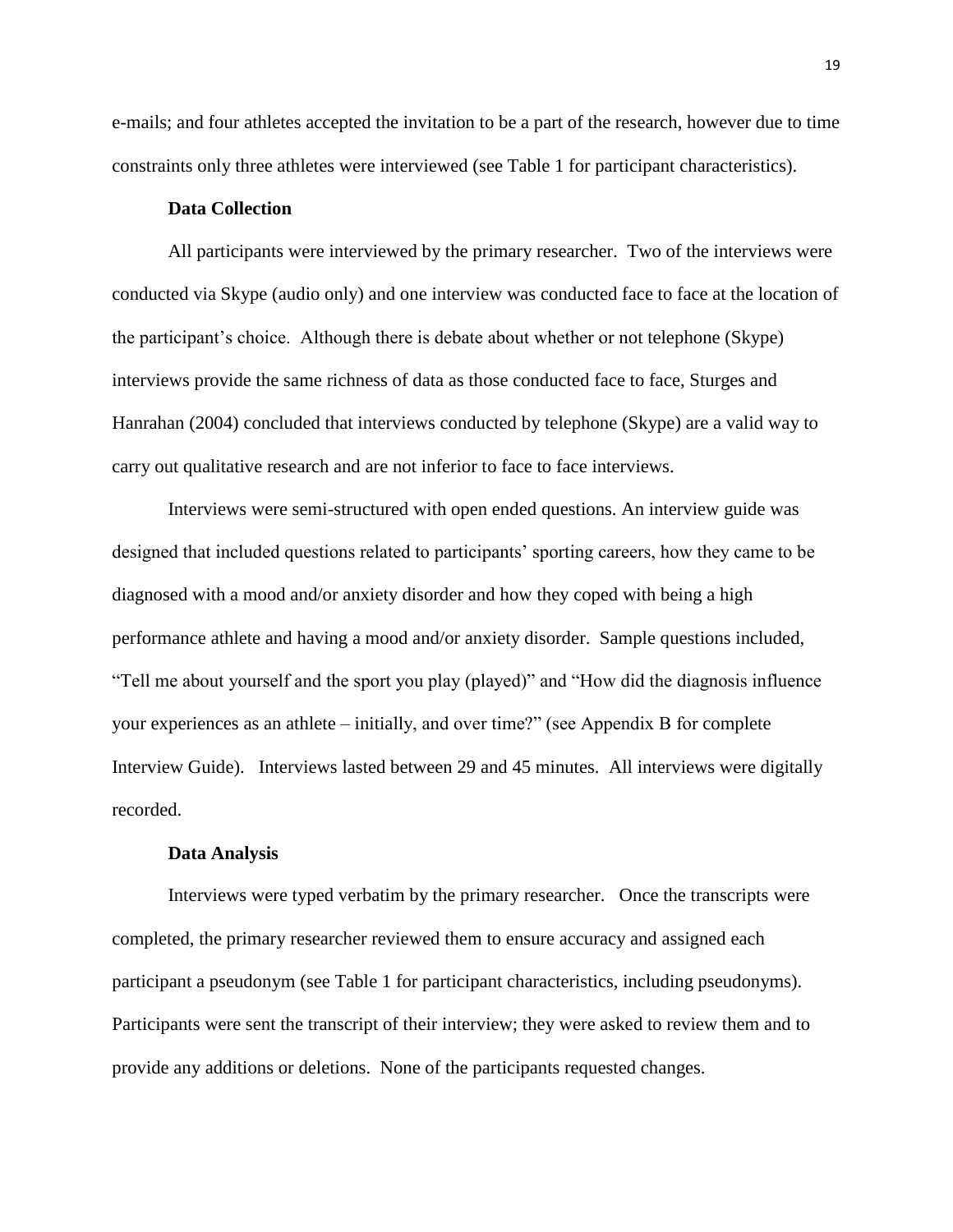Data analysis was ongoing throughout data collection and data was analysed using the constant comparative method (Charmaz, 2006). Using this method, comparisons are made at every stage of analysis and at every level (i.e., within interviews and between interviews) in order to find similarities and differences. After each transcript was completed, the primary researcher manually coded the interview using holistic coding or "lumping". This type of coding allowed the researcher to move directly into categorizing the data (Saldana, 2008). For this research, the "lumping" actually began with the design of the interview guide since questions were grouped by categories. The categories were: entry and career in sport, recognition of something being wrong, diagnosis (including reaction and discussion of disclosure), career post diagnosis and advice (to people in sport with mood and/or anxiety disorders and advice to people in sport working with people with mood and/or anxiety disorders). These categories were used in the initial coding of each interview.

For the first interview, after the "lumping" was completed, the primary researcher looked for emerging themes within each category by doing a second round of manual coding using "in vivo coding". This type of coding drew upon the exact language the participant used (Creswell, 2013). Examples of codes that emerged included, "stigma", "being sick" and "I'm an athlete". Using the categories and codes created, the primary researcher began to see themes emerging and then conducted a literature search on these themes. After each subsequent interview, this process was repeated (i.e., "lumping", in vivo coding and then a literature search); however, with each additional interview, statements between interviews were also compared. This allowed the researcher to bracket her own experiences by allowing her to recognize and acknowledge that conclusions were being made based on the participants' experiences as opposed to her own (Charmaz, 2006).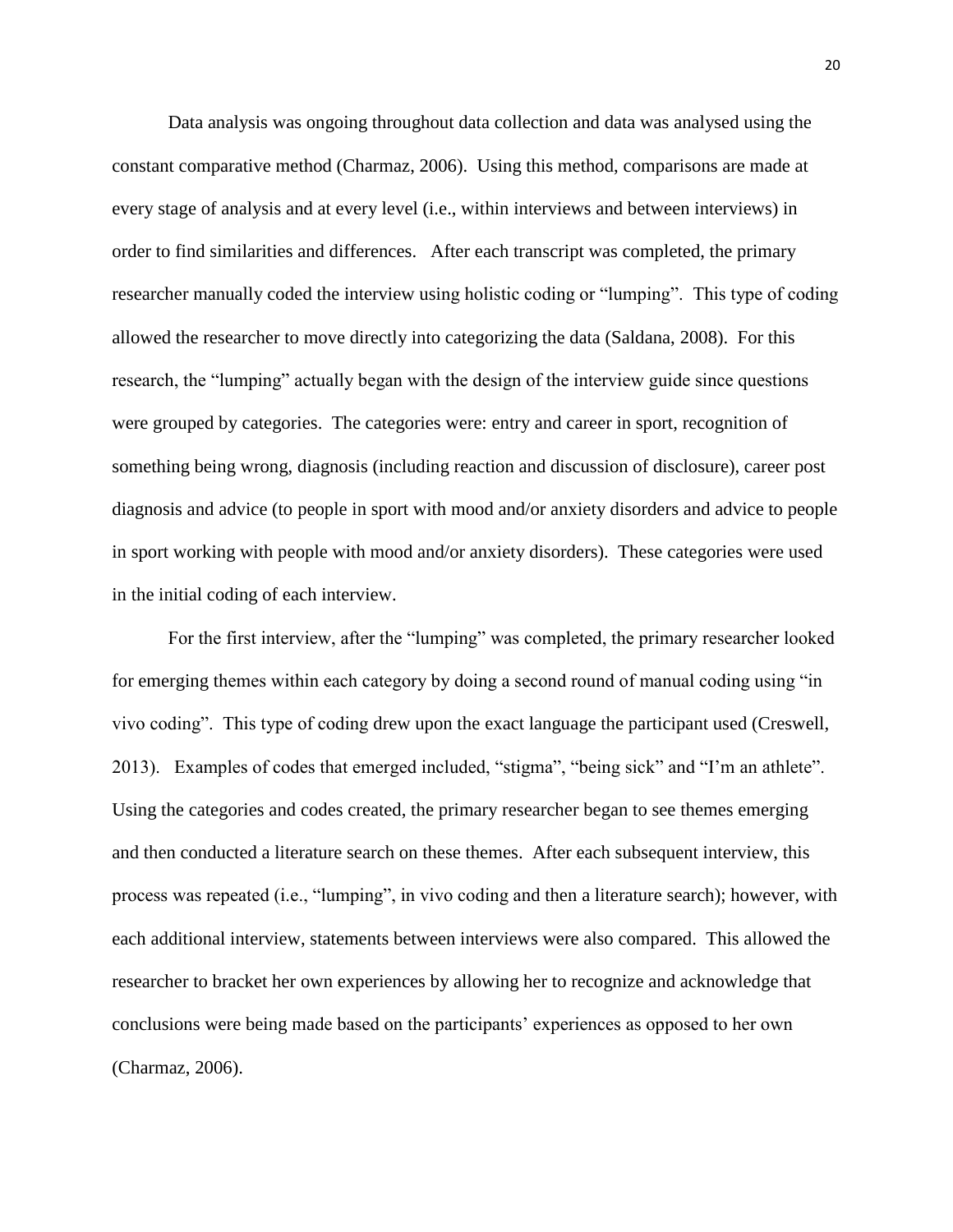# **Bracketing**

Recognizing the primary researcher has personal experience with mental illness, has volunteered with several Canadian mental-health related charities and has worked in sport, bracketing was used at various stages of the study. Bracketing is used in order to minimize the risk of biases related to data collection and analysis (Ahern, 1999). At the beginning of each interview, the primary researcher shared her background related to mental health and sport and asked participants if they had any questions. This helped to make participants feel more comfortable (i.e., not feeling judged for having a mental illness). Some participants also expressed that they were happy that they would not have to explain terms related to Canadian sport policy, since the primary researcher was already familiar with them. Throughout the interviews, participants made comments along the lines of, "well you understand, because you probably experienced this" which increased the comfort of the participants, since they were sharing very personal experiences. However, the primary researcher made sure that when comments like this were expressed, she redirected the participants to describe in greater detail what they experienced, in order to ensure that the data reflected their experiences and not her own. Member checking was also employed, as each participant was given the opportunity to review the transcript of their interview to ensure accuracy. Participants were told that they could request any additions or deletions; although, no changes were requested. During data collection and data analysis, the primary researcher engaged in memo writing in order to examine the pre-conceived notions she was bringing to the analysis. This provided her with the opportunity to examine her own thoughts and to be aware of the analysis and findings being driven by the data rather than by her own experiences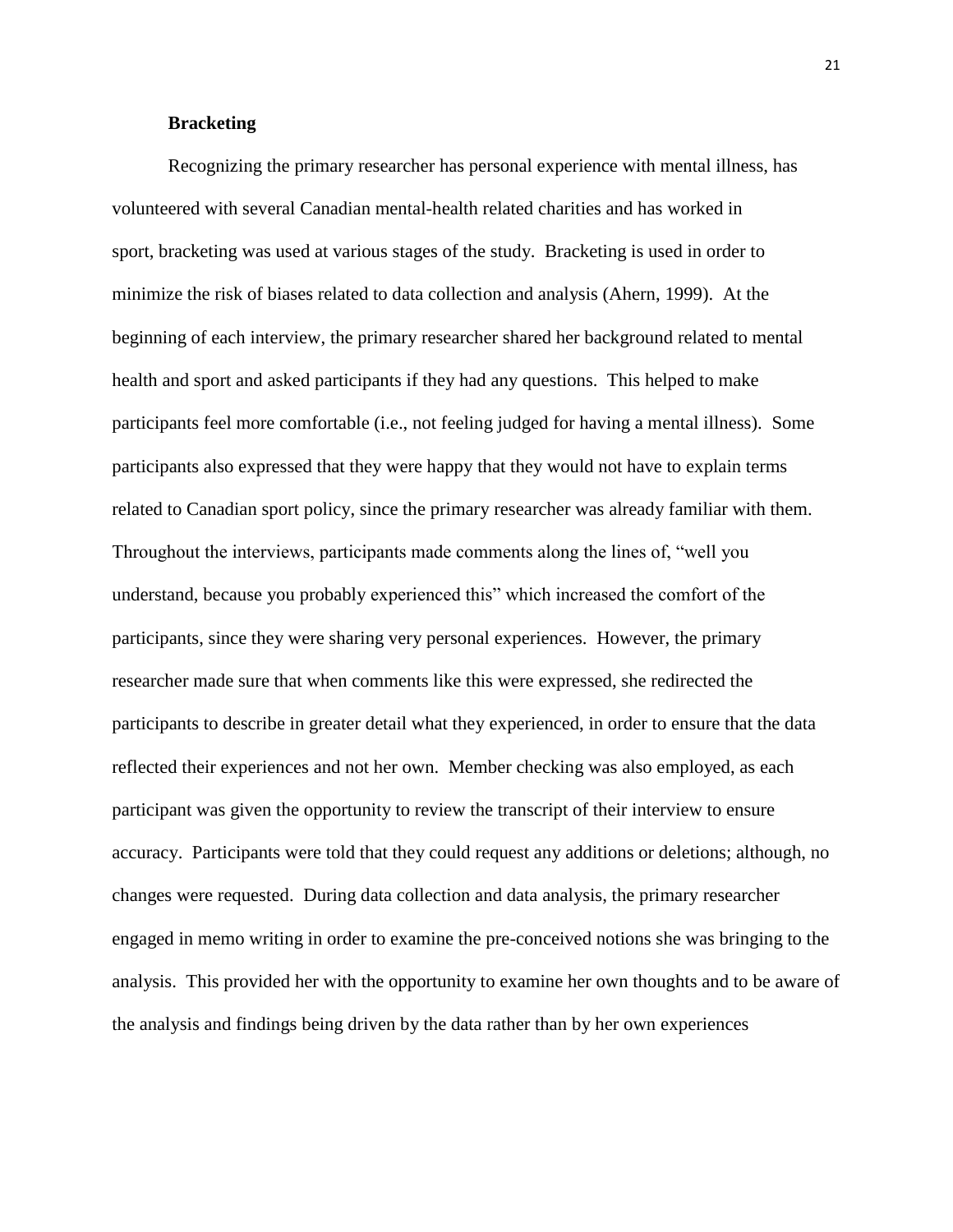# **Ethics and Informed Consent**

This research was conducted in accordance with the policies and regulations set out under the York University Graduate Student Human Participants Research Protocol. Participants were told that participation was voluntary and could be withdrawn without penalty at any time and all data kept confidential. The participant interviewed face-to-face was asked to sign two copies of the Informed Consent form and was provided with a copy to keep for her records (see Appendix C). Participants interviewed by Skype were e-mailed the form prior to the interview. At the start of the interview, the form was reviewed and oral consent was obtained. Participants e-mailed the signed form to the primary researcher following the interview. The primary researcher signed the form and sent it back, so that both parties had a signed copy.

Given the sensitive nature of the interview, the primary researcher understood that it was possible that participants would need to take a break during their interview or would require support once their interview concluded. At the beginning of the interview, participants were told that they could take a break during the interview or end the interview at anytime if they felt uncomfortable. None of the participants required a break and interviews were completed in one sitting. Additionally, at the end of the interview participants were provided with contact information (i.e., phone numbers, addresses, web addresses) for mental health services in the city they reside in (including distress centres/emergency rooms, peer support organizations and telehealth/distress hotlines)(see Appendix D). This information was provided to participants so they could access support services at the conclusion of the interview, if required.

## **Results**

The purpose of this research was to explore the experiences of Canadian high performance athletes with mood and/or anxiety disorders, with a specific focus on their journey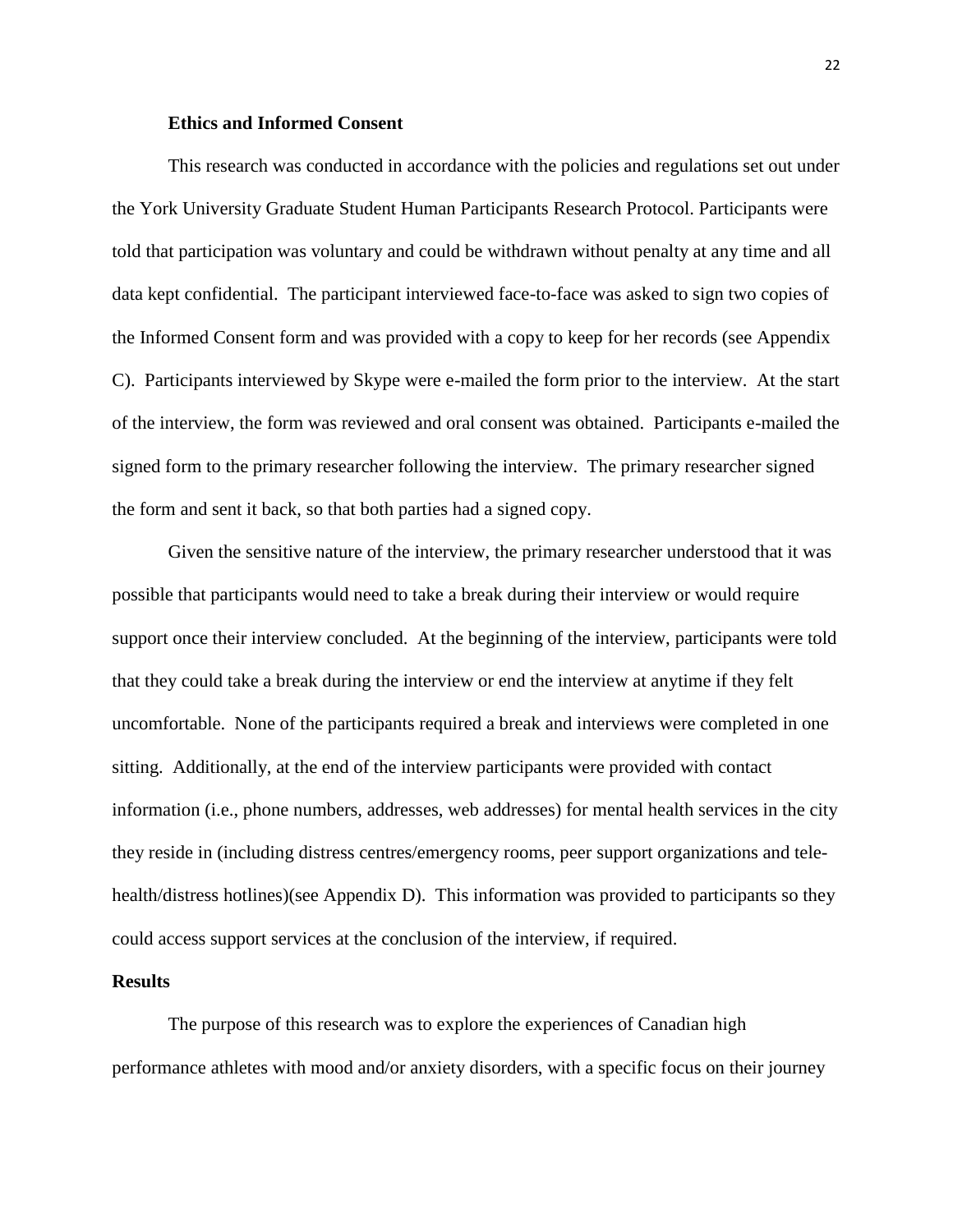through their athletic career. Research questions included: (a) What are the circumstances and processes by which high performance Canadian athletes come to recognize and diagnose their illness?; (b) What are some of the common challenges faced by high performance Canadian athletes?; and (c) What strategies do high performance athletes use to negotiate mental illness and participation in high performance sport? Results are outlined in the following sections: (a) participant characteristics; (b) mental health journey; (c) (not) disclosing diagnoses; and (d) considering improvements in Canadian high performance sport.

## **Participant Characteristics**

Table 1 presents an overview of participant characteristics. All three participants were female high performance athletes born and raised in Canada. Each participant was enrolled in her sport recreationally by her parents at a young age (Adina was two, Joey was five and Maya was four), and ultimately, became high performance athletes (i.e., competed for positions on Canadian national sports teams) in that sport. However, at age fifteen, a sport similar to the one Joey competed in was named an Olympic sport (her sport was not an Olympic sport), so she changed to that discipline because she was "fascinated with the Olympics" (Joey). Each athlete participated in an individual sport (i.e., they did not compete as a member of a team); although at their career peak, Joey and Maya trained in a group with their peers while Adina trained one-onone with her coach. All three athletes experienced athletic success at a high level. Joey represented Canada at international events (including World Championships) and at two Olympic Games, winning a medal at her first Games and finishing in the top ten in her second; Maya also represented Canada at international events (including World Championships) and two Olympic Games, finishing in the top 35 and top 30, respectively; while Adina competed at an international junior event, was an alternate for her sport's World Junior Championships and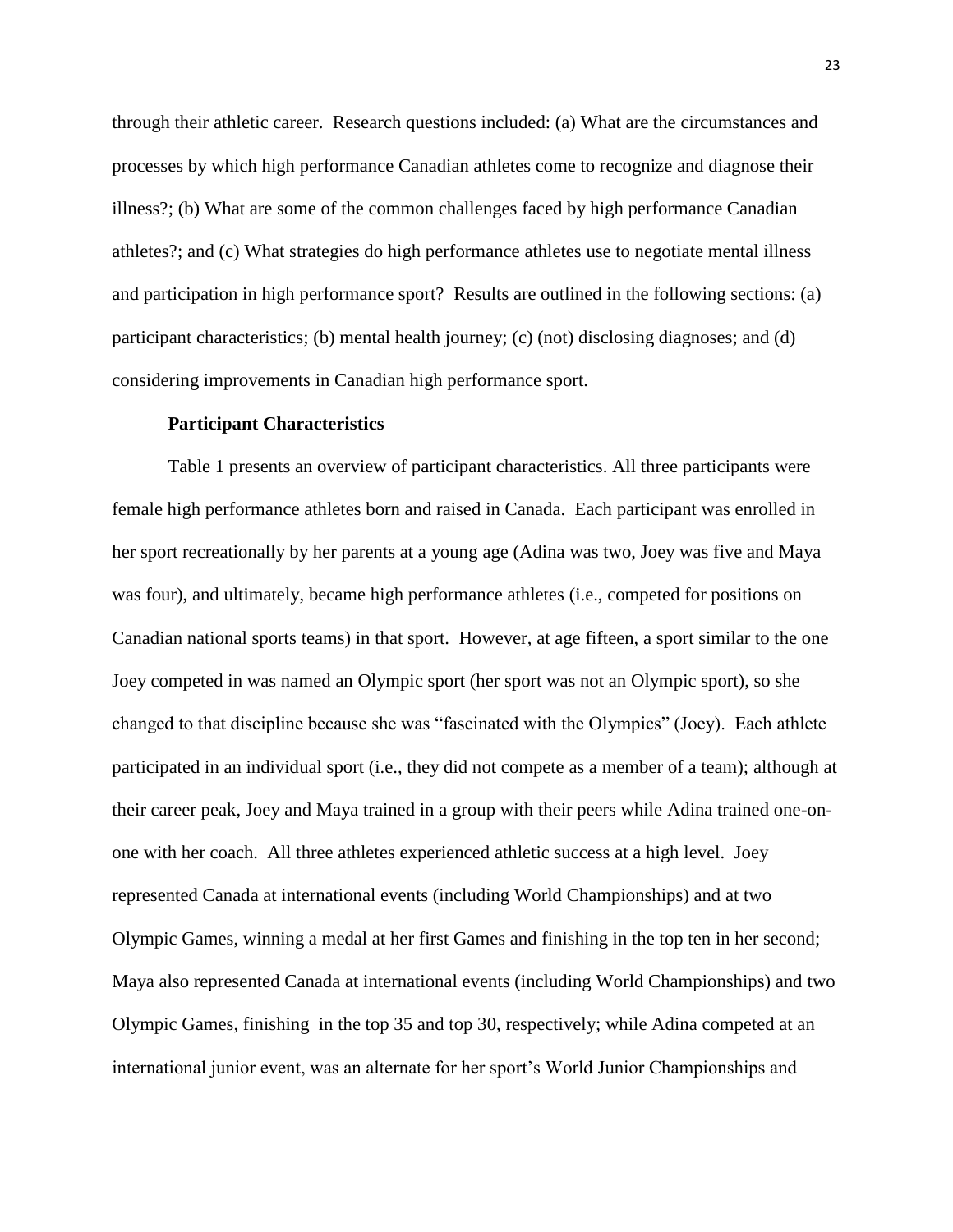competed in junior and senior Canadian National Championships (winning a medal as a junior and finishing top 30 as a senior). Adina was diagnosed with an anxiety disorder (NOS) and panic attacks at age 12; Joey was diagnosed with MDD, an anxiety disorder (NOS) and OCD at age 25, while Maya was diagnosed with MDD at age 23. At the time they participated in this study, Adina and Joey had retired from competition in the preceding twelve months, while Maya, was returning to competition after taking one year away from sport.

## **Mental Health Journey**

This study explored the experiences of Canadian high performance athletes with mood and/or anxiety disorders, with a specific focus on their journey through their athletic career. As part of the criteria for participation in the study, each participant was diagnosed, by a mental health professional, with a mood and/or anxiety disorder during their athletic career. Although each athlete came to learn of their diagnoses in a unique manner, findings indicate that participants engaged in a similar process of acceptance (and denial) of their diagnoses. The results suggest that their mental health journey consisted of six steps (outlined in Figure 1): 1) recognizing a problem; 2) receiving a diagnosis; 3) continuing to train/compete; 4) transitioning; 5) taking a break/retirement; and 6) seeking treatment. It is noteworthy that journey fluidity was not always consistent for the three participants. For example, Adina took a one year break from sport two years before her retirement. During her year off, she started treatment, but once she reentered sport she stopped treatment. This suggests that the mental health journey from recognition to treatment was not always a straight line, as in Adina's case, some steps were repeated.It is also important to recognize the parameters of our findings; our results capture the experiences and subsequent journey followed by three high performance Canadian athletes, but do not suggest this is the only path to follow, or necessarily an optimal path for high performance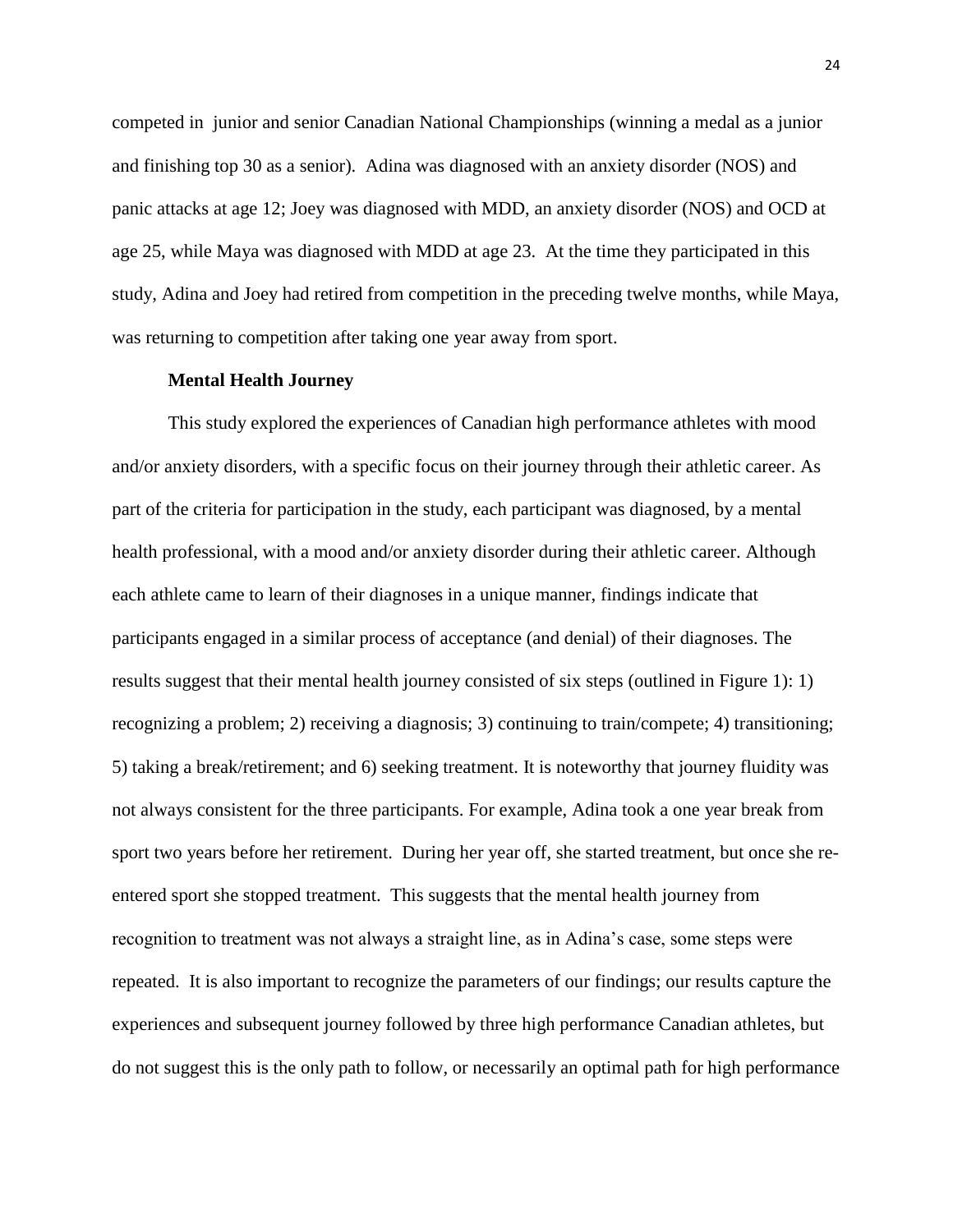athletes with mood/anxiety disorders. Further, as this study focused on these high performance athletes' experiences throughout their athletic career with a mood/anxiety disorder, findings focus primarily on sport experiences, and do not fully capture athletes' experiences managing their mood/anxiety disorders within broader life contexts.

# **Recognizing a problem, receiving a diagnosis, and continuing to train and compete.**

The first step participants described within their journey was recognizing that they had a problem. While each participant came to recognize that there was a problem differently, it is important to note that each participant *did* recognize that there was an issue. Subsequently, each participant had to find out what was causing them to feel the way they were feeling. This led to the second step of the mental health journey - receiving a diagnosis. Once again, *how* they came to receive their diagnosis was unique to each participant. While each participant expressed varying degrees of acceptance of their diagnoses, generally, their behaviour after being diagnosed was very similar, which leads to the third step - continuing to focus on training and competing following diagnosis. While each participant expressed relief upon knowing what was wrong with them, each of the three participants provided similar reasons for placing emphasis on and prioritizing their athletic career over their treating their mental health disorders. While two of the participants attempted some medical treatment (i.e., trying medication, but stopping it when it affected sport performance), all athletes' primary focus remained on sport throughout this phase.

For Adina, at age twelve, it was an accelerated heart rate and chest pain that brought her to the emergency room:

I was sitting at home and I was just staring out the window and I just started feeling like my heart racing, tightness in the chest and my parents obviously did not know what was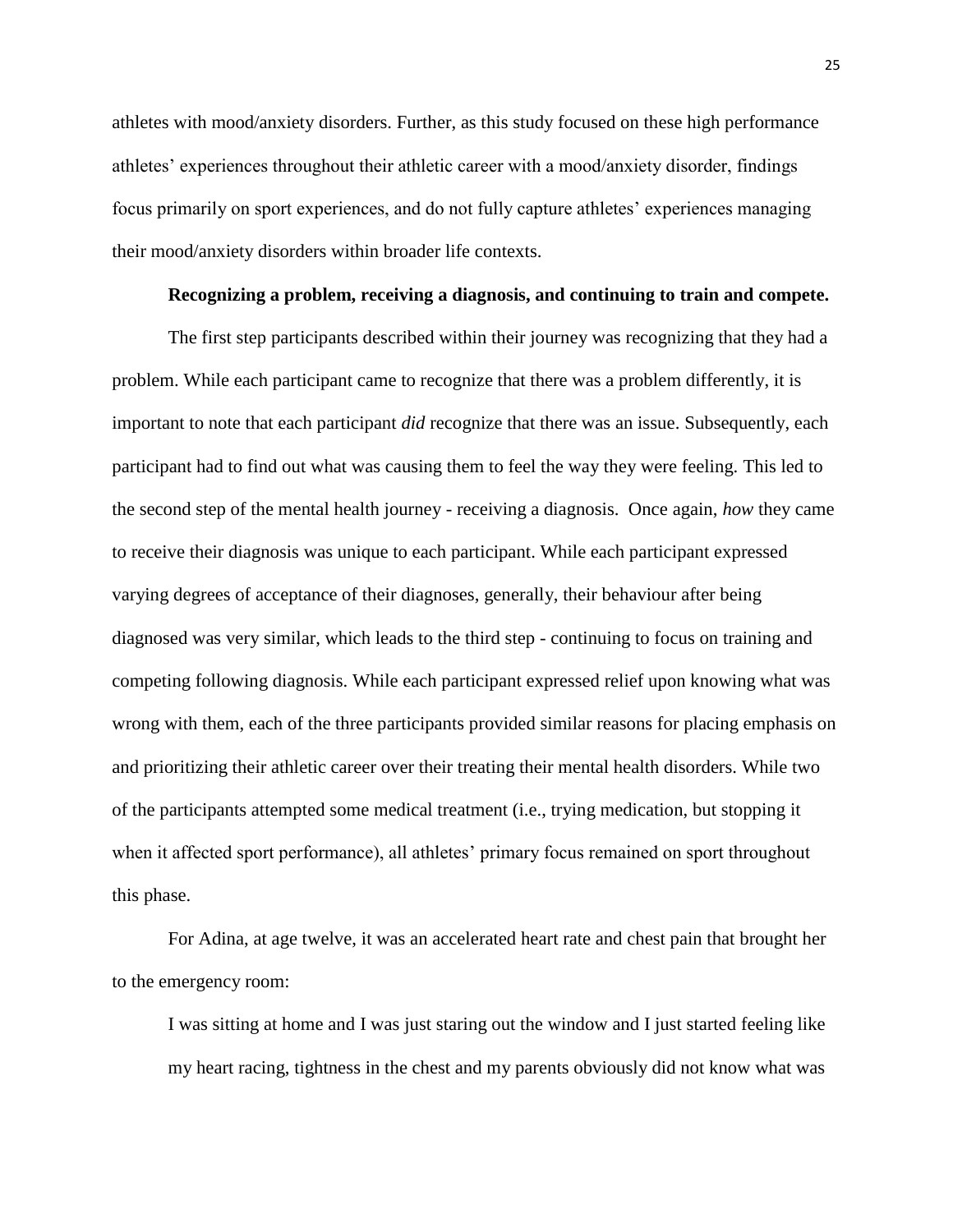going on. I mean, twelve years old. So after that, they took me to the hospital because they were worried and the doctor did say that it was just anxiety, but my heart rate was over two hundred or something. Like, it was crazy.

The doctor in the emergency room diagnosed Adina with panic attacks and an anxiety disorder (NOS). After receiving her diagnosis, neither Adina nor her parents elected to treat her illness. At twelve years old, Adina was a promising junior athlete. Two years after her diagnosis (at age fourteen), she achieved her career peak when she medaled at the Canadian junior national championships, competed at an international junior competition and was named an alternate on the Canadian team for the world junior championships. Adina was still not treating her illness because in her words: "you're young, you feel like you are invincible, so you don't even think after awhile (chuckle)." It wasn't until she was sixteen that she even came to understand what having these illnesses meant. At that time, she describes:

It was hard for me to, kind of, do things, like, when I started getting older; it was harder for me to do things on my own because I was nervous like something was going to happen...I didn't really have much motivation. As much as I wanted it, I didn't have that much motivation to do what I needed to do...So, I would say, sometimes I would slack....I would just go through the motions...but my heart wasn't in it, because of my anxiety and I felt down and unmotivated.

Even though she felt this way and even though she had eventually come to recognize some of the challenges and obstacles of her diagnosis of an anxiety disorder and panic attacks, she was hopeful and/or optimistic that this was something that would simply pass. Adina continued to train and compete, while not engaging in any treatment or illness management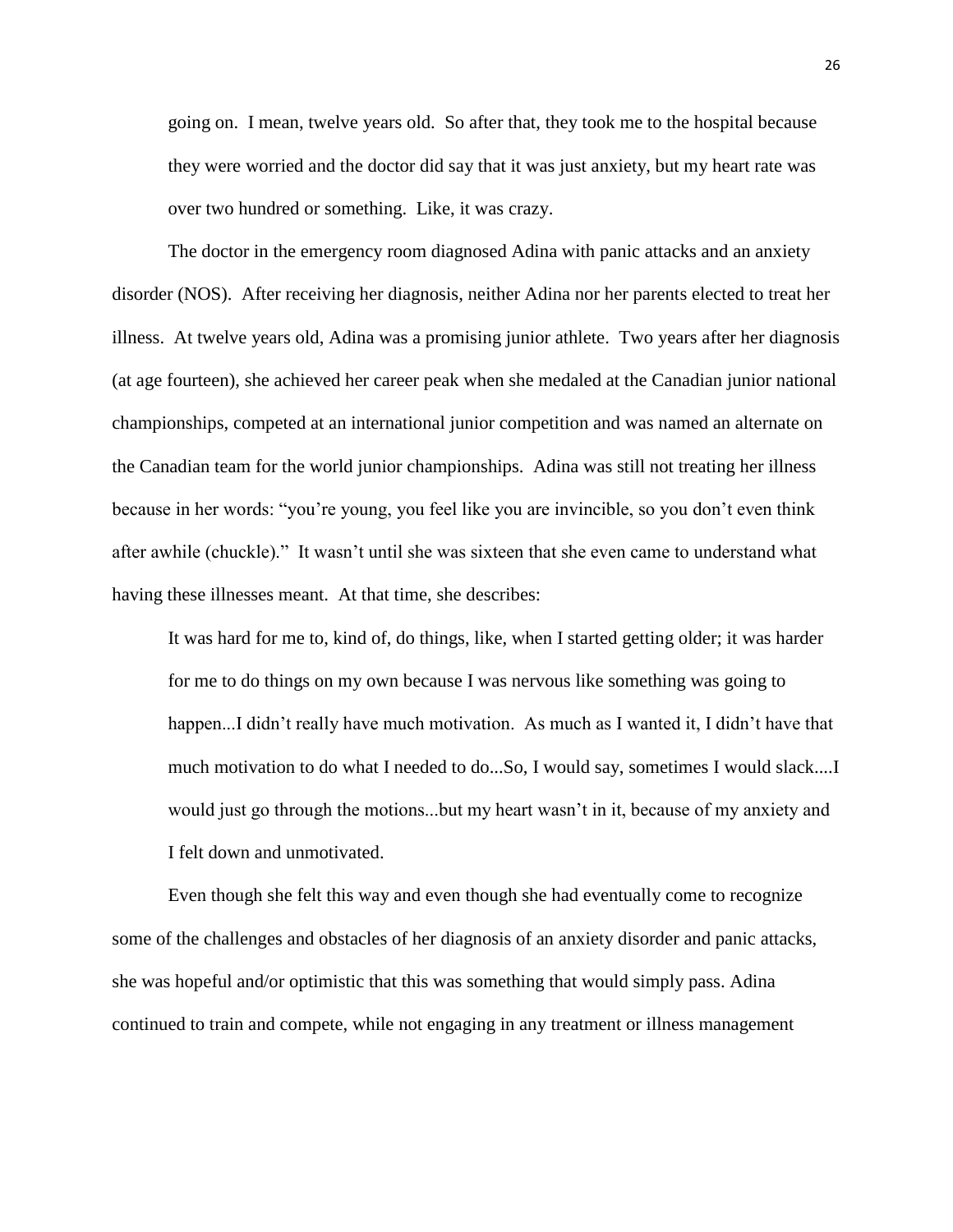because "I was in denial. I thought, like, I was fine and I didn't want help. I wanted to just; I was going to be fine".

While Adina appeared to acknowledge and comprehend the challenges of having an anxiety disorder (i.e., it affected her motivation, made her nervous, and required treatment), she did not change her sport-related behaviour, as she continued to have good results, at least initially, and described sport as her "life". Yet in her own words, retrospectively she suggested that at that time (i.e., between 12-16 years) she was "in denial". Her experiences are not unique to her, as Joey and Maya demonstrated a very similar pattern of behaviour.

Unlike Adina who was diagnosed at twelve years old, Joey was diagnosed at age twentyfive. While Adina described a solitary incident that led to her diagnosis, Joey spoke of feeling sad and anxious for most of her life:

I remember when I saw my medical doctor a few months before [being officially diagnosed]. She could see the way I was acting or reacting… that I was...I had this tendency or was appearing very anxious. And she told me that it might be time to consider the idea of taking anti-depressants and I was beginning to understand why. But then I remember the day where I broke. I called my sports therapist...and I spoke to him and he just, he didn't want to tell me that I was depressed or anything like that, he was just saying I should take time off. Like, he told me maybe I should call my doctor and speak to her. When I went to see my doctor, I just felt so relieved because I felt like I was crazy.

Joey was diagnosed with MDD, an anxiety disorder (NOS) and OCD. At this point in her career, Joey had represented Canada at multiple world championships, had won a silver medal at an Olympic Games and was in the midst of training for another Olympic Games. Also unlike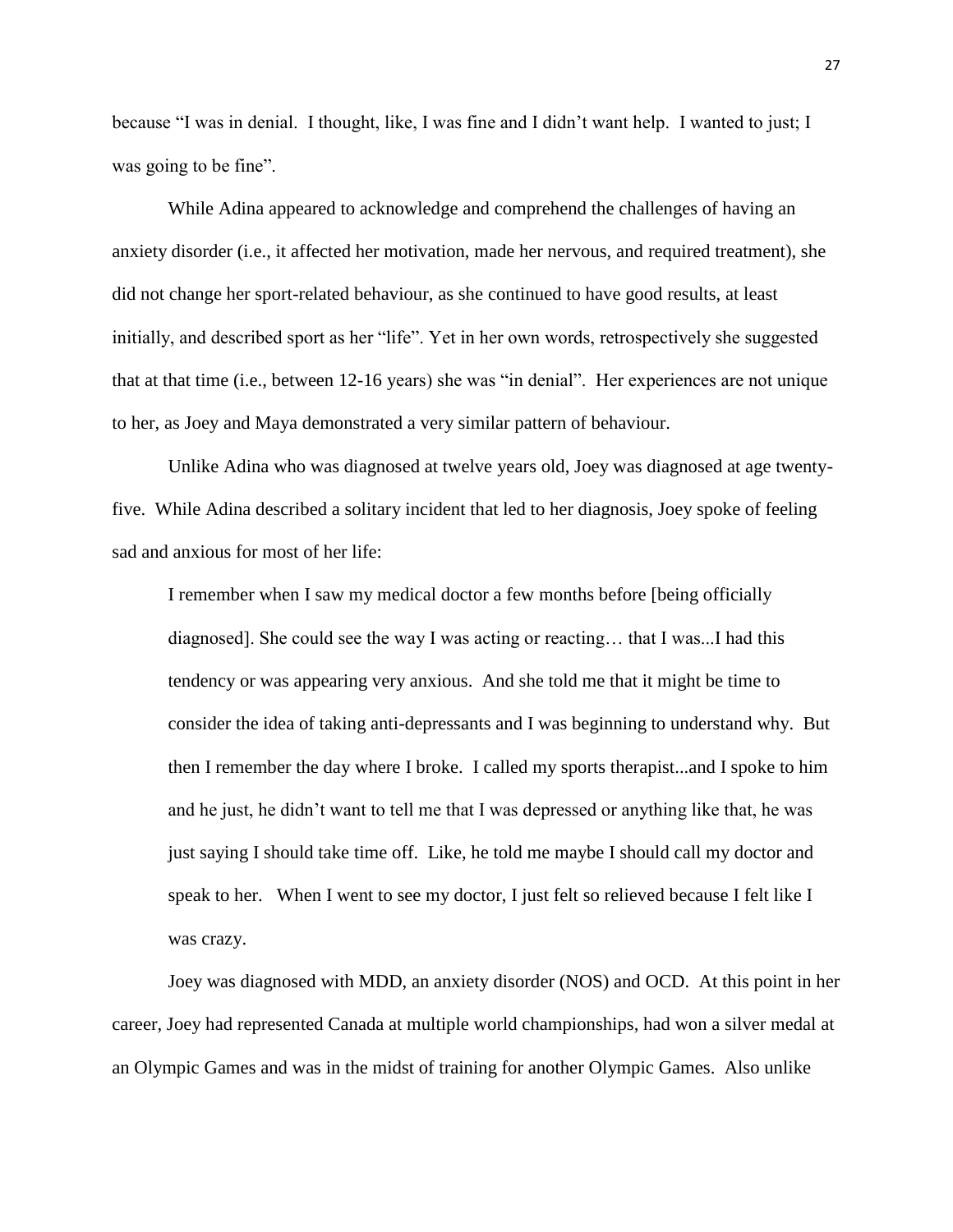Adina, Joey says that she understood what her diagnosis meant and claims to have accepted it right away:

I accepted it right away because I knew that, well, I knew that some things were affecting me in a very bad way, like emotionally...I was very happy to see that, that it was okay. That I need help and that's it. Yeah.

Given what Joey understood about her illness, she did seek some forms of treatment including medication. However, despite Joey's claim that she understood and accepted her diagnosis, her behaviour sometimes suggested otherwise. For example, while she tried medication, she couldn't find one that worked well for her, so she determined she was better (i.e., "I decided that I was perfectly healed") and did not require medication, which she explains retrospectively, "backfired really badly". Yet, even though she told herself she was "perfectly healed", she also continued to discuss how her illness affected her, explaining that she was unmotivated because of her illness:

The only thing that kept me going, which is crazy, was this idea that I absolutely needed to go to the Olympic Games. I still don't understand how that worked because I was demotivated *(sic)* for everything else in my life, but that.

Joey acknowledged that she had been diagnosed with a medical issue, yet she took no time off from sport and other than trying and eventually stopping medication, she continued to train and compete because "[she] wanted to go to the Games" (something she repeated numerous times throughout the interview). Similar to Adina, Joey described understanding she had a medical illness and a lack of motivation, but only engaged in a half-hearted attempt at treatment before ignoring the issue and refocusing solely on training and competition. This is also what Maya described.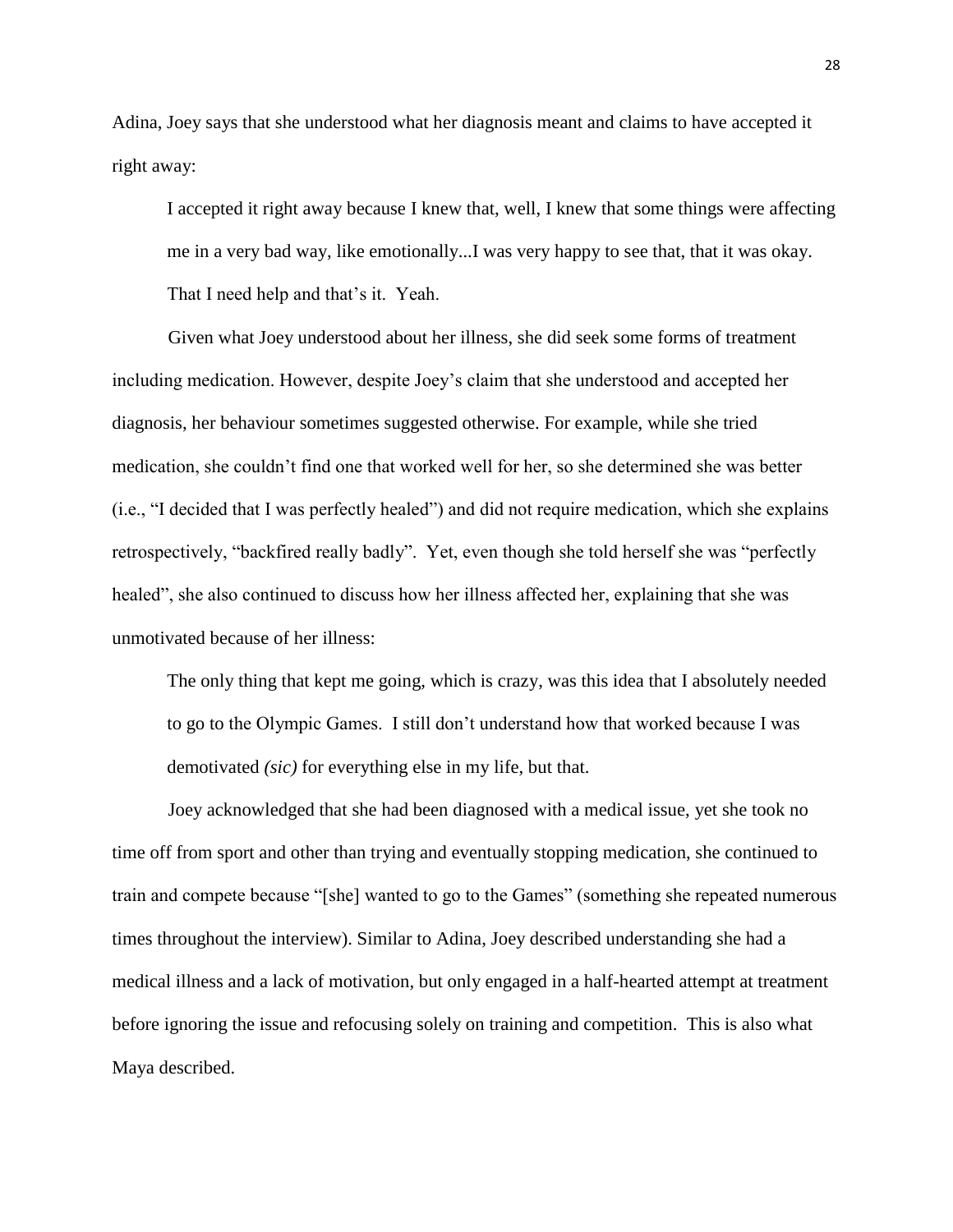Maya was in her twenties when she came to realize that she might have a mental health problem. A few months before her twenty-fourth birthday, Maya remembers:

I was really struggling with my [name of sport redacted] and I was just not coming [improving] and I couldn't figure out why I was feeling that way. Feeling, you know, just absolutely lost and depressed. (Pause) I don't know if I quite knew that I was depressed at that time. When I came home, I went to a sports psych [the sport psychologist employed by her NSO, who worked with her and the group with whom she trained] and I said, "[name redacted] please I would never joke, like this, but I'm afraid I might be a little depressed because I just don't know why I am feeling this way and when I think of the future it just isn't going to get better." And he said, "Well yeah, I mean, maybe, but just think happy thoughts." After a few months, I was like, "[name redacted], I need to go talk to a real psychologist. Because I was like, I'm really just looking into the future and I don't see it...I don't see anything getting better. Ever." And sure enough within 25 minutes [of meeting with a psychiatrist]... is when I finally got that diagnosis. Although it was hard to hear, at least, it was in some respects, it was like you know, I haven't just been imagining this.

Maya's psychiatrist diagnosed her with MDD. Like Joey, although she expressed relief that she hadn't been imagining how she was feeling, Maya initially elected to treat her illness with some talk therapy (i.e., psychotherapy), rather than any medication:

...being, you know, a hard headed athlete, I was like okay, like, I am happy this has been, like medically called to my attention and I don't want to go on medication, like, I will figure this out on my own.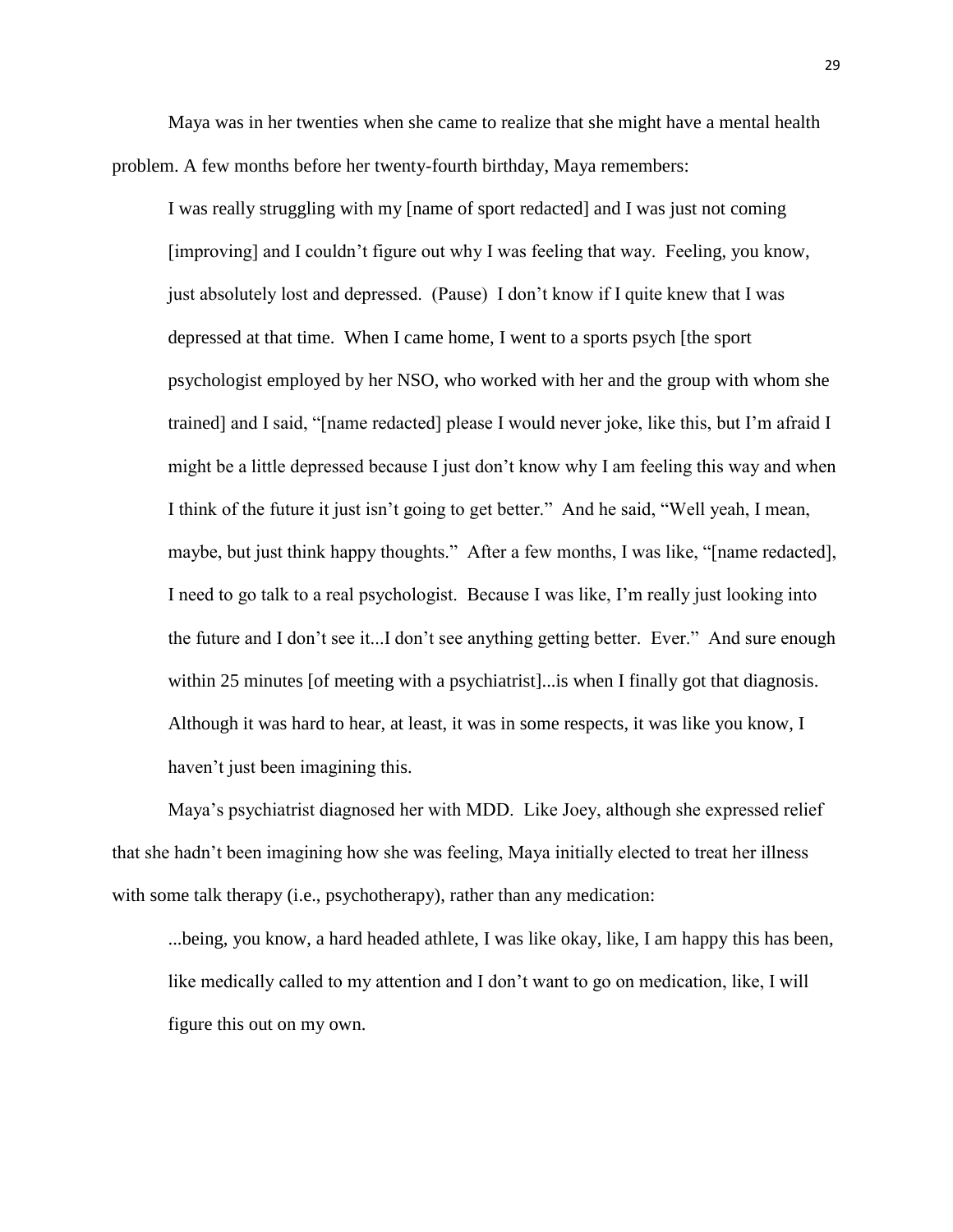At this point in her career, Maya had competed in many international events and had represented Canada at one Olympics. She received her diagnosis thirteen months before another Olympic Games and since making a second Olympic team was her goal, she focused on that as opposed to treatment. However, several months after receiving her diagnosis and after performing in the World Championships where she described her performance as "so poor...like, it was, like, the worst I could have even imagined", Maya decided that if she hoped to make the Olympics, she would have to go on medication. She also modified the way she was training: "I changed my coach, I changed my training partners, I changed my training program...everything." Even after making the changes and going on medication, she still was not competing at the level that she hoped and when she saw that her chance to make the Olympic team was fading, she went off her medication:

I really only went off the medication because I was like, and who knows, you know, like that was a symptom that might not even have affected me, but I was performing so poorly that I was convinced it was… I was like, *I have to get off this*

Then, just like Joey, Maya refocused solely on training and competition. As she explained:

I really identified as simply an athlete and I really did not know what to do with myself. So I think there is somewhat of a comfort zone doing the same thing over again, but…looking back at it with the wisdom and perspective that I have been granted with taking a year off…it was a terrible time. Like, there is really no sugar-coating it.

Thus, athletes' emphasis on training and competing only lasted for a finite period of time, after which time athletes experienced a transition, putting their identity as athletes on a backburner, and switching their focus to their illness.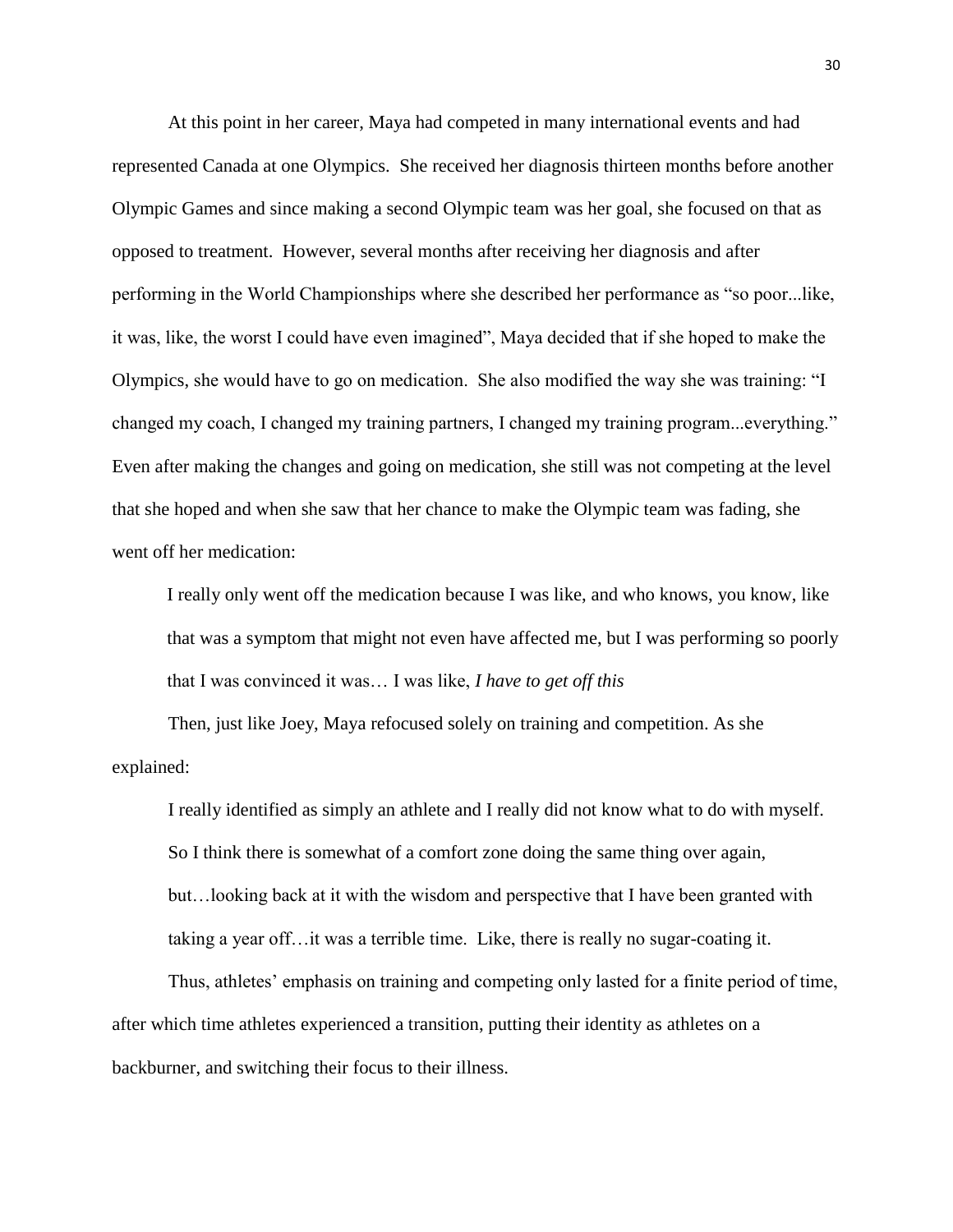**Transitioning, taking a break/retirement, and seeking treatment.**The length of time spent in the training/competing phase following diagnosis differed for each athlete, but the shift out of training and competing was preceded by a transition. For Adina, her first transition was due to the beginning of her post secondary education and her second transition was due to two key factors: the end of her post secondary education and the illness of a close family member. For Joey and Maya, this transition coincided with the end of the four-year Olympic cycle. It is worthwhile noting that periods of transition were not performance related. During the transition, each participant made the decision to step away from sport, so they could focus on learning to live with and manage their illness; they felt that they needed to leave sport in order to get healthy again. However, these breaks were not necessarily planned as transitions out of sport (i.e., retirement), although they ended up being for Joey and Adina (after her second transition). Maya, in contrast took one year away from sport, before resuming her athletic career. In the final stage of the journey – seeking treatment (i.e., during the break and/or retirement from sport) athletes engaged in a more dedicated approach to treatment, involving medication and/or talk therapy (i.e., psychotherapy), in the absence of sport-related training or competition.

As noted above, Adina cycled through some of the phases of the mental health journey more than once. Specifically, when Adina started university, she took a one-year break from sport, and found that without the distraction of training and competing, she "actually had to deal with it" (her anxiety disorder). During this year off, her treatment consisted of seeing a naturopath who provided her with natural remedies and some talk therapy (i.e., psychotherapy). Additionally, she added, "I would just try to distract myself more. To try to find things I would enjoy, but it was hard for me to find pleasure in things during that time frame while I was trying to deal with it." When Adina re-entered sport after one year to give her athletic career one final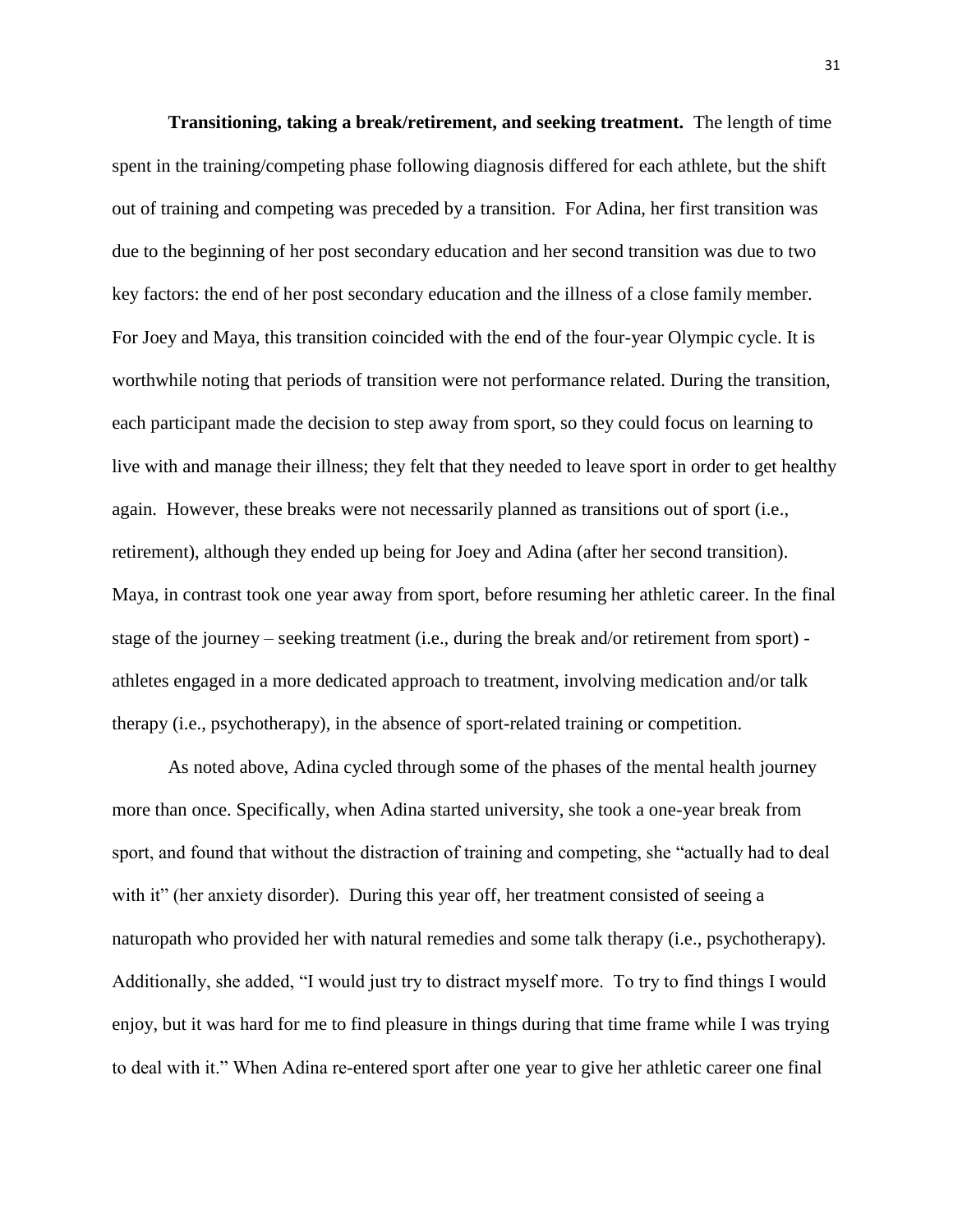attempt, she continued with the natural remedies, but stopped engaging in talk therapy (i.e., psychotherapy). As Adina entered into her last year of university, she decided to retire from sport entirely, so she could start preparing for the next phase in her life. At this point, she engaged in a very comprehensive focus to dealing with her anxiety:

I didn't deal with it my whole career. So, now it's like everything came out full-fledged, you know. Yes, I do still suffer from panic attacks. I suffer from anxiety still. I don't feel amazing on a daily basis like some people do. So now, I like, I do go to a psychologist and it's definitely been helping me and I think that is something that has helped me to manage it a little bit better being out of the sport.

While Adina and Joey both progressed through the stages of transition, break/retirement, and treatment, their paths through these stages were somewhat different. Most notably, while Adina made a choice to retire from sport, Joey felt she was forced to retire in order to focus on managing her depression, OCD and anxiety disorder more effectively:

Being mentally ill also made it so much harder to bare physical pain, like usually I would be able to take it and just keep going with a big smile, you know?...so I stopped training. I just have to put a cross on that…I don't have any more ideas of stopping my medication…I was doing psychotherapy…also I have the time to take care of myself and I have the time to do things that I really want to do.

Maya also progressed through these final three stages. At the time of our interview, Maya was returning to sport after taking one year off to focus on getting healthy: "I need to concentrate on my mental health so I can represent myself…to the best of my ability…I worked with a sports psych…and a real-life psychologist, to really work on that mental health." Maya spent her year off engaging in therapy and although she thinks she should have resumed taking medication, she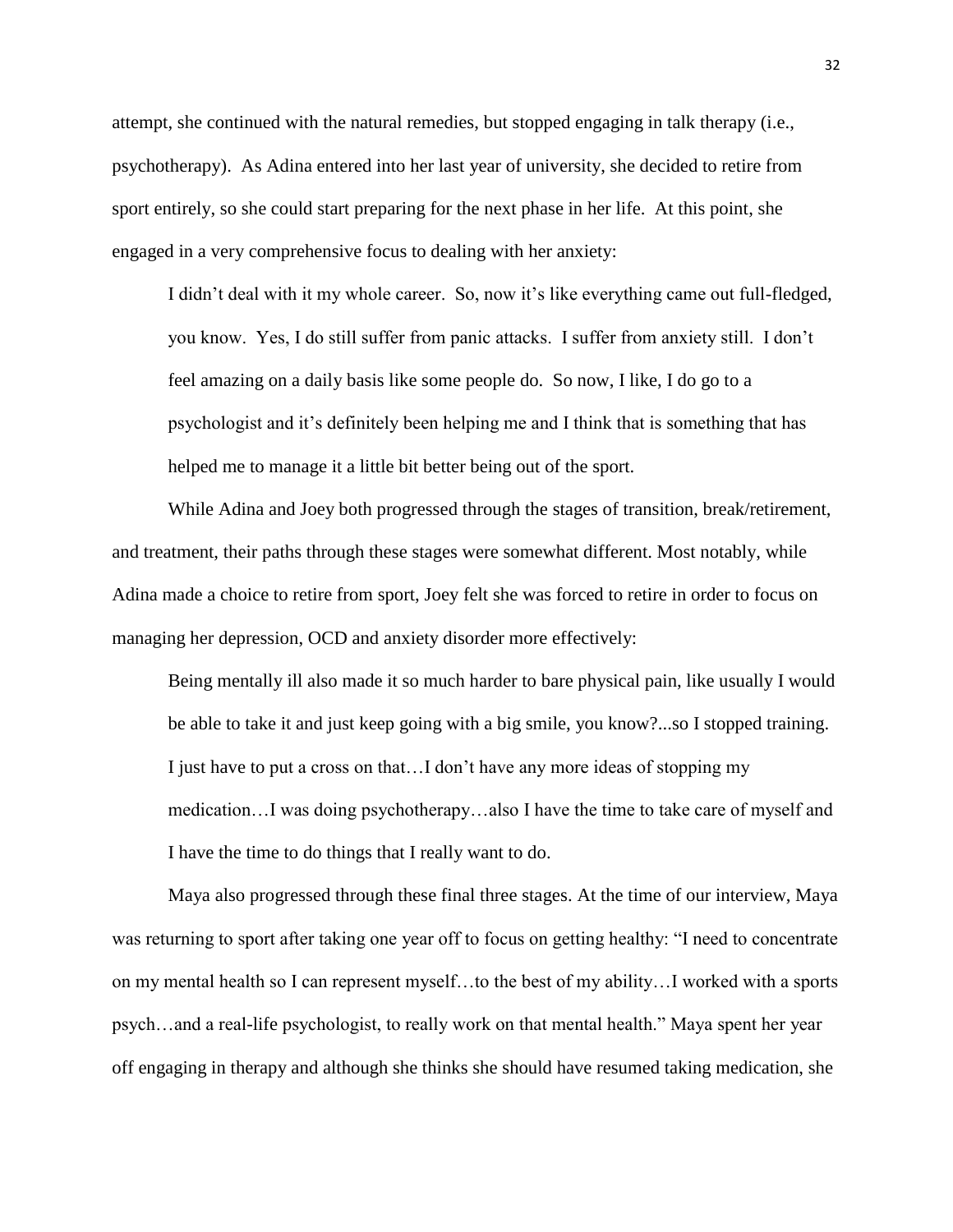chose not to. Her hope was that with the year away from sport, when she started competing again she would have the tools to simultaneously be a successful athlete and manage her depression effectively. She spoke to the importance of taking this time away from sport to facilitate the treatment process:

I think we need to remind ourselves that we are human (chuckles). You know, I think that we put athletes on pedestals and we think that they are so infallible and they're larger than life and they can do anything they set their mind to because they train bigger, faster, stronger, you know. And it is just absolutely not the case...I train eleven months out of the year, six days a week, twice a day for about eight hours a day. And that is not a balanced life and it is very easy to have a little bit of a, you know, a hiccup with your mental health. And it goes undiagnosed and we try to solve things on our own.

It was only upon leaving this environment that participants could truly focus on coping, treating, managing and living with their mood and/or anxiety disorders.

#### **(Not) Disclosing Diagnoses.**

A common theme which emerged from the data was participants' reluctance to disclose their diagnoses to key people within their athletic network. All three participants chose to share their diagnoses with at least one family member, but chose not to share with their peers, while the three differed in whether they shared their diagnoses with their coaches. In describing themselves at the time of their diagnoses, all participants described themselves with terms such as "weak", "shame", "down on myself", "hated myself" and "broken". If participants chose to share their diagnoses, this occurred with different people at different times throughout their mental health journey. In one case, a family member was present during the diagnosis (i.e., Adina's mother), and at other times, participants shared their diagnoses with family members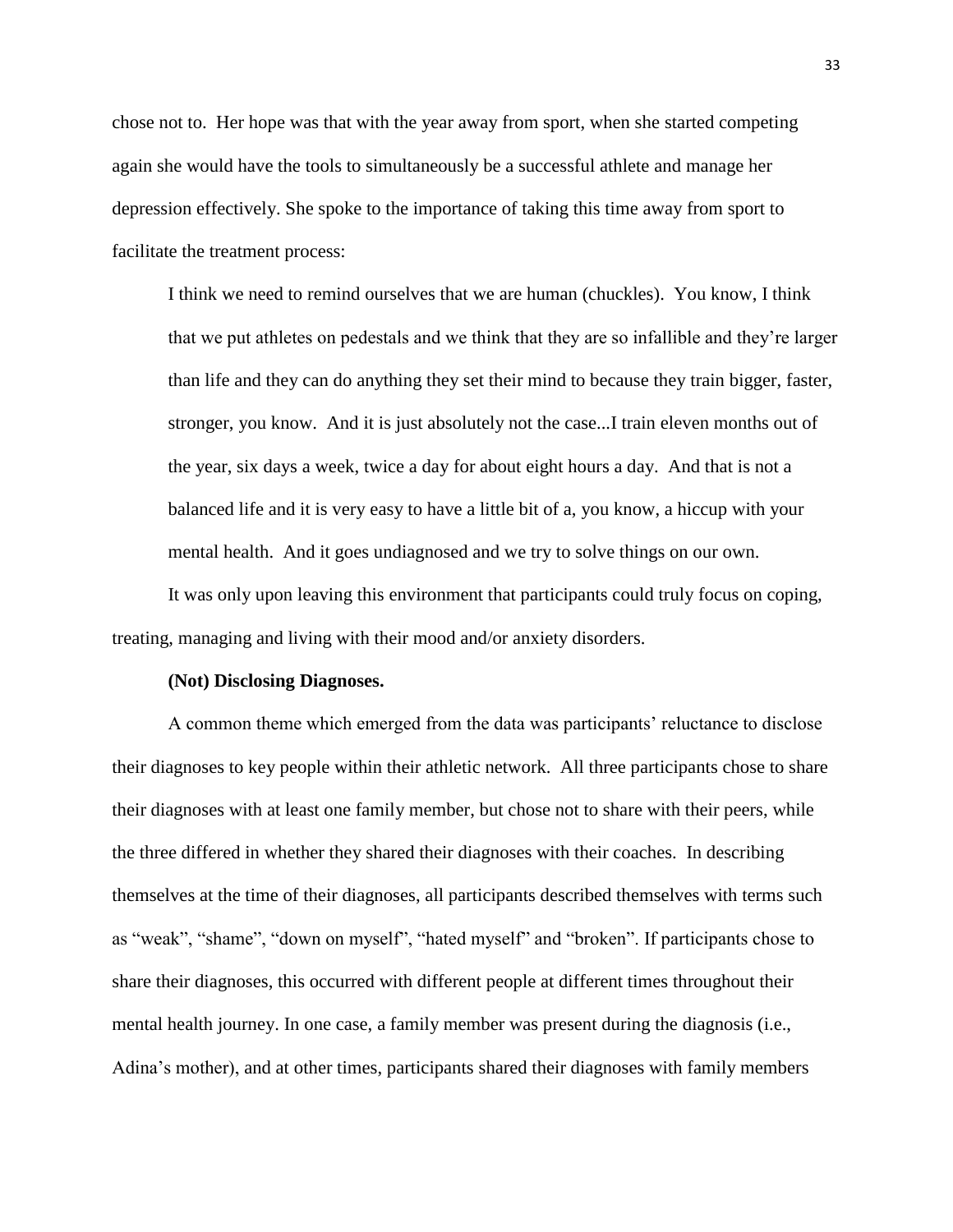shortly after receiving them (i.e., in Joey and Maya's case); however, diagnoses were shared with coaches intermittently over time, if and when athletes felt it was appropriate and necessary.

**Not disclosing to peers.** None of the three athletes chose to disclose their diagnoses to their peers. For Adina, this meant not sharing with her friends who also participated in her sport, while for Joey and Maya, this meant not sharing with athletes in their training groups. When questioned why they did not want their peers to know, Joey said: "I think I didn't want people to feel sorry for me or maybe I thought that telling others or telling them would be a way for them to say to me, you are just feeling sorry for yourself, something." Maya expressed similar thoughts saying, "I didn't want them to think that maybe that this, maybe was a little bit of a cry for attention or something." When asked if they typically shared information regarding physical injury or illness with their peers, there was little consistency across all three participants. Joey did not like to disclose physical injuries to her peers because she felt like talking about any type of injury or illness would seem like complaining and would lead to peers judging her negatively. Maya always shared information regarding her physical well being with her peers as she felt it was important to be honest with her training mates.

**Disclosing to coaches: Mixed experiences.** The three participants had mixed experiences in relation to disclosing their diagnoses to coaches. Adina chose not to tell her coaches as she felt it was too personal. As she explained, "I felt like it was almost a sign of weakness, like it showed weakness in myself and that it made me, like, my self worth less because I couldn't handle it. And I should be able to handle it!" Joey told her personal trainer/coach about her diagnosis, but she did not tell the NSO coaches for the same reason she did not tell her peers: she didn't want them to think she was just feeling sorry for herself. In Maya's case, the desire to be honest extended to coaches, even though it did not extend to her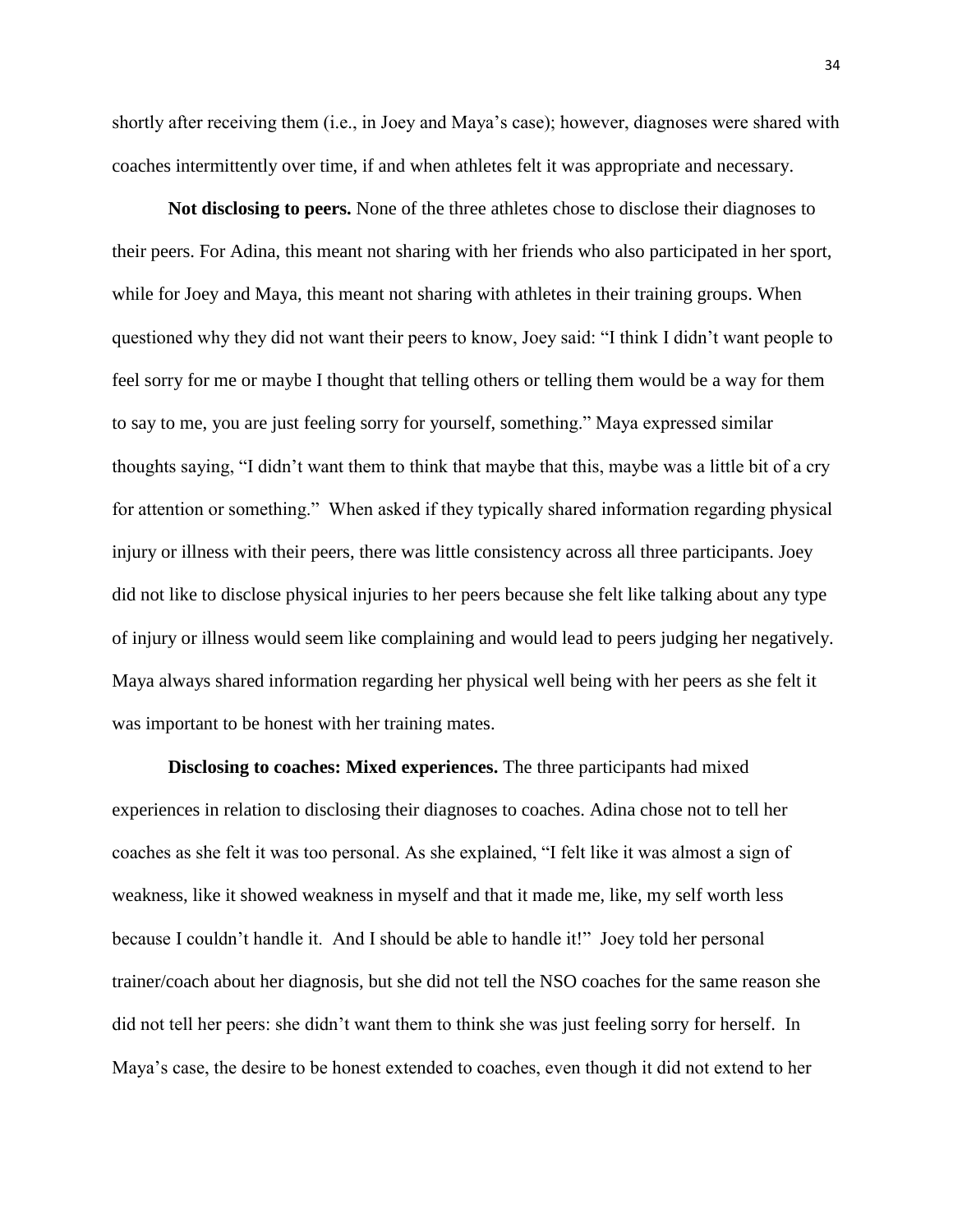peers. She felt that since she was not performing at the level she would have liked, she needed to respect her coaches by explaining to them why. She found this to be a positive choice as this allowed them to provide support to her, specifically by allowing her to leave practices early, so she could see her therapist.

## **Considering Improvements in Canadian High Performance Sport**

Participants felt that the Canadian sport infrastructure was not adequately equipped to support high performance athletes with mood and/or anxiety disorders. Athletes made several suggestions for improvements and offered advice to the community; findings were separated into the categories of systemic changes and education. It is important to note in advance of reviewing this section, that athletes often used the terms psychologist, psychiatrist, and therapist interchangeably. This was noted only when analyzing the data, at which point we followed up with athletes to clarify their intended communication. It became clear at this point, that participants had only marginal comprehension of the training, qualifications, and scope of practice of these different professionals. As such, we provide some interpretation (in parentheses) regarding participants' intended communications.

**Systemic changes.** Participants highlighted systemic changes in two areas: (a) mental health support and (b) improved injury reporting and funding system.

*Mental health support.* Participants all expressed a need for greater access to "sport" psychologists" (most likely meaning psychiatrists and therapists) while also acknowledging how difficult this might be due to cost. As Adina said, "I would say actually having a sport psychologist onsite; if not every day because I know it's a little bit unrealistic. Like, at least three times a week or two times a week that people could talk to." Joey also emphasized the importance of psychology (or psychiatry) to every athlete's training program: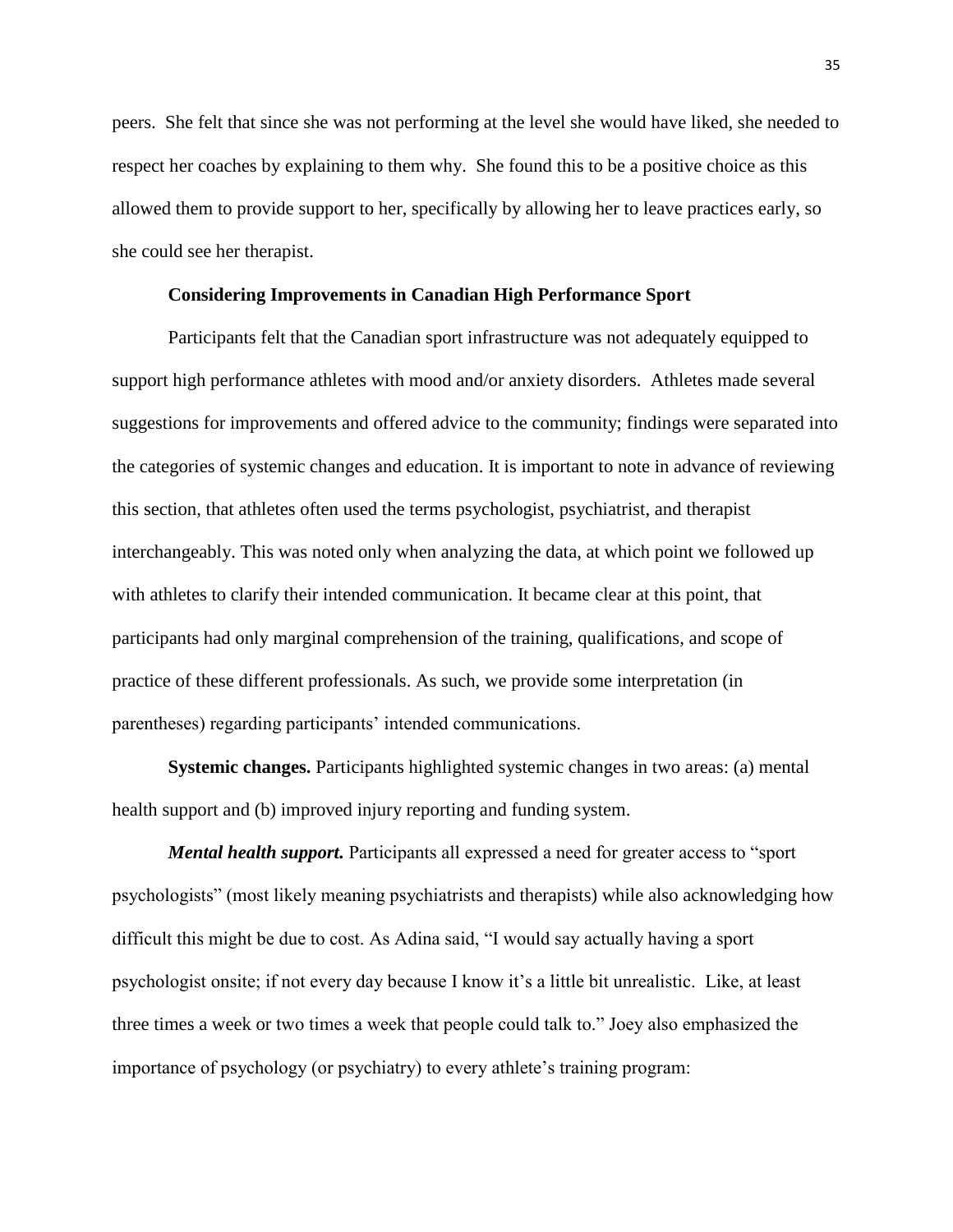They will have sports medicine, physiotherapy, this and that, but they still don't really put any emphasis on sport psychology or just psychology. I think that, I mean if your brain doesn't work properly, how can your body do anything good? I just don't see why it is not automatically built into their yearly program!

*Improved injury reporting and funding system.* Participants also expressed a need for improvements in the injury reporting and aligning funding system. Specifically, they highlighted issues in recognizing physical injury/illness, but not mental health injuries/illness, and challenges of mentally ill athletes continuing to maintain basic living necessities when not (monetarily) funded. Additionally, they brought to light issues around transparency in the NSOs/Sport Canada's injury reporting system (i.e., faking physical injuries to maintain funding when a training break is required). As Joey pointed out,

When you want to be, like, in those top players, you need financing. You need to compete to go out there and compete and get experience, but you need the financing so you can live. That is everything that people seem to forget, like athletes are actually human beings and they need to live somewhere and pay their bills, right? Like they, there really is not enough funding to be able to guarantee or to make an athlete feel comfortable knowing that if something happens to them, whether that's a mental issue, physical issue, whatever; that they will have a chance they will be supported, they will have a chance to survive without, you know, walking the streets. I'm exaggerating, but I mean, it's really something that made me freak out.

Maya explained some of the 'holes' in the injury reporting system. Specifically, when a high performance athlete becomes physically injured or ill, they can maintain funding, but if an athlete chooses or requires a break from training (i.e., for mental health reasons), funding is cut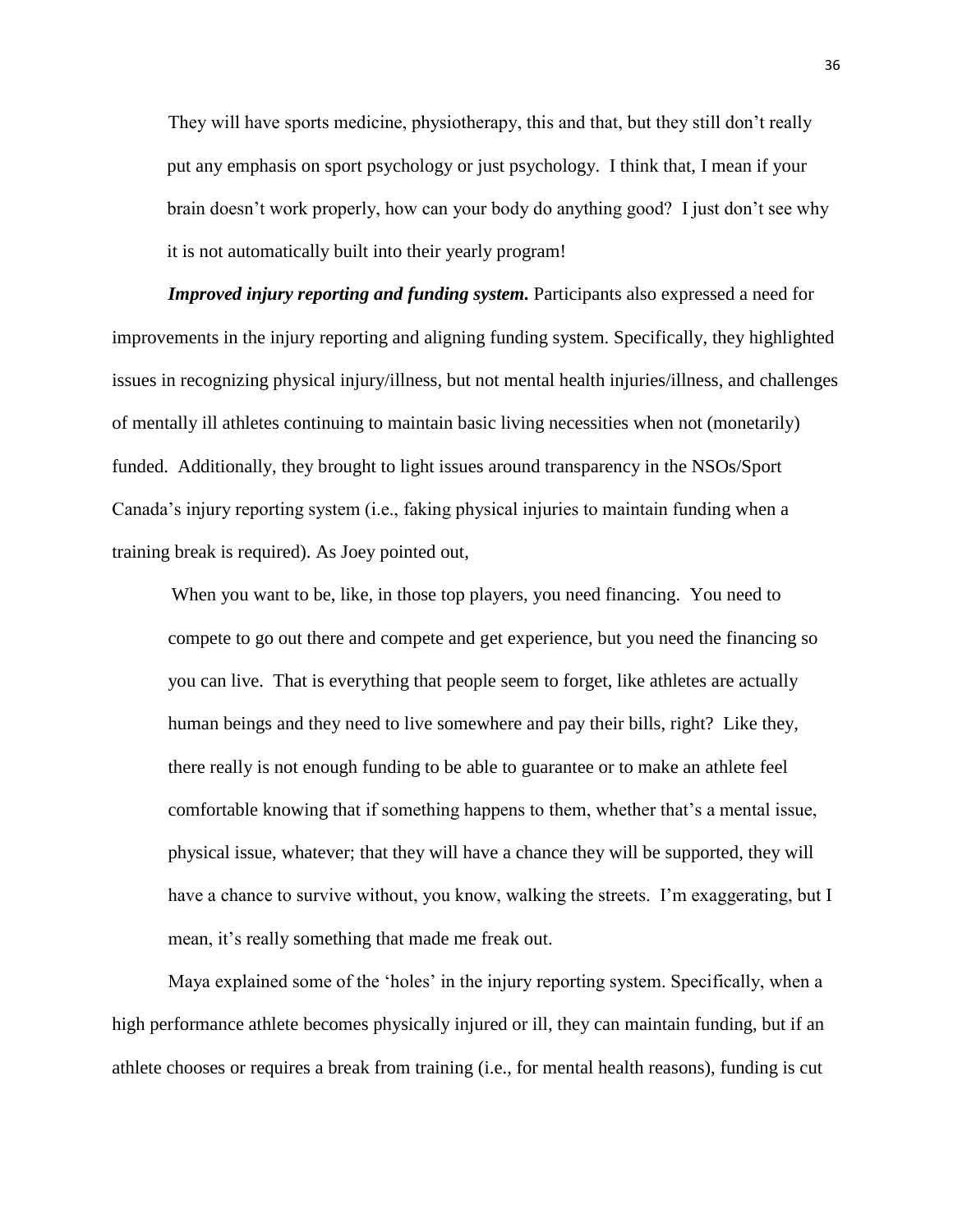off. As such, "so many athletes after the Olympics will fake an injury…so they don't actually compete, but they keep their funding". Although Maya had a real illness, she maintains that she wanted to take her break with integrity, according to regulations, but as such, lost her funding (and her position on the Canadian National Team):

I know that I am not, you know, I know that I am not physically injured, but I need this break because my brain has an injury. I mean I have struggled with depression this entire year…it just frustrated me in the sense that, if I had said, I pulled my hamstring or I have shin splints, or you know, any kind of physical injury, they would have given me an injury bye or an injury card, but because it was a mental health injury, like, it is just not even…it is really not discussed.

She outlined how as she starts training again, she must re-earn her spot on the National team, and her funding, suggesting this was a clear example of the lack of institutional support from her NSO/Sport Canada, for her mental illness. As participants highlighted the type of institutional changes they would like to see implemented, they also emphasized the need for the creation and implementation of educational programs related to mental health.

**Education***.* Participants called for improved education around mental illness within high performance sport (e.g., within NSOs). Specifically, it was suggested that: (a) sport environments work to be mental-health friendly and stigma-free; (b) there be improved visibility, understanding, and utilization of psychologists, psychiatrists, and therapists; and (c) that more athletes share their stories.

**Mental health friendly / stigma-free sport environments.** 

As Maya outlined: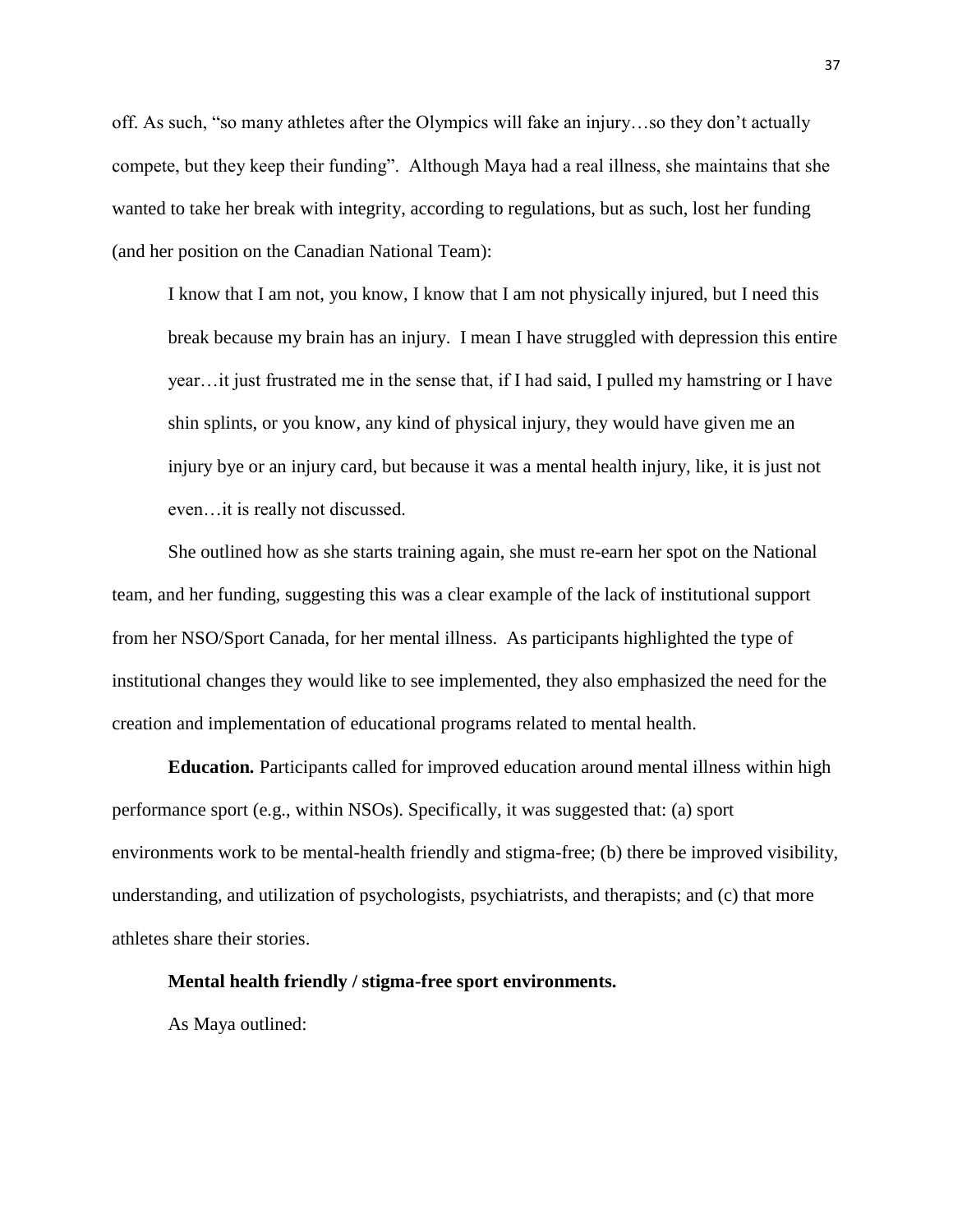I think that first and foremost establishing, a you know, an NSO or an environment that is mental health or pro mental health, mental health friendly. I think that the more we discuss this situation, the more it will grow into, you know, an acceptable discussion that is shedding the stigma of you're weak if you struggle with depression or anxiety or bipolar. So furthering the discussion.

Adina also expressed the need for a mental health positive environment, free from stigma because athletes will be better able to recognize the need for help: "I think going to someone when you notice signs and symptoms and that...you need to do that. It is the first step."

# **Visibility, understanding, and utilization of psychologists, psychiatrists, and therapists***.* The participants felt one way of encouraging athletes to take that first step was increasing access to psychologists, psychiatrists, and therapists, and providing education so that athletes and coaches knew what the signs and symptoms of mental illness looked like and that they come to feel it is okay to ask for help from a psychologist, psychiatrist, or therapist:

I also think that telling athletes or re-affirming to athletes that they have options to see mental, you know, like psychologists outside of their NSO. I think that is really important. Just to have that option and to really break down that barrier that going to see a psych...going to see a therapist is not…it does not make you weak. (Maya)

This was particularly important, as the participants in this study did not initially fully comprehend the different training, qualifications, and scope of practice of the health professionals available to them. It took some time before they recognized that "sport psychologists" worked on "sport psych", "mental preparation", and "being mentally strong when competing", but did not provide therapy; athletes needed to be connected with psychiatrists/therapists from the Canadian Sport Institute to be diagnosed and seek appropriate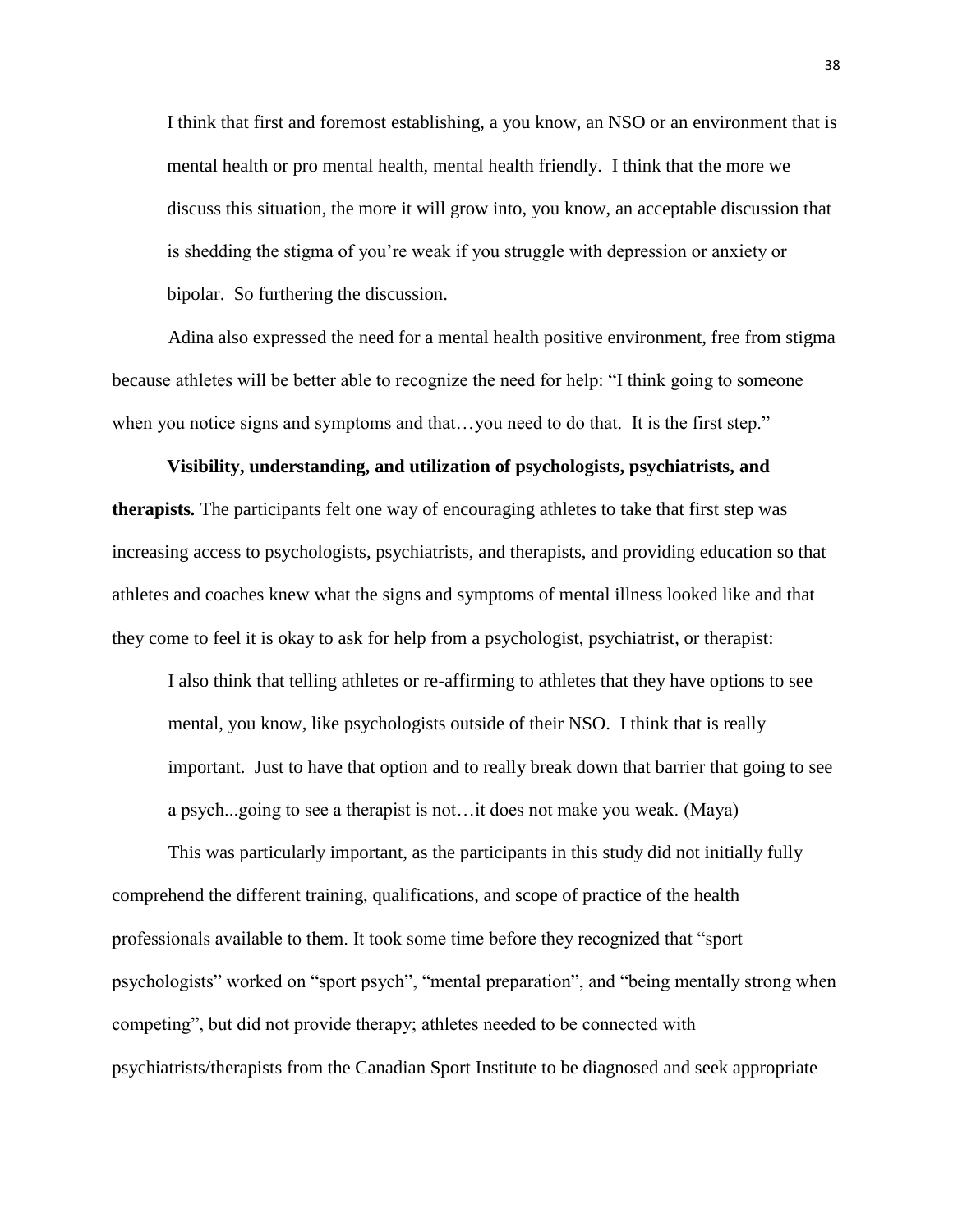treatment/therapy. The need for this education has to come from the top (that is, the NSOs and Sport Canada). Maya put it best when she said, "I think that NSOs can do a much better job of re-affirming that athletes do have options and mental health is nothing to be taken lightly, you know. It's serious!"

**Athletes' shared stories***.* Finally, participants felt that educational programs might also lead to another positive consequence: more athletes coming forward and sharing their experiences with depression and/or anxiety. Being Olympians, Joey and Maya have higher profiles in Canada than Adina, which also translates to more media exposure. Eventually, with time, both participants chose to share their stories with the media. They felt this was a positive experience and helped in their recovery, "It made me happy because some people contacted me to say, 'Well thank you for talking about it; it makes me feel more confident talking about my illness.' I just felt like it was, I felt like it was healing." (Joey) They felt that if speaking publicly had been healing for them, it could also be healing for other athletes, while also helping to reduce the stigma associated with these illnesses in and out of the Canadian sport community.

# **Discussion**

Although the perception that high performance athletes cannot become mentally ill has been discredited (e.g., Baum, 2005; Dean & Rowan, 2013; Markser, 2011; Reardon & Factor, 2010), little is known about how mental illness is managed by high performance athletes. According to Statistics Canada (2013), MDD and anxiety disorders are the most common mental illnesses in the country and although prevalence rates in high performance athletes are not known, recent research and anecdotal accounts reinforce that high performance athletes suffer from these illnesses (e.g., FoxSports Ohio, 2009; Fish, 2015; Hughes, 2015; Marino, 2013; Stroumboulopoulos, 2012). Thus, this study explored the experiences of Canadian high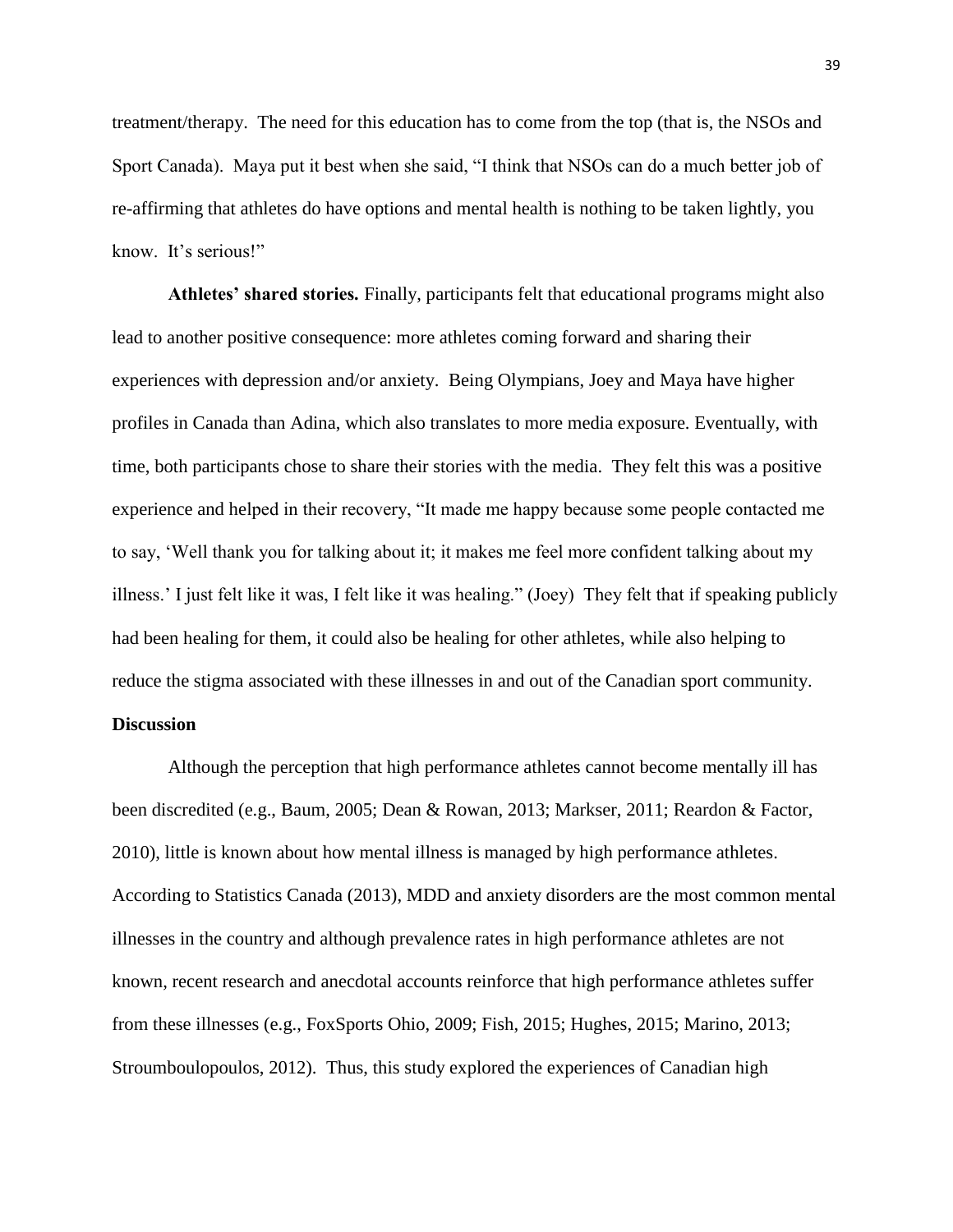performance athletes with mood and/or anxiety disorders, with a specific focus on their journey through their athletic career. Below, we first discuss novel findings surrounding the mental health journey of participants. This is followed by an exploration of the intersection of stigma and athletic identity among high performance athletes following their diagnosis. Finally, we conclude by outlining some preliminary implications for the sport community and sport policy, emerging from our findings. Throughout, we discuss the strengths and limitations of this study, as well as future research directions within this area.

#### **The Mental Health Journey**

This study is the first to consider the journey of high performance athletes diagnosed with mood/anxiety disorders during their athletic career. While the experiences of the three athletes in this study differed in many regards, their experiences aligned with regard to a six-stage trajectory: 1) recognizing a problem; 2) receiving a diagnosis; 3) continuing to train/compete; 4) transitioning; 5) taking a break/retirement; and 6) seeking treatment. If at stage five, athletes took a break (rather than retired), it appeared (i.e., in Adina's case) that athletes would cycle through stages three to six again.

Inherent within the criteria for participation in this study was that all participants had a diagnosed mood or anxiety disorder, thus, they have inevitably gone through the first two steps of the journey – recognizing a problem and receiving a diagnosis. In Canada, most patients are diagnosed with mood and anxiety disorders by their family physicians/general practitioners and most family physicians/general practitioners feel confident in their ability to accurately diagnose and treat mood and anxiety disorders (Fleury, Imboua, Aubé, Farand, & Lambert, 2012). However, it is likely that recognition of a problem remains a barrier to many high performance athletes' navigation through a successful athletic career. As outlined in the literature review,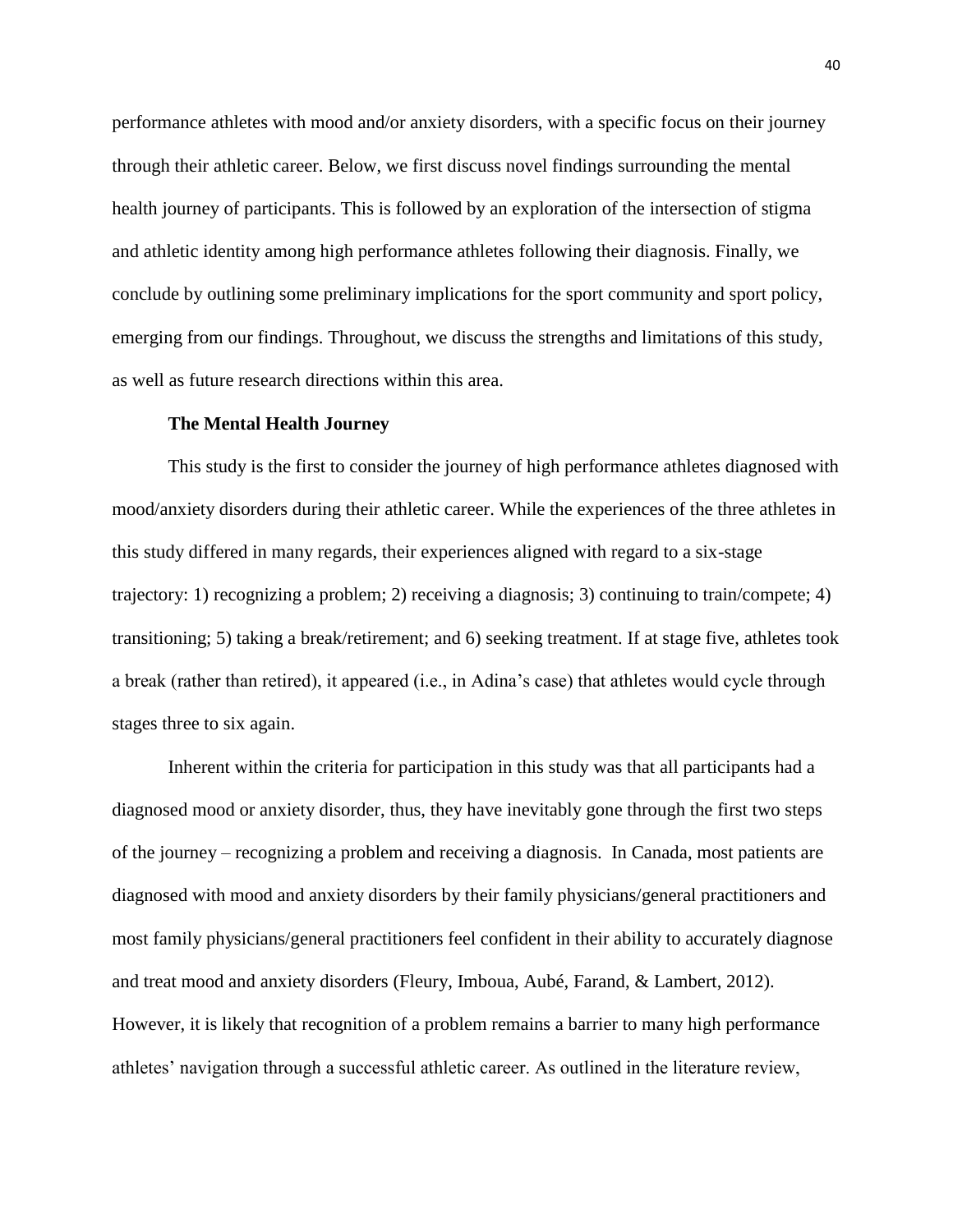issues surrounding mistaken beliefs and perceptions about mental illness within the culture of sport (Begel, 1994; Linder et al., 1991; Reardon & Factor, 2010), coupled with a definition of mood/anxiety disorders that requires impairment to an individual's life (DSM-5, American Psychiatry Association, 2013) may lead to a failure to recognize a problem or diagnose an illness, as these criteria may not resonate as clearly in high performance sport as in other life contexts.

It is also important to note the obstacles that athletes encountered between the recognition of a problem, and receiving their diagnosis. Specifically, athletes appeared trapped in a system of sport and health professionals; while each professional had a specific role, these distinct roles were not always clear to the athletes, nor were there necessarily supports available to directly address mental health issues. Most telling was Maya's experience when she expressed to her NSO's sport psychologist that she felt she was depressed, she was told to "think happy thoughts" and dismissed. This is further discussed below within the implications section.

The third phase of athletes' journey involved their continued training and competition with their diagnoses. While athletes made some attempts to engage in treatment (i.e., medication, talk therapy), priority was eventually always given to their sport performance, which resulted in abandonment of treatment (i.e., going off medication). Noteworthy at this stage is that while traditional forms of treatment were abandoned, sport appeared to serve as a non-traditional form of treatment for athletes, as it provided focus and motivated athletes to get out of bed and engage with their environment each day. While physical activity has been highlighted as an effective form of treatment for depression (Babyak et al., 2000), further research is necessary to examine the specific parameters of (high performance) competitive sport as a context to treat individuals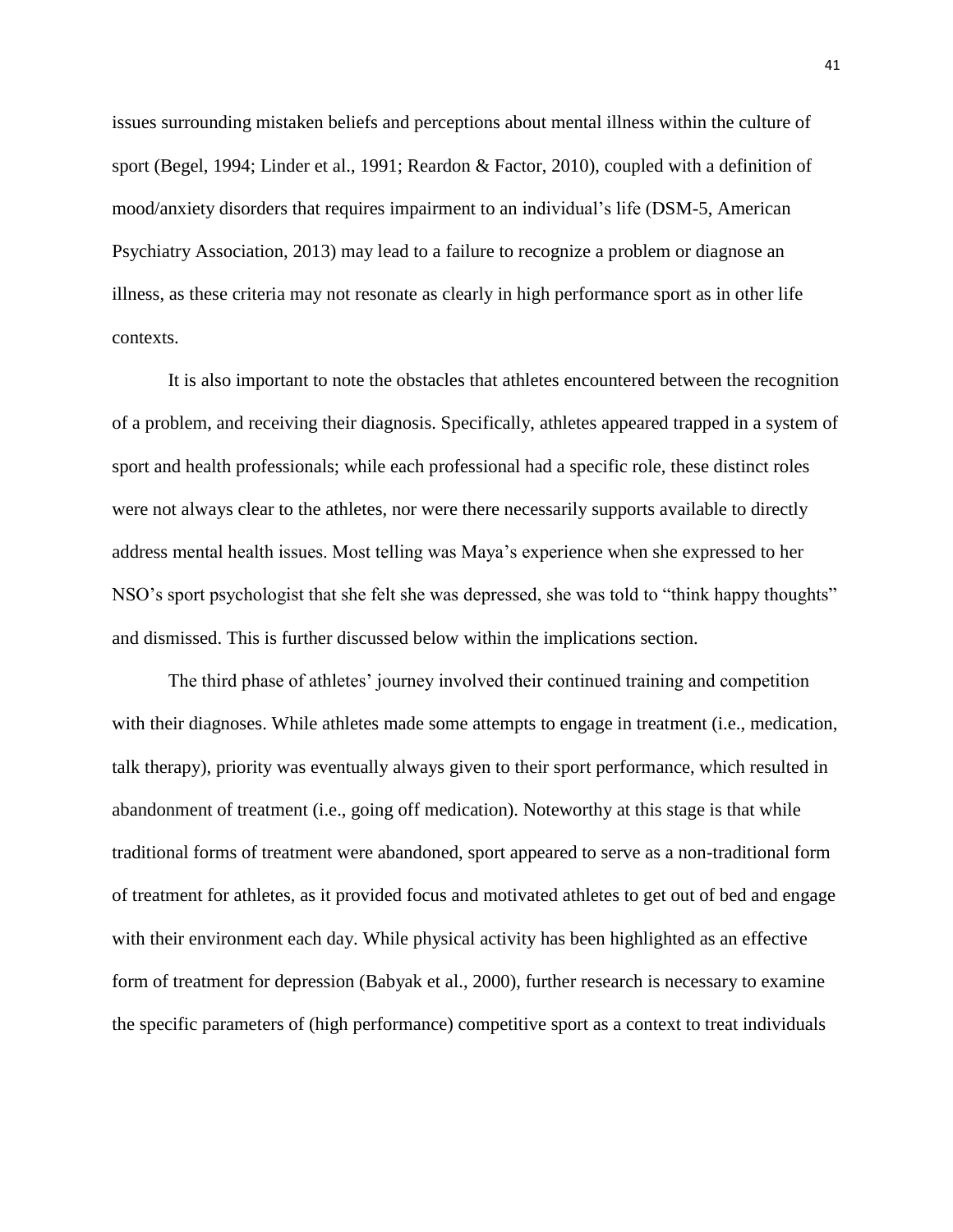with mood/anxiety disorders. This issue is further discussed below in the context of athletes' identity.

Also noteworthy within the third stage was athletes' decisions regarding disclosure of their illness to their peers and coaches. Typically, athletes did not disclose to their peers, but in some cases, they did disclose to their coaches. Future research is necessary to better understand how this may affect athletes' decisions surrounding disclosure, and how athletes' disclosure of their illness may affect subsequent stages of their mental health journey. Social context must also be considered in future research, as it is possible that as more athletes come forward to share their stories, that stigma surrounding mental health will evolve. These findings are further discussed below in the section on stigma and athlete identity.

Subsequently, athletes moved through the transition, sport break/retirement, and treatment phases. Participants described how they required time away from sport (whether it be a break or retirement) in order to treat and learn to effectively live with their mental illness. Despite a lack of empirical research, this pattern appears to align with the journey of many other high performance athletes who have spoken publically about their journey (e.g., Canadian Olympian Clara Hughes, Canadian tennis player Rebecca Marino, American tennis player Mardy Fish, MLB player Joey Votto, MLB player Zach Grenkie, Canadian Olympian Gillian Carleton, Canadian hockey player Kendra Fisher, Canadian UFC fighter Georges St. Pierre and American basketball player Larry Sanders). However, it is not known whether these athletes chose to leave sport after a transition as the athletes in the current study did. Therefore, empirical research is needed in order to learn more about the circumstances in which high performance athletes leave sport to treat their mood and/or anxiety disorder.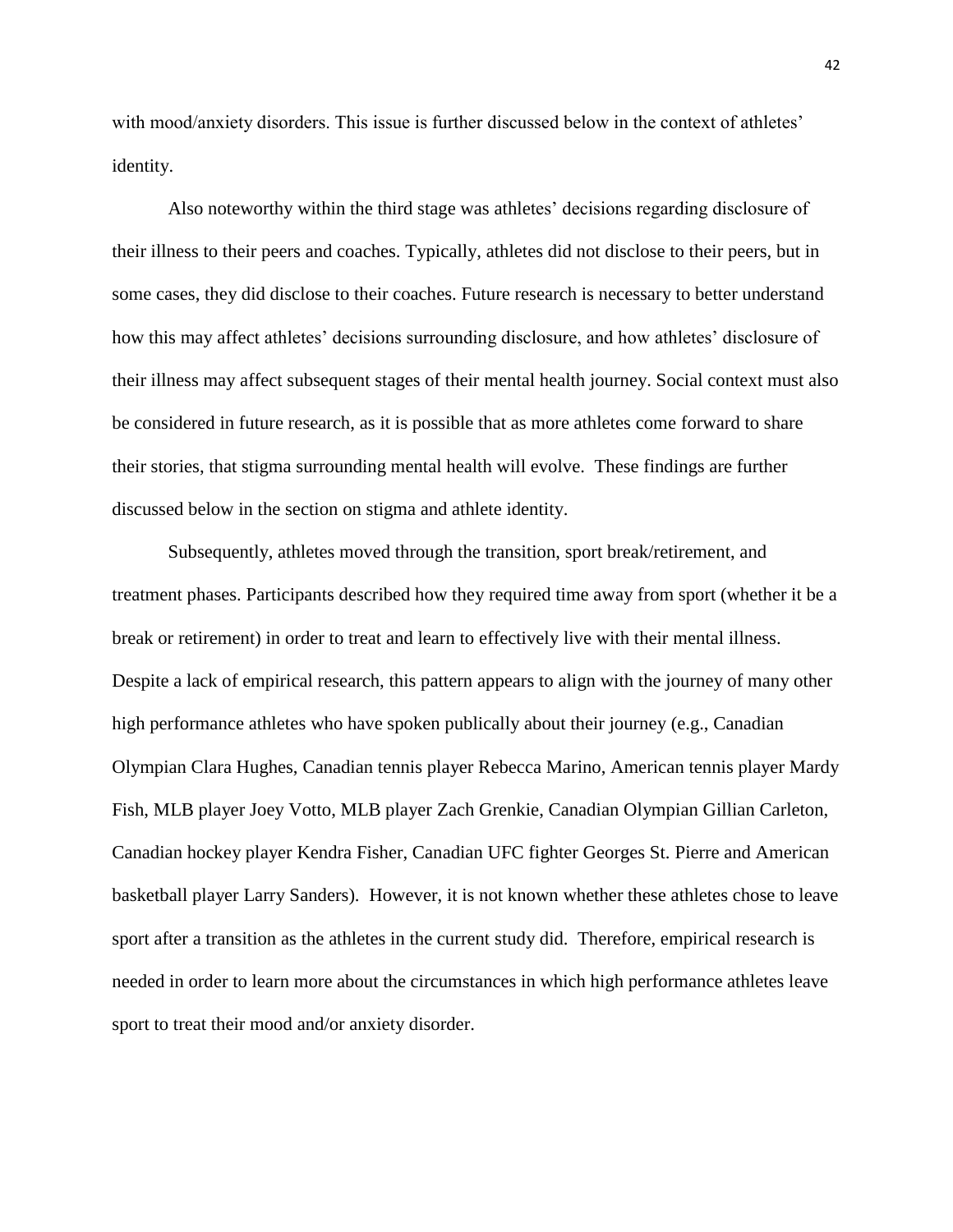Another interesting finding emerging from these stages warranting further exploration is the apparent dichotomy in athletes' treatment trajectories. On the one hand, these high performance athletes discussed the requirement for them to leave their sport in order to seek comprehensive treatment; yet on the other hand, sport appeared to serve as a form of treatment for these high performance athletes during their training and competition phase. As minimizing removal from sport is likely the preferred trajectory of most high performance athletes, further research is necessary to explore if and how athletes can successfully navigate treatment options, while maintaining optimal training and performance results. Finally, tied into these final phases of athletes' trajectory complexities, were challenges in negotiating NSO/Sport Canada guidelines around illness and funding, which are discussed below in the implication section.

#### **Stigma and Athletic Identity**

Stigma and athlete identity were two pervasive concepts that transpired across the stages of athletes' mental health journeys. Stigma, the "negative connotations and false assumptions connected with" (Overton & Medina, 2008; p. 143) mood and anxiety disorders includes perceptions that the disorders are self-induced, and therefore, people who have them are weak, unstable and dangerous (Corrigan & Watson, 2002; Hayward & Bright, 1997). Results from this study suggest that participants were victims of stigma, particularly perceived stigma and selfstigma. Perceived stigma is the individual's belief that they will be treated based on the negative stereotypes associated with their illness, whereas self-stigma is the internalization of stigma leading people to believe the negative stereotypes associated with their illness are true (Corrigan, 2004; Mittal et al., 2012).

First, participants' desire to keep their illnesses hidden from peers/coaches was influenced by perceived stigma (i.e., they did not want to be seen as weak or as attention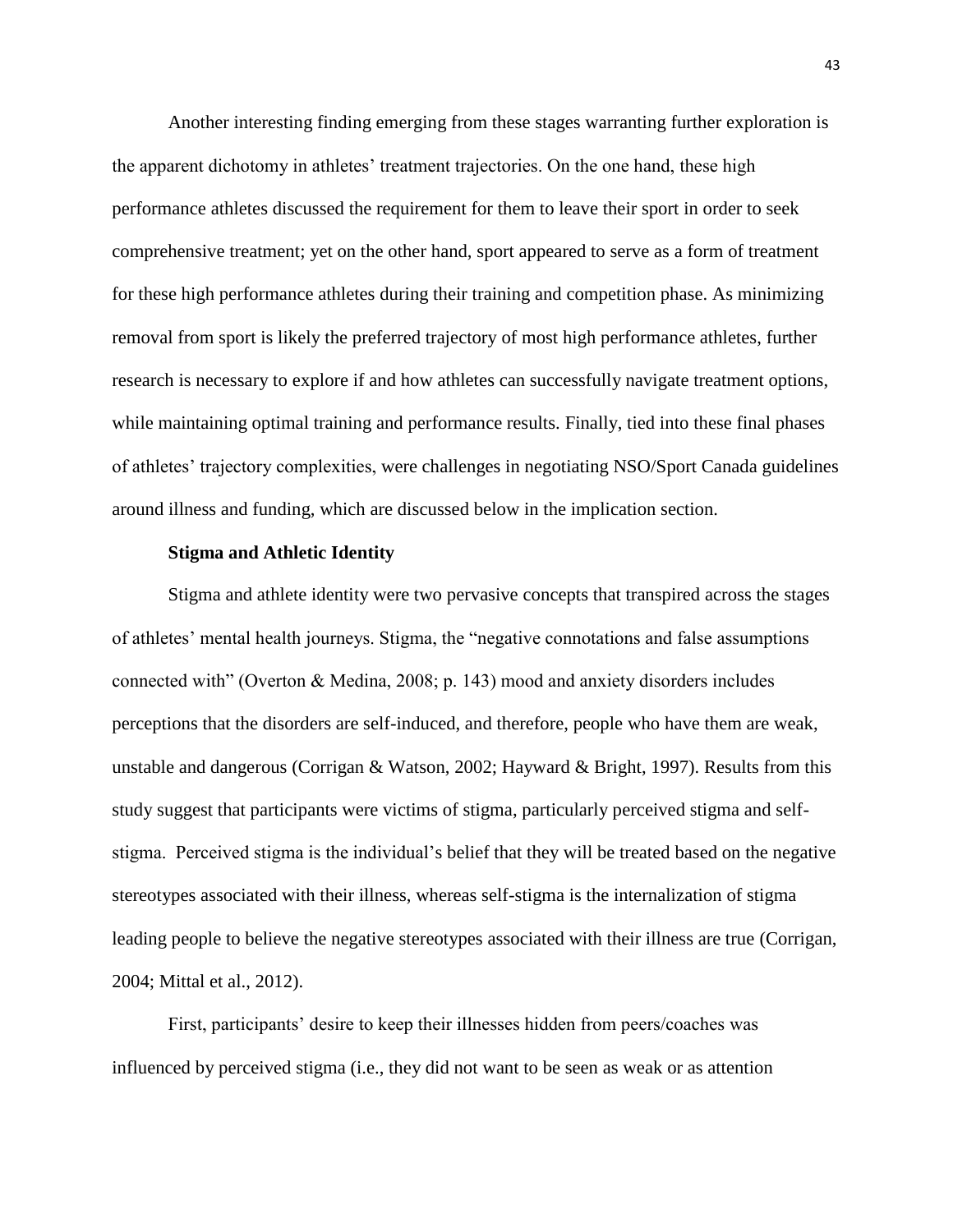seeking). It is likely that perceived stigma was tied to self-stigma. Participants used words like "weak", "shame", "down on myself", "hated myself" and "broken" to describe themselves, thereby illustrating that they had internalized the stereotypes associated with mood and anxiety disorders. Previous studies have found that stigma related to mental illness may cause decreases in help-seeking behaviours, thus limiting athletes' adherence to treatment plans, and further reinforcing participants need to keep their diagnoses secret - three behaviours that were demonstrated by participants in this study (Link, Mirotznik, & Cullen, 1991; Mittal et al., 2012). However, findings in this study suggest participants only connected stigma to decisions around disclosure; thus, if stigma played a role in limiting athletes' health-seeking behaviours or adhering to treatment, participants were likely unaware of this influence. Interestingly, even though participants elected not to share their diagnoses with peers, and in some cases coaches (at least initially), if they did eventually share their diagnoses, none of the participants described behaviour where they were judged because of stigma; in fact, they were commended for their honesty and openness.

It is possible that one of the reasons participants did not explicitly make a connection between stigma and their behaviour related to seeking help and adhering to treatment plans is because athletic identity, not stigma, was influencing their behaviour. Athletic identity, the degree to which an athlete identifies as an athlete (Brewer, Cornelius, Stephan, & Raalte, 2010), was not a focus of this study, but was outlined by participants as a factor in staying motivated post diagnosis. For example, Maya explicitly stated that her choice to continue competing and training was because she identified as an athlete, "I really identified as simply an athlete and I really did not know what to do with myself. So I think there is somewhat of a comfort zone doing the same thing over again..." It appears that at a time of upheaval in their lives (i.e.,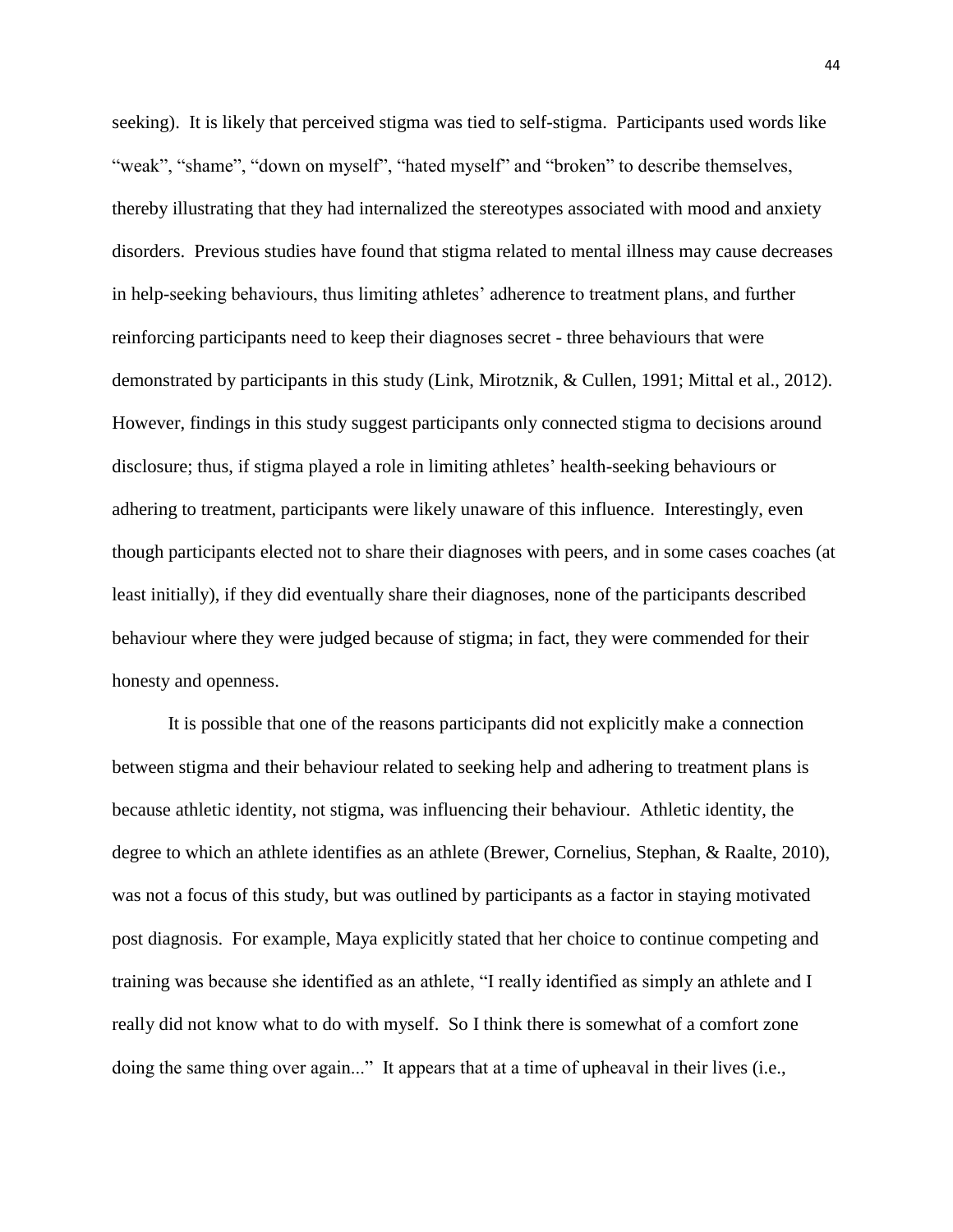receiving a diagnosis related to their mental health), participants needed to maintain normalcy (which for them involved training and competing) and stay true to the way they primarily identify themselves: as an athlete first and foremost.

Although there is limited research on athletic identity and mental illness, previous research has found that high rates of athletic identity can cause negative effects on adjustment after injury and in retirement (Brewer, 1993; Grove, Lavallee, & Gordon, 1997; Manuel et al., 2002; Webb, Nasco, Riley, & Headrick, 1998); however results from this study, as well as evidence from popular culture, suggest that athletic identity and continued participation in high performance sport may actually help athletes cope with depression and anxiety. As previously noted, Joey and Maya emphasized the importance of making the Canadian Olympic team as an incentive when they felt hopeless and unmotivated. Similarly, American Olympic Gold Medalist Greg Louganis said, "...the diving was much more of a positive thing to focus on. I did suffer from depression. If we had a day off, I couldn't get out of bed. I would just pull the covers over my head" (Ain, 2016). Finally, Canadian Olympian Gillian Carleton also spoke of using her desire to compete in the Olympics to help cope with depression: "In the past year, it's taken everything I have just to get out of bed in the morning. Without the promise of 2012's London Olympics on the horizon, my motivation to do anything, but hide from the world all day is at an all time low" (Carleton, 2013). Although it is unclear how athletic identity and continuing to participate in sport helps high performance athletes cope**,** it seems that continuing to train may have been a form of treatment since it helped to keep athletes motivated and getting out of bed in the morning.

Issues around disclosure of diagnoses also tie into athletes' identity. Previous studies have identified peers, coaches and media as playing a role in the development and maintenance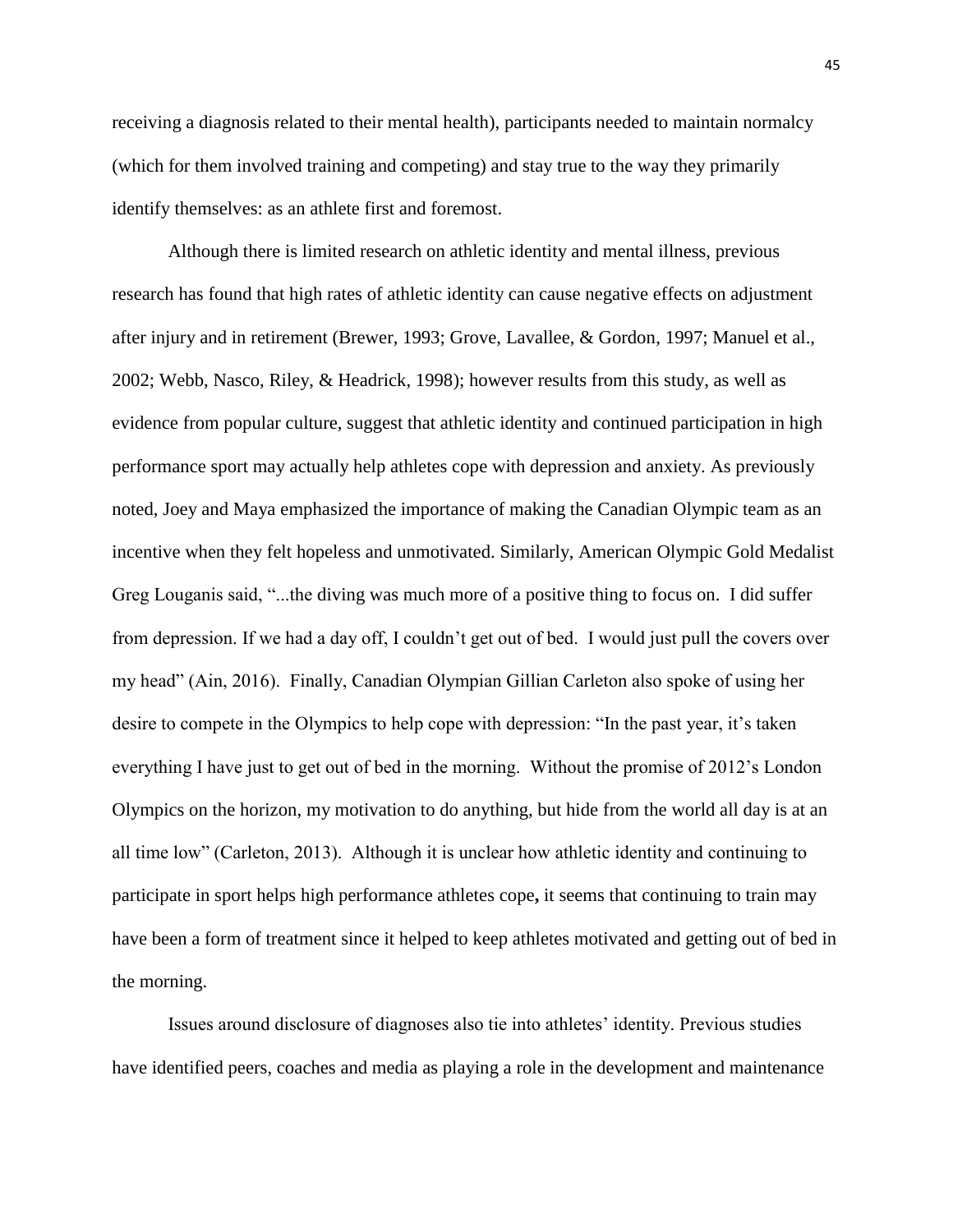of athletic identity (e.g., Brewer at al., 1993; Stephan & Brewer, 2007). In this study, it is likely that participants did not want to have these groups mirror back the stigmatized view of mental illness (e.g., "you are weak"; "you are just looking for attention"), but instead, were determined to maintain their identity as an athlete; thus providing rationale for keeping their diagnoses hidden. Collectively, our interpretations around stigma and athletic identity highlight the need to learn more about the relationship between stigma, athletic identity, mental illness, continued sport participation and motivation. In turn, intervention programs and evaluation research could be designed and implemented to expand athletes' identity to other areas, which may help athletes to cope more effectively with depression and anxiety.

#### **Considerations for Sport Communities in Canada**

Finally, we conclude by outlining some preliminary implications for the sport community and sport policy emerging from our findings. Evidently, limitations - and strengths - of the study must be considered when reflecting upon these suggestions.

Given the lack of research on high performance athletes with mood and anxiety disorders, this study is one of the first to provide insight into the mental health journey experienced by high performance athletes and how they balance being a high performance athlete while coping with stigmatized conditions like mood and anxiety disorders. It is also important to note the richness of the stories that the athletes shared. The insider status of the primary researcher (i.e., her history of mental illness and connection to the Canadian sport system) increased the comfort level of participants. This, along with the assurances of confidentiality, created an open and honest environment, without fear of judgment, allowing for the discussion of an issue that is often not spoken about in sport (i.e., mental illness). Finally, the fact that the participants had achieved high levels of success in their sport of choice provided great insight into how the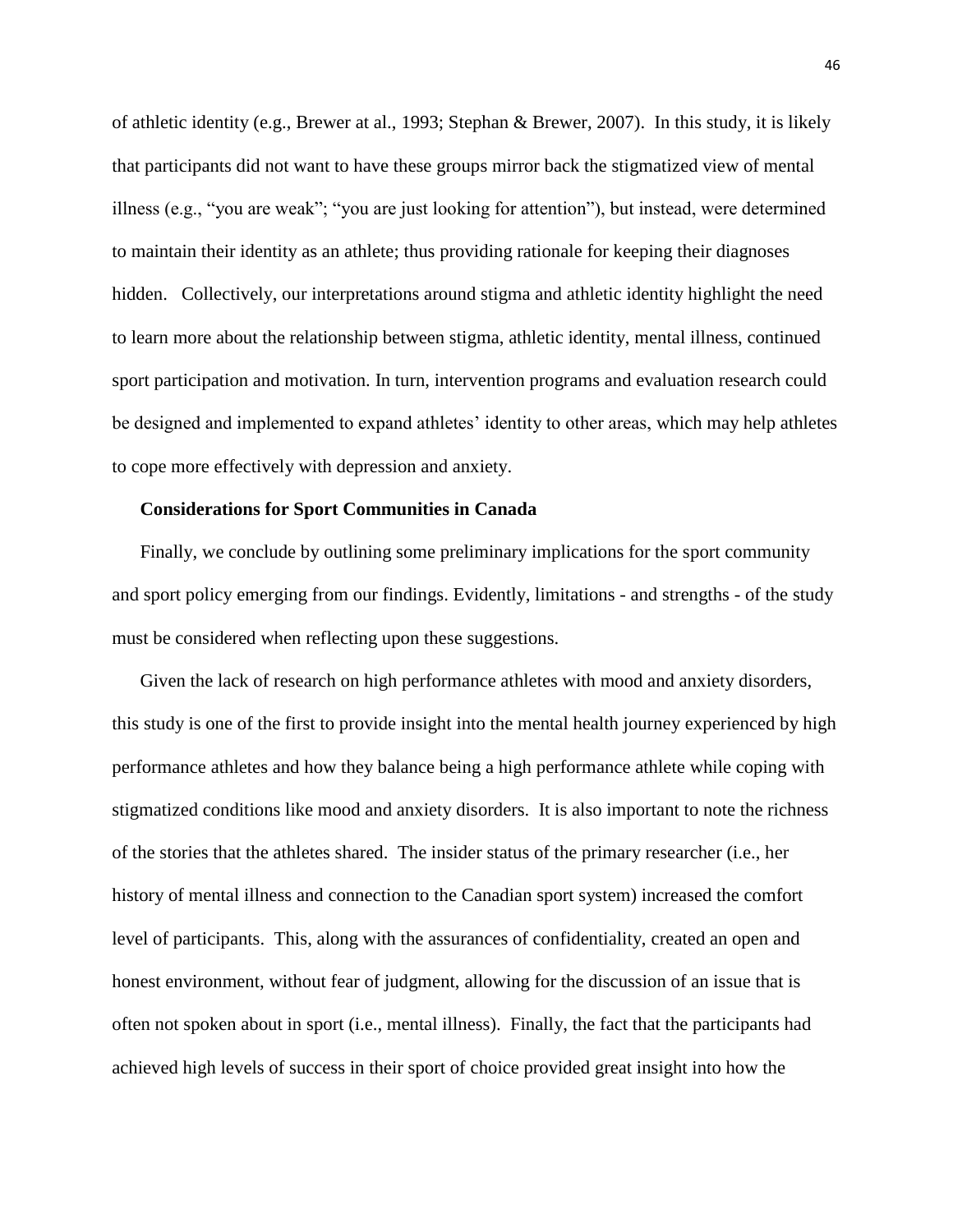characteristics of high performance sport may influence mental health, both at the junior and senior level.

However, there are limitations, which need to be considered. First, all three participants were female, so we do not know how the journeys of male athletes may be similar or different from those shared in the study. There is anecdotal evidence from popular culture (e.g., Greg Louganis, Joey Votto, Georges St-Pierre) that suggests there are similarities, but more research is required before any conclusions may be drawn. Second, all three participants competed in individual sports, so it is not known how competing in a team sport may help or hinder athletes with mood/anxiety disorders. It is possible that having teammates helps to mitigate some of the challenges of the journey. It is equally possible that having teammates might create challenges that athletes in individual sports do not have to contend with. Future research will need to explore this. Finally, this study was a retrospective study that relied on self reports of experiences. Memories can become fuzzy over time and may not accurately reflect what was experienced (Menard, 2008). Additionally, no data was collected on the experiences of peers, coaches, family members, doctors or therapists. Future research should seek to learn about the experiences of these key people (i.e., coaches, peers, family members, doctors) in order to create a more complete picture of an athlete's mental health journey.

Although the small number of participants in this study may be considered a limitation, it is possible that the number of participants is representative of the population. It is currently unknown what the prevalence rates of mood and anxiety disorders are in Canadian high performance athletes; therefore our findings may in fact be generalizable within the restricted parameters we used (i.e., the definition of high performance athletes and the requirement to have been diagnosed by a mental health professional while still competing). However, given that the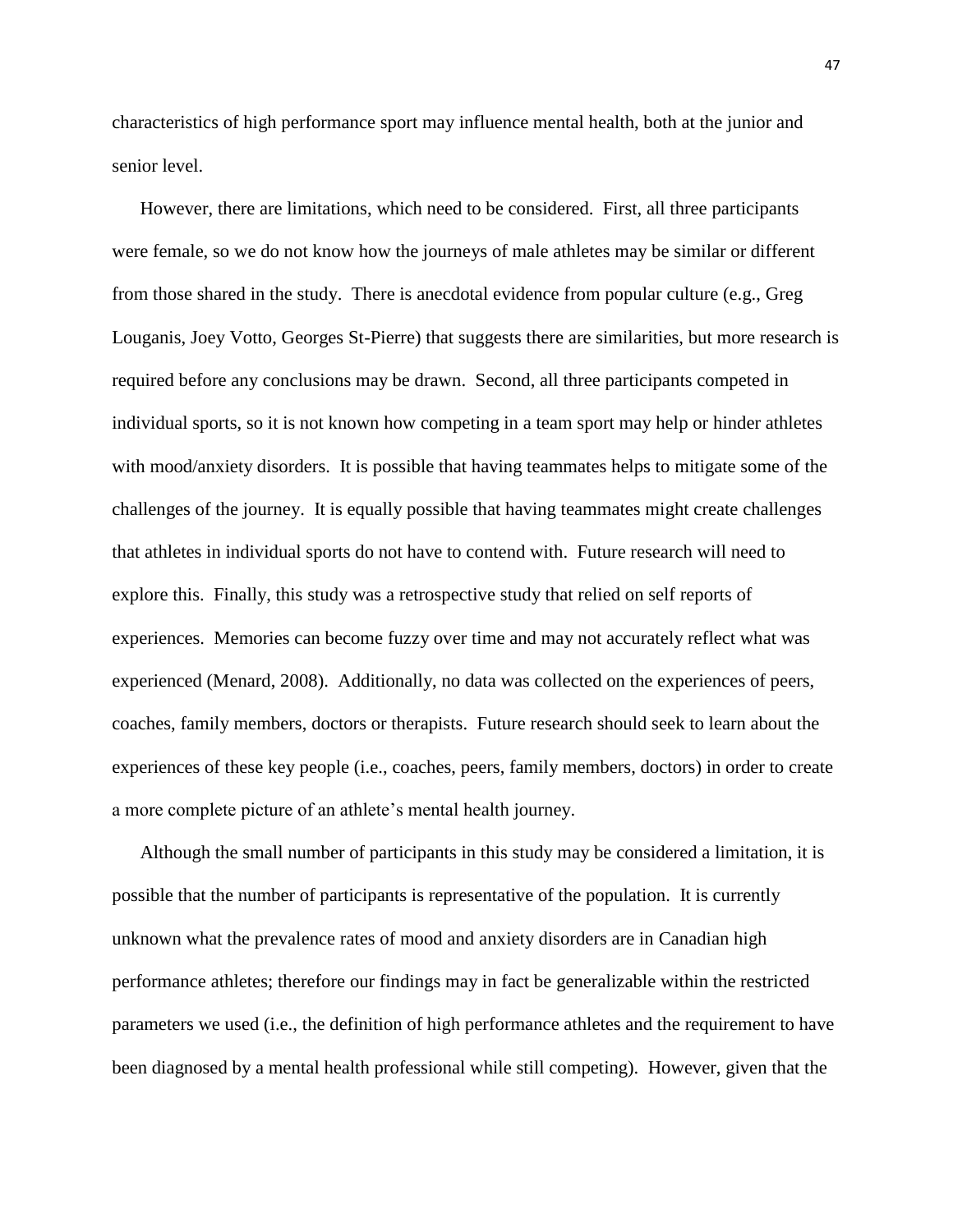participants in this study had chosen to publicly disclose their illnesses, it is possible that athletes who have chosen not to disclose their illness have different experiences. It is important to keep this in mind when considering our suggestions to changes in sport policy.

**Clarity of roles within the network of sport and health professionals.** As noted above, it appears that high performance athletes were sometimes lost within a network of sport and health professionals. Specifically, athletes used the term "sport psychologist" interchangeably with "psychologist" and "therapist", apparently unaware that sport psychologists generally provide consultation on improving athletic performance (Gulliver et al., 2015; Linder, Brewer, Raalte, & Lange, 1991), while psychologists and therapists are specifically trained to offer mental health care, including diagnoses and treatment (e.g., therapy/counselling) of mental illness (CMHA, n.d.a.). In the current study, when participants spoke of the importance of visiting "sport psychologists", they were actually referring to psychiatrists, psychologists and therapists. Blurred distinctions between sport psychologists and psychiatrists, psychologists, and therapists have also been found in previous research. For example, in their study on the mental health of Australian elite athletes, Gulliver et al. (2015) found a high proportion of their participants spoke of seeing a psychologist while a low number of participants spoke of seeing a psychiatrist. They attribute this to the fact that athletes were likely reporting seeing a sport psychologist for performance issues as opposed to a psychologist for mental health issues. The confusion between these terms can partly be blamed on the discipline itself: often times it depends too much on the fields on which it is based (e.g., psychology, physical education, etc.), thereby leading people to wonder if sport psychology is geared towards performance enhancement or therapy for athletes (Aoyagi, Portenga, Poczwardowski, Cohen, & Statler, 2012). It is important that this confusion is addressed so that athletes with mood/anxiety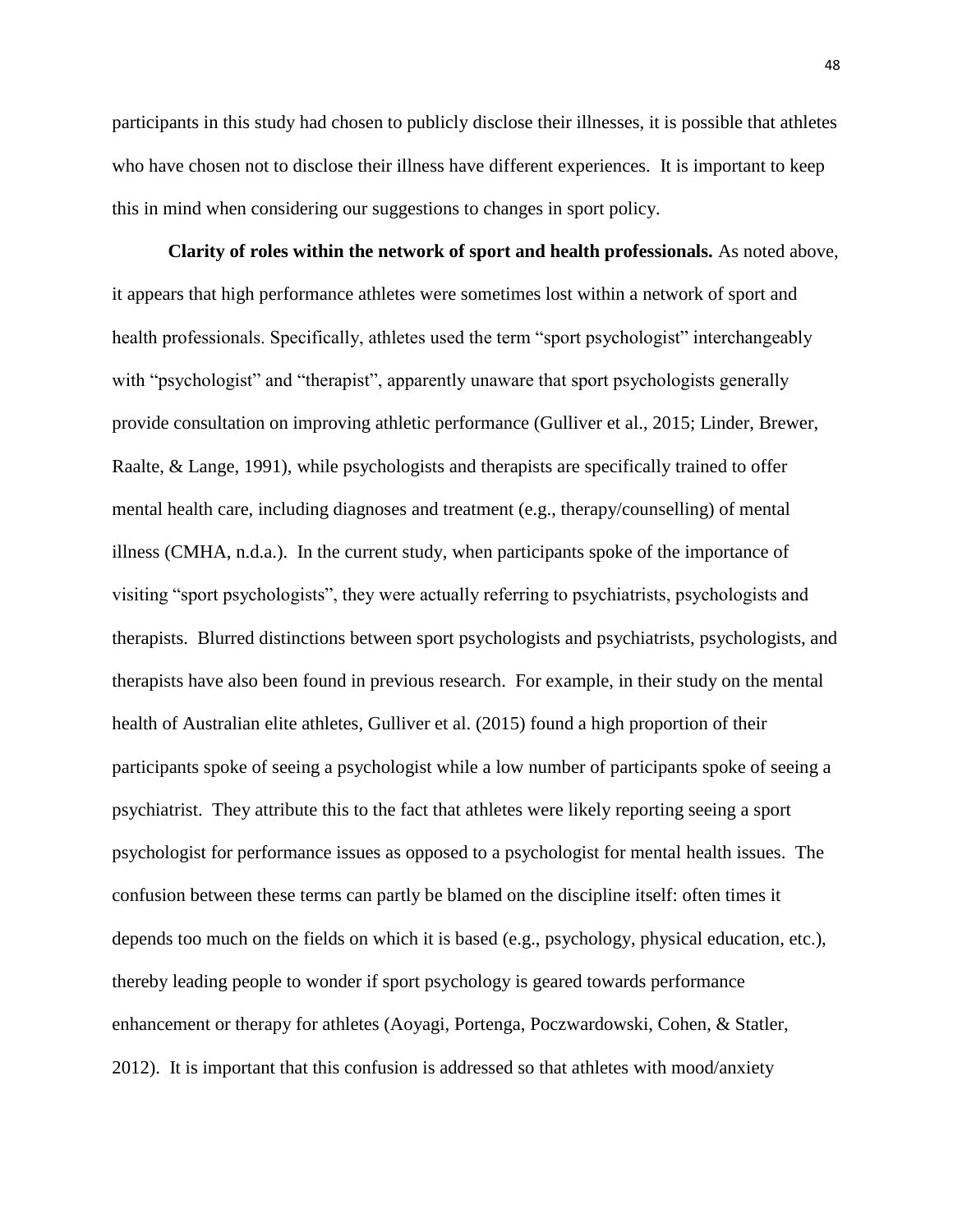disorders are matched to the appropriate services. As was noted in Maya's case, where she was told by her sport psychologist to "think happy thoughts" when expressing concern that she may be depressed; this clarification of distinctive roles is particularly important in assuring initial diagnoses are attained within a timely fashion.

**Sport policies: Increased access, education, and training.** Findings from this study also suggest changes are required within Canadian sport policy in order to address the mental health needs of high performance athletes. Athletes outlined the need for improved access and subsequent normalization to psychologists and education programs, to in turn reduce the stigma associated with mood and anxiety disorders and in using the services of a therapist as well as how to recognize the signs/symptoms of mood and/or anxiety disorders in oneself and in other people.

Participants spoke of the need for greater access to psychologists. Although high performance athletes have access to psychologists via the Canadian Sport Institutes, participants felt more athletes would use these services if they were more accessible or if they were made a mandatory part of their training program. Studies have highlighted the "negative halo effect" associated with athletes who seek out the support of sport psychologists for performance issues (Kamm, 2005; Reardon & Factor, 2010); this effect in conjunction with the stigma associated with mood and anxiety disorders may be stopping some athletes from seeking assistance or may be the reason why some athletes delay help seeking behaviours.

Although an announcement was made in September 2015 that Canadian high performance athletes would have access to internet based mental health resources, including services related to education and awareness through a program called "Game Plan", as of June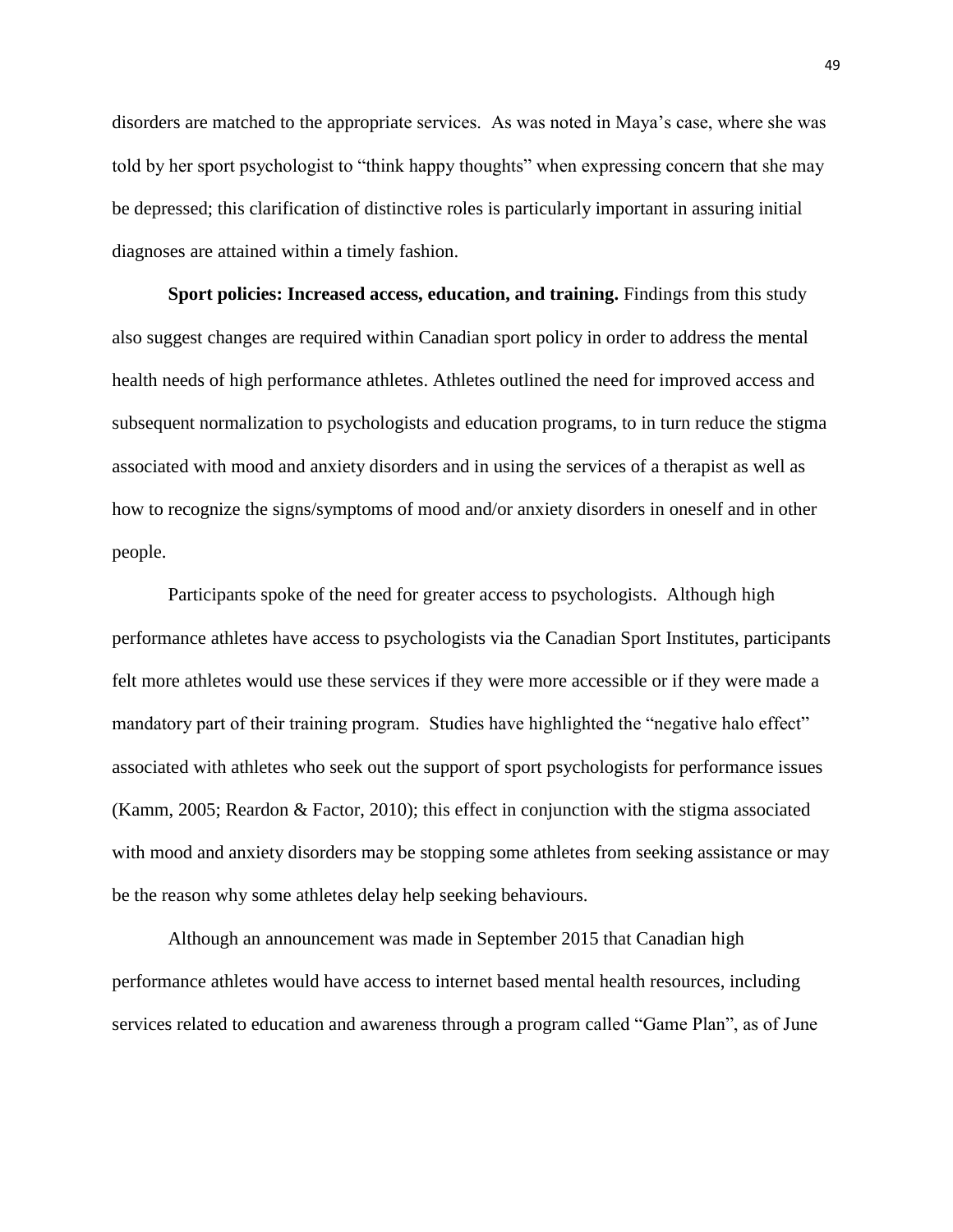2016, the program was still in development and it was unclear what resources would actually be available (J. Brown, personal communication, June 16, 2016; Heroux et al., 2015).

Research from a pilot study among Australian elite athletes suggested that internet based resources were adequate for reducing stigma and increasing knowledge related to mental illness, but did not increase the probability that athletes would seek help for mental health related issues (Gulliver et al., 2012). However, in their study on Australian coaches, Mazzer and Rickwood (2015) reported that coaches acknowledged the importance of being able to identify mental health issues in athletes; partly so they could act as facilitators to seeking help. In Canada, coaches are not required to engage in any type of mental health training (Coaching Association of Canada, 2014). Collectively, these findings suggest that an internet-based education and awareness program designed for athletes and coaches may help to decrease stigma, increase understanding of mental illness and increase help seeking behaviours. As part of its carding program, Sport Canada requires high performance athletes complete an "online anti-doping module at the beginning of every carding cycle" (Public Works and Government Services Canada, 2015, p.3-2), therefore we recommend that modules related to mental health be made a mandatory requirement to receive funding.We also recommend that completion of mental health related modules be made mandatory in order to earn coaching certification in Canada. Future studies should look to design and test the efficacy of on-line modules in order to develop the most effective learning materials for athletes and coaches.

**Recognizing mental health and providing funding continuity.** Finally, findings from this study suggest that NSOs/Sport Canada need to provide greater support (i.e., financial and resources) to athletes with mood and/or anxiety disorders. Current Sport Canada policy does not address mental illness directly, however when high performance athletes are going to miss an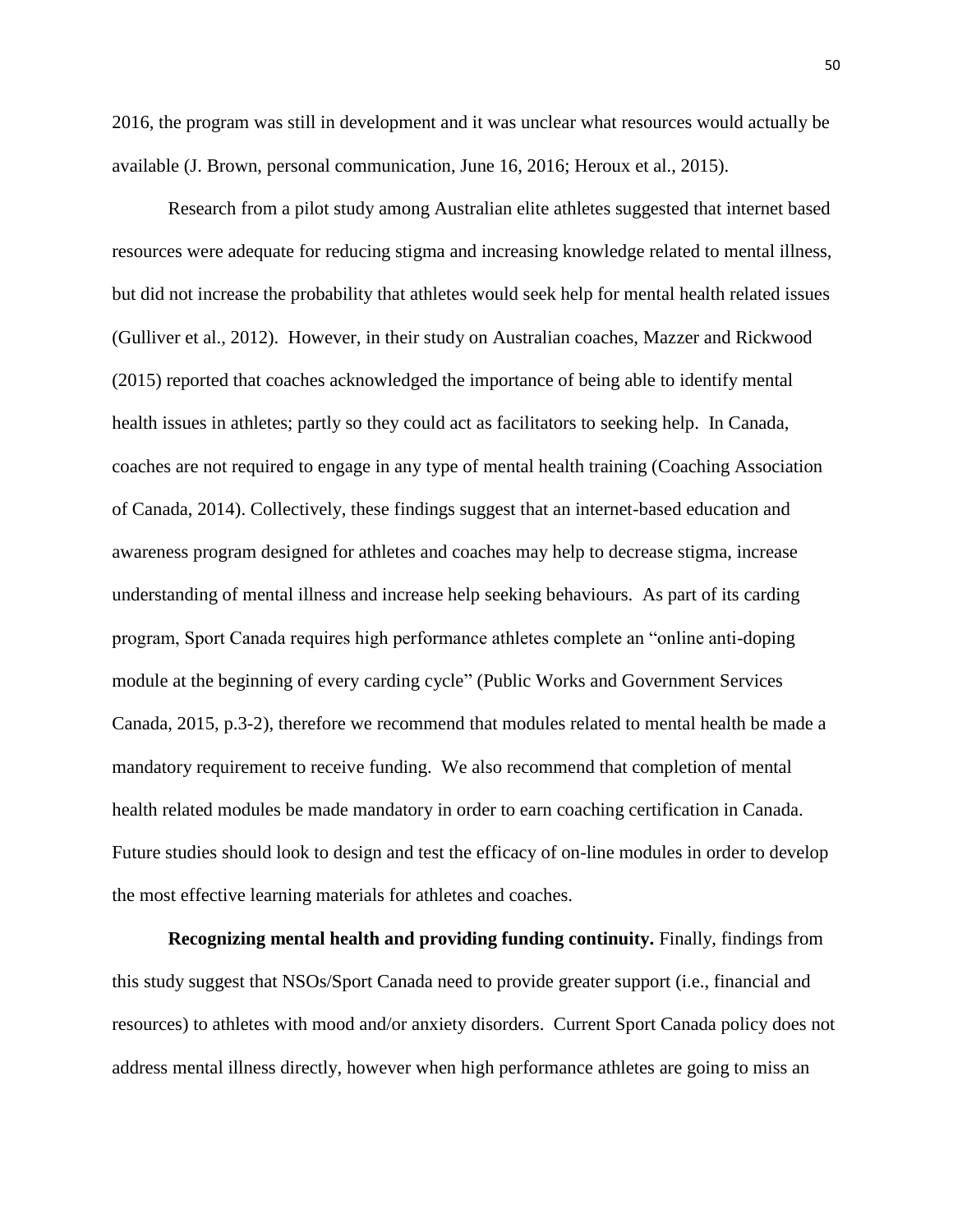event due to "injury or other legitimate reason", they must notify their NSO immediately and provide a letter of support to the NSO from their physician within three weeks (Public Works and Government Services, 2015, p. 6). Additionally, high performance athletes that miss more than four months of training must provide Sport Canada with a written statement from a doctor that they will be able to return to training and competing within eight to twelve months. High performance athletes do have access to psychiatrists/psychologists/therapists through Canadian Sport Institutes. However, although the costs associated with visiting psychiatrists are covered by provincial health plans, costs for visiting psychologists/therapists are not (CMHA, 2016; Canadian Psychological Association, 2016).

Given that athletes in this study as well as athletes who have shared their story publicly required breaks of different lengths of time from sport to address their mental health issues (for example, Canadians Rebecca Marino, Gillian Carleton and Georges St-Pierre) and given the nature of treating mental health issues compared to physical injuries/illness, it is recommended that Sport Canada create a policy that specifically addresses time off required for mental illness, so that athletes can be honest about their needs and not fear a loss of carding (i.e., funding) during their time off.

Currently, as part of the agreement between an athlete and an NSO, athletes, on a yearly basis, are required to submit a year round training plan that is consistent with the NSOs longterm athlete development program (Public Works and Government Services Canada, 2015). According to the participants in this study, there was no requirement to include any type of mental training or mental health checks into their training plan. Additionally, athletes are required to have a check-in with an NSO physician (or equivalent) while injured and after injury to ensure they are physically able to train and compete again (Public Works and Government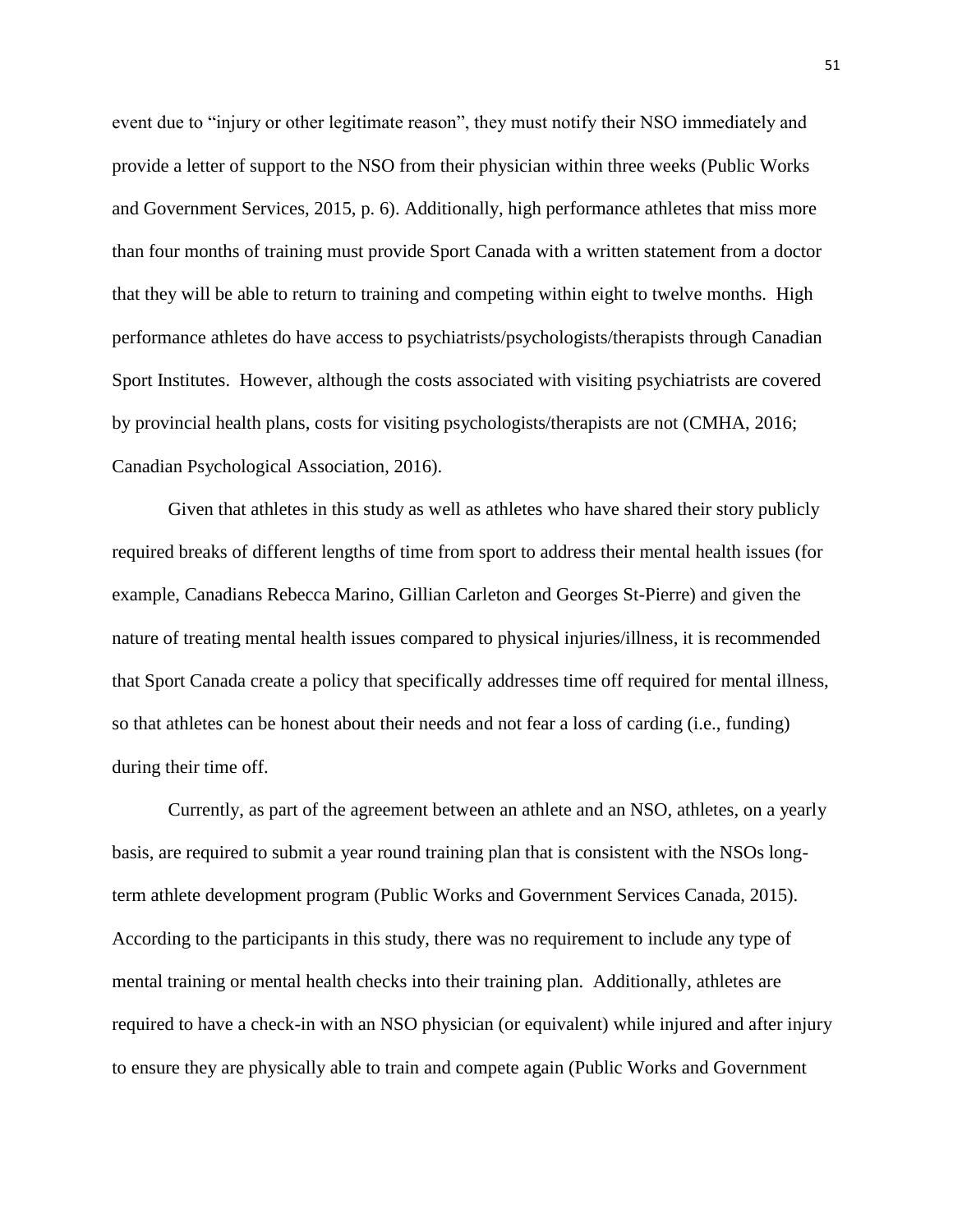Services Canada, 2015). A simple change to these rules requiring a mandatory yearly check-in with a mental health professional to ensure athletes are not experiencing any mental health issues (as well as a check in with a mental health professional after injury/illness) will help to demonstrate that Sport Canada and NSOs acknowledge the importance of mental health. Further, if every athlete is required to have a mental health check up this may reduce the negative halo effect usually experienced by athletes seeking help from psychologists (i.e., if everyone is required to visit a psychologist, the stigma associated with these services may be reduced). Once this rule is implemented, research can examine if it does lead to the reduction of the negative halo effect and if athletes feel their mental health is being better supported.

## **Summary and Conclusion**

As high performance athletes continue to come forward to share their experiences with mood and anxiety disorders, it is increasingly important to understand how high performance athletes cope with these illnesses and how the sport community may best provide support. Our study was one of the first to highlight the mental health journey experienced by high performance athletes. This journey consisted of six different steps, starting with recognition of a problem, receiving a diagnosis, continuing to train/compete, transitions, taking a break from sport/retirement, and ending with, treatment. Participants reported continuing to train and compete after they received their diagnoses while simultaneously attempting some form of treatment. However, treatment was soon abandoned, especially if it conflicted with sport performance. Participants described focusing on treatment and learning to live with a mood and/or anxiety disorder only after retiring from sport or taking a temporary leave. Our study suggested that stigma and athlete identity influence the journey, so it is important that we continue to gain an understanding of how this influence works in order to ensure the best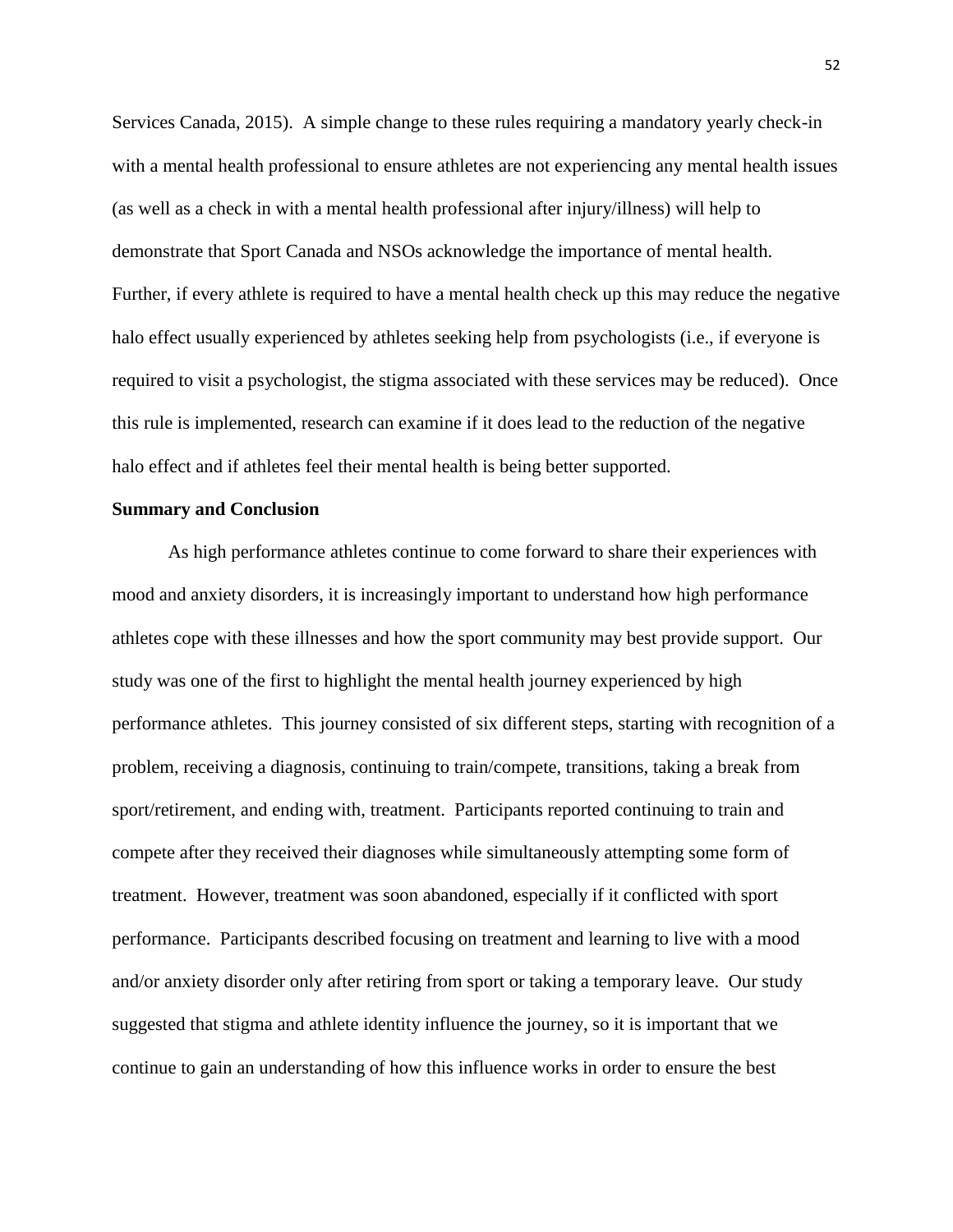possible outcomes for high performance athletes. Finally, our study found a need for a more mental health friendly environment from the top (i.e., NSOs/Sport Canada) down. Mandatory education and awareness programs related to mental health, for athletes and coaches, are good first steps, but considerations must also be given to increasing access and funding for mental health professionals. Ultimately, changes to sport policy and education for the sport community will likely help to ensure that Canadian athletes receive the support they need, so that they are not forced to leave sport to regain their mental health.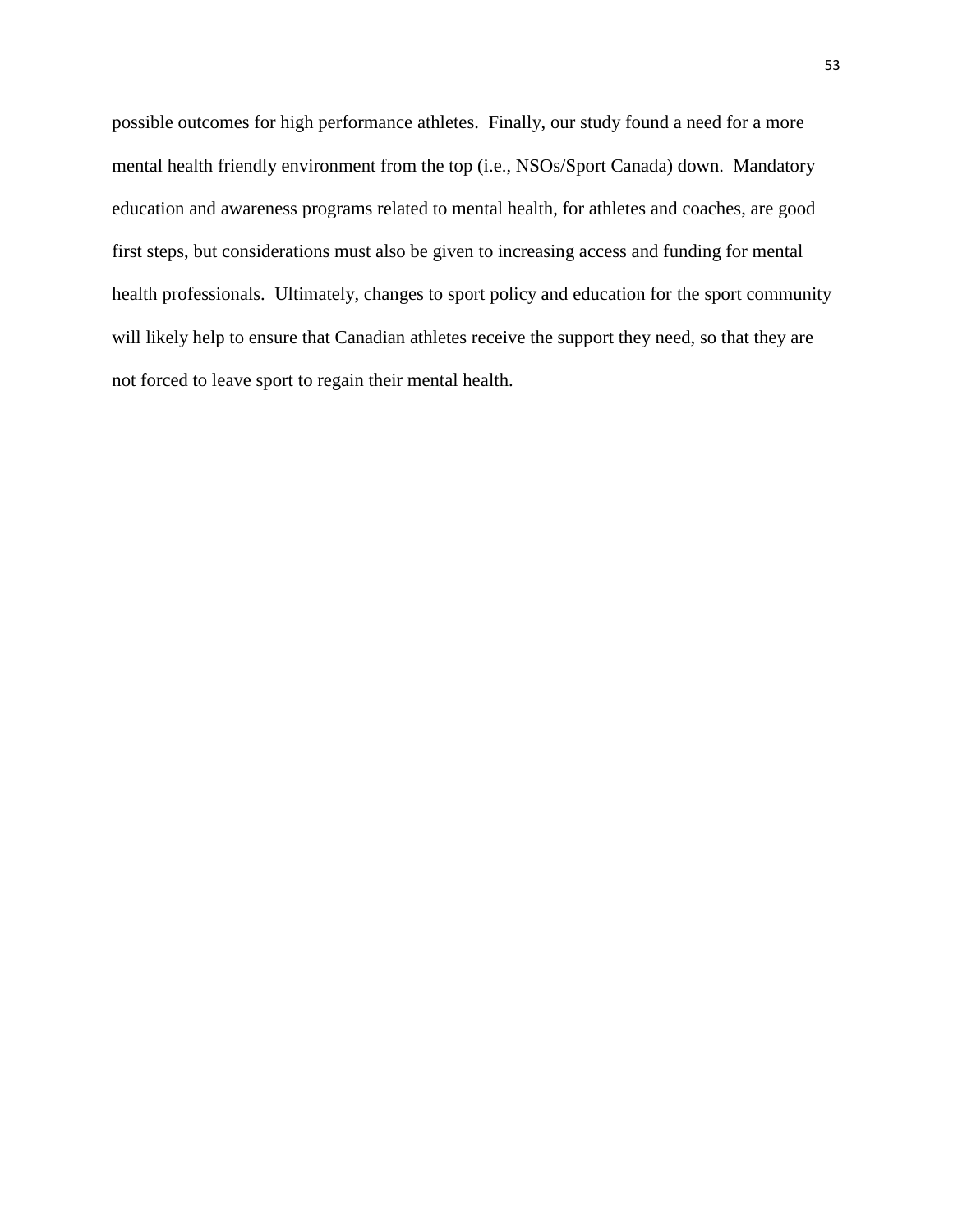# **References**

- Ahern, K. J. (1999). Ten tips for reflexive bracketing. *Qualitative Health Research*, *9*(3), 407- 411.
- Ain, M. (2016, June 23). 'I didn't think I would see 30,' says Greg Louganis. *ESPN.* Retrieved from http://espn.go.com/olympics/story/\_/page/bodygreglouganis/olympic-diver-greglouganis-living-hiv-staying-fit-56-body-issue-2016
- Alexander, B. (2014, February 22). After the Gold: Olympic Medalists Struggle With Real Life. *NBC News.* Retrieved from http://www.nbcnews.com/storyline/sochi-olympics/aftergold-olympic-medalists-struggle-real-life-n35561
- American Psychiatric Association (2013). *Diagnostic and Statistical Manual of Mental Disorders*, Fifth Edition. Arlington, VA, American Psychiatric Association, 2013. Web. [access date: 1 June 2013]. dsm.psychiatryonline.org
- Anxiety Disorders Association of Canada. (2003). *Mental Health and Mental Illness*. Retrieved from http://anxietycanada.ca/english/pdf/kirby.pdf
- Aoyagi, M.W., Portenga, S.T., Poczwardowski, A., Cohen, A.B., & Statler, T. (2012). Reflections and Directions: The Profession of Sport Psychology Past, Present, and Future. *Professional Psychology: Research and Practice, 43*(1), 32-38.
- Babyak, M., Blumenthal, J., Herman, S., Khatri, P., Doraiswamy, M., Moore, K.,...Ranga, K. (2000). Exercise Treatment for Major Depression: Maintenance of Therapeutic Benefit at 10 Months. *Psychosomatic Medicine, 62,* 633-638.
- Backmand, H., Kaprio, J., Kujala, & Sarna, S. (2003). Influence of Physical Activity on Depression and Anxiety of Former Elite Athletes. *International Journal of Sports Medicine, 24(8),* 609-619.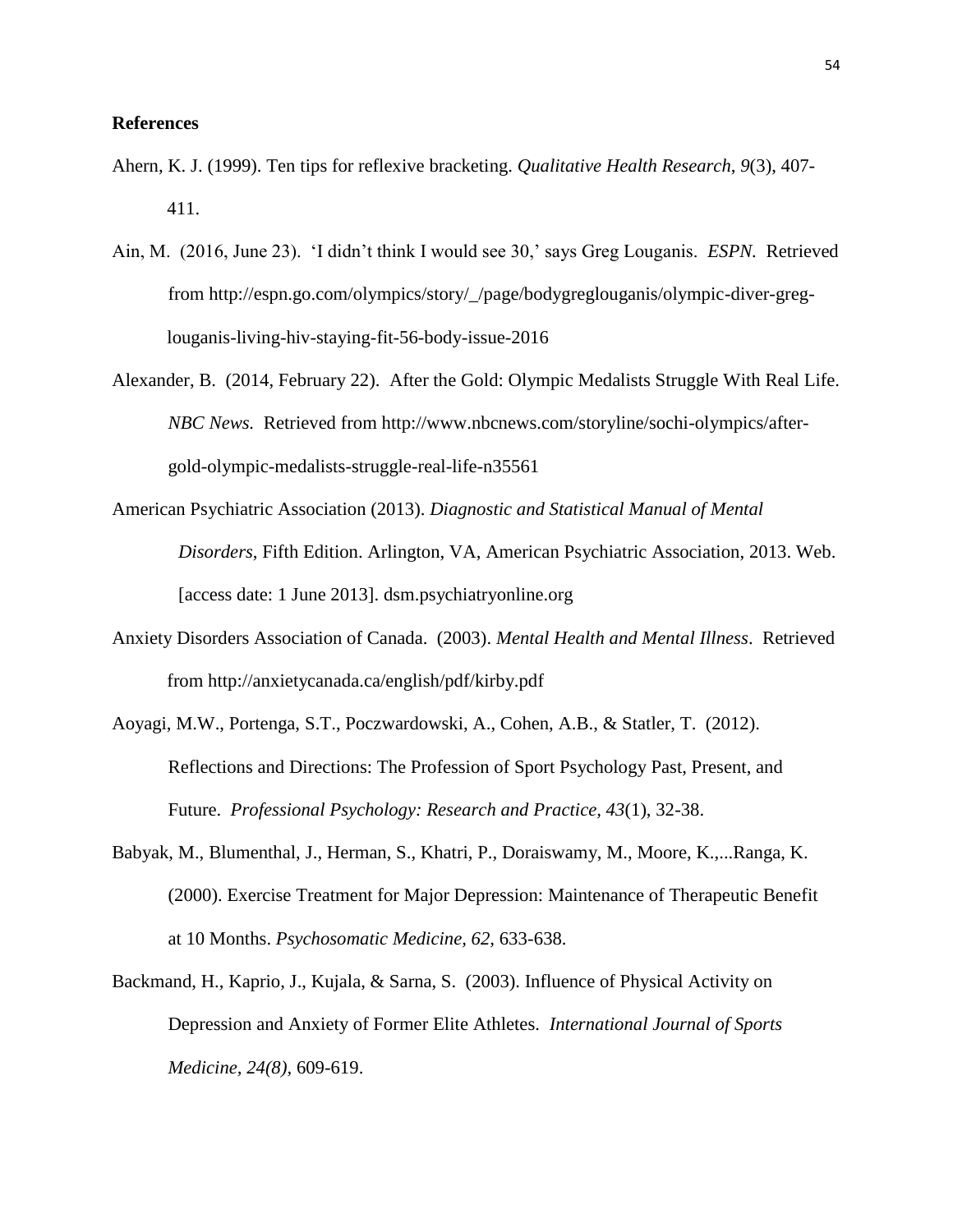Baum, A.L. (2005). Suicide in Athletes: A Review and Commentary. *Clinics in Sports Medicine, 24(4),* 853-869. Retrieved from http://www.sportsmed.theclinics.com/issues?issue\_key=S0278-5919%2805%29X0016-3

Begel, D. (1994). Occupational, psychopathologic, and therapeutic aspects of sport psychiatry. *Direct Psychiatry, 24(11),* 1-8.

Brady, R. (2013, February 23). Rebecca Marino and learning to put 'the person before the athlete'. *The Globe and Mail.* Retrieved from http://www.theglobeandmail.com/sports/more-sports/rebecca-marino-and-learning-toput-the-person-before-the-athlete/article9003243/

- Branch, J. (2013, May 12). In suit over death, Boogaard's family blames the NHL. *The New York Times.* Retrieved from http://www.nytimes.com/2013/05/13/sports/hockey/derekboogaards-family-sues-nhl-for-wrongful-death.html?\_r=0
- Brewer, B.W. (1993). Self-Identity and Specific Vulnerability to Depressed Mood. *Journal of Personality, 61*(3), 343-364.
- Brewer, B. W., Cornelius, A. E., Stephan, Y., & Van Raalte, J. (2010). Self-protective changes in athletic identity following anterior cruciate ligament reconstruction. *Psychology of Sport and Exercise*, *11*(1), 1-5.
- Brewer, B.W., Van Raalte, J.L., & Linder, D.E. (1993). Athletic identity: Hercules' muscles or Achilles' heel? *International Journal of Sport Psychology, 24*(2), 237-254.

Canadian Mental Health Association. (n.d.a). *Getting Help.* Retrieved from http://www.cmha.ca/mental\_health/getting-help/#.U003wfldW2o

Canadian Mental Health Association. (n.d.b). *Anxiety Disorders.* Retrieved from http://www.cmha.ca/mental-health/understanding-mental-illness/anxiety-disorders/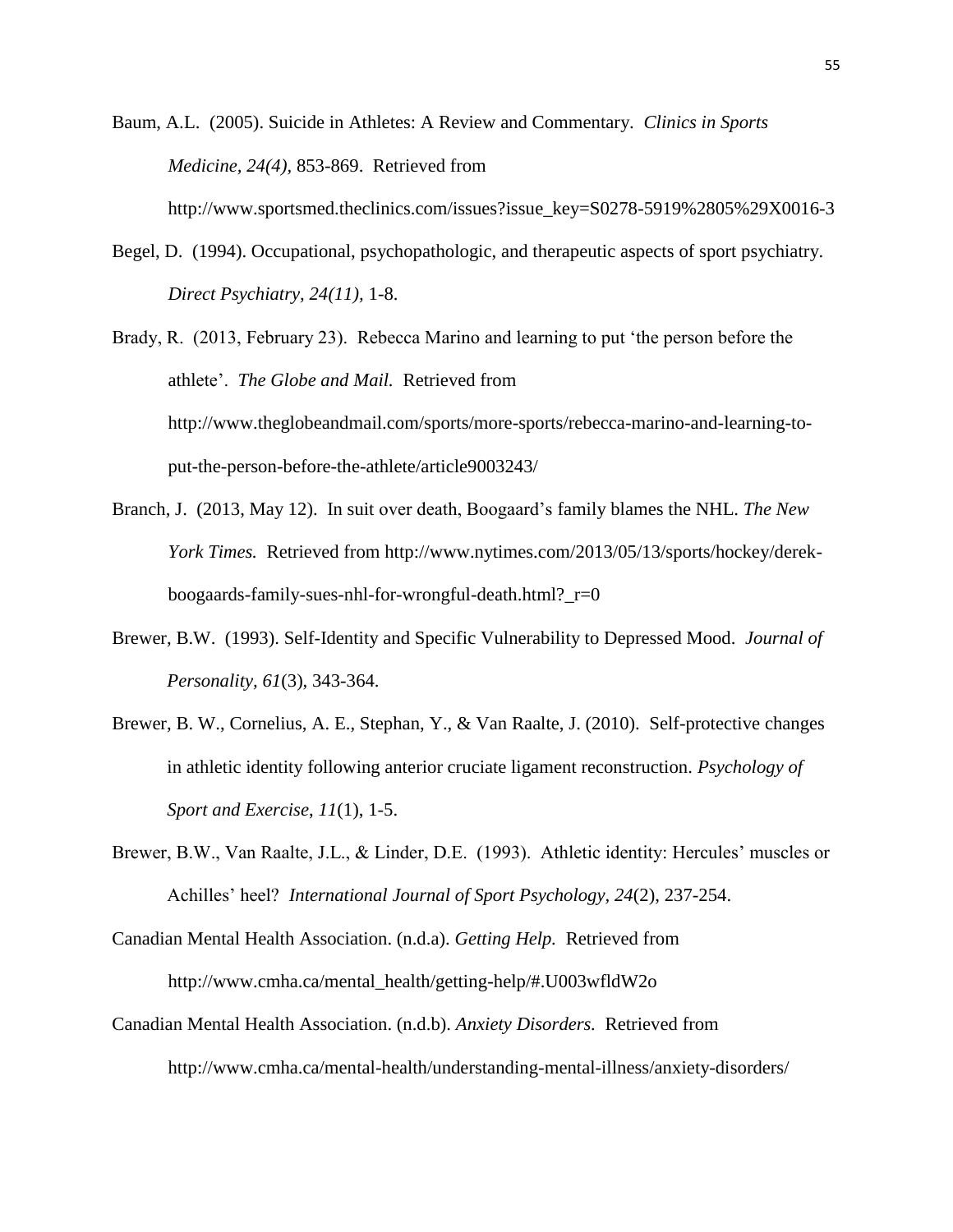- Canadian Mental Health Association. (2016). *Getting Help.* Retrieved from http://www.cmha.ca/mental\_health/getting-help/#.V5vPlrgrK00
- Canadian Psychological Association. (2016). *What to Expect from a Psychologist.* Retreived from http://www.cpa.ca/public/decidingtoseeapsychologist/psychologistwhattoexpect
- Canadian Sport Institute of Ontario. (2014). *Athletes.* Retrieved from http://csiontario.ca/home/athlete-services/
- Carleton, G. (2013). *Ending the Silence: Pro cyclist Gillian Carleton opens up about her battle with depression.* Retrieved from http://www.bicycling.com/racing/ending-silence
- Centre for Addiction and Mental Health. (2007). *Stigma.* Retrieved from http://www.camh.ca/en/education/about/camh\_publications/Documents/Flat\_PDFs/Stigm a\_brochure.pdf
- Charmaz, K. (2006). *Constructing Grounded Theory: A Practical Guide Through Qualitative Analysis.* London: Sage Publications Ltd.
- Coaching Association of Canada. (2014). *Who We Are.* Retrieved from http://www.coach.ca/who-we-are-s16630
- Cooksey, E., & Brown, P. (1998). Spinning on Its Axes: DSM and the Social Construction of Psychiatric Diagnosis. *International Journal of Health Services, 28*(3), 525-554.

Cooper, R. (2004). What is wrong with the DSM? *History of Psychiatry, 15*(1), 005-025.

- Corrigan, P. (2004). How Stigma Interferes with Mental Health Care. *American Psychologist, 59*(7), 614-625.
- Corrigan, P.W., & Watson, A.C. (2002). The Paradox of Self-Stigma and Mental Illness. *Clinical Psychology: Science and Practice, 9(*1), 35-53.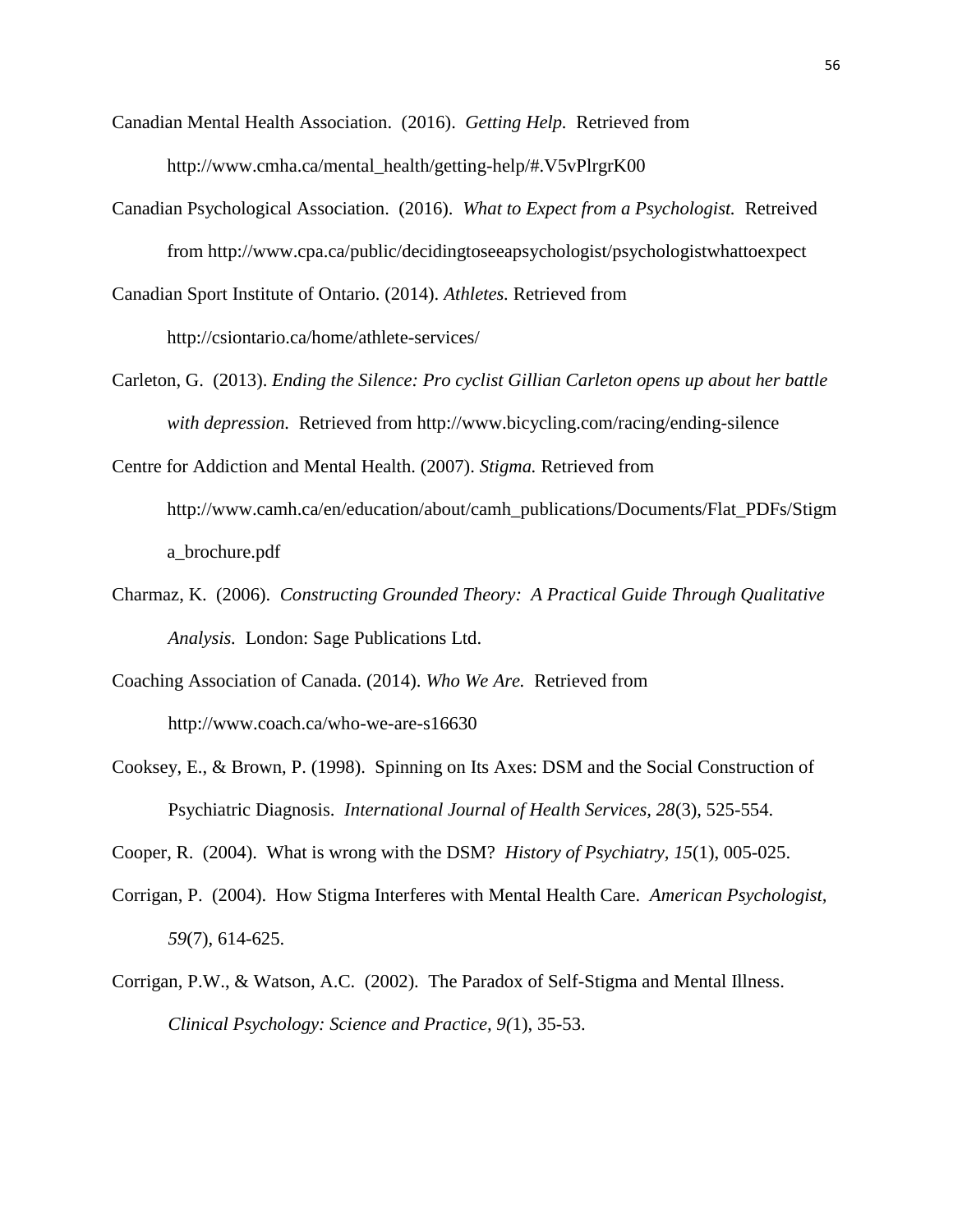Cotsonika, N.J. (2011, September 1). Expert: NHL must be involved in mental health. *Yahoo* 

- *Sports.* Retrieved from https://ca.sports.yahoo.com/news/expert-nhl-must-involved-mental-024600532--nhl.html
- Creswell, J. W. (2013). *Research Design: Qualitative, Quantitative, and Mixed Methods Approaches*. London: SAGE Publications, Inc.
- Dean, C., & Rowan, D. (2013). The Social Worker's Role in Serving Vulnerable Athletes. *Journal of Social Work Practice, 28*(2), 219-227.
- Dokoupil, T. (2012, August 14). London Athletes Face Post-Olympic Blues. *The Daily Beast.* Retrieved from http://www.thedailybeast.com/articles/2012/08/14/london-athletes-facepost-olympic-blues.html
- Etzel, E.F., Watson, J.C., Visek, A.J., & Maniar, S.D. (2006). Understanding and promoting college student-athlete health: Essential issues for student affairs professionals. *Journal National Association of Sport Physical Education, 43*(3)*,* 518-546.
- Feschuk, D. (2011, September 18). Feschuk: Belak's family trying to cope with tragic 'accident'. *The Toronto Star.* Retrieved from http://www.thestar.com/sports/hockey/2011/09/18/feschuk\_belaks\_family\_trying\_to\_cop e\_with\_tragic\_accident.html
- Fish, M. (2015, September 1). The Weight. *The Players' Tribune.* Retrieved from http://www.theplayerstribune.com/mardy-fish-us-open/
- Fleury, M.-J., Imboua, A., Aubé, D., Farand, L., & Lambert, Y. (2012). General practitioners' management of mental disorders: A rewarding practice with considerable obstacles. *BMC Family Practice, 13*(1), 1.

FoxSports Ohio. (2009, July 1). Interview with Joey Votto. Retrieved from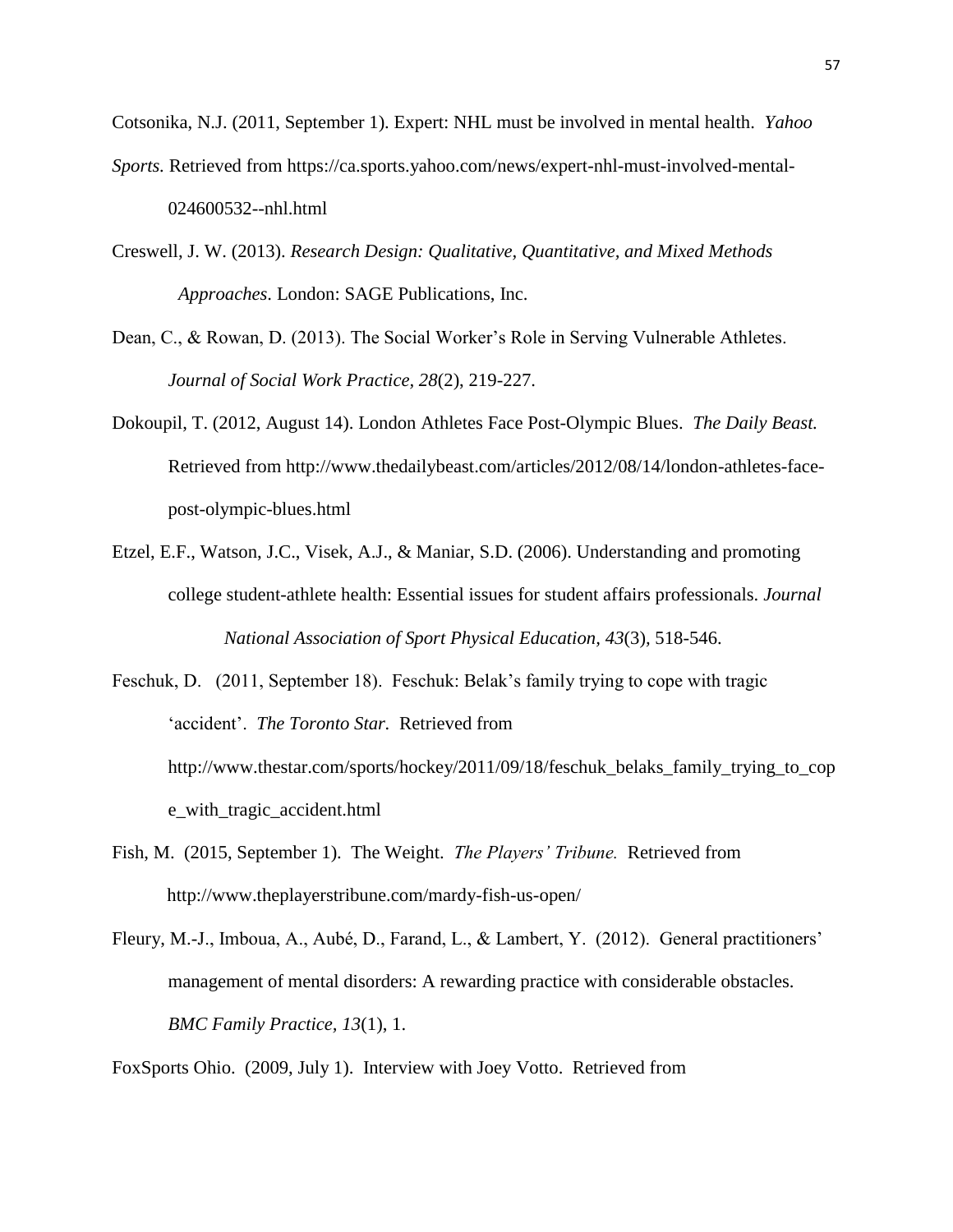http://www.youtube.com/watch?v=nNJ2QDQN4Wc

- Gillis, C. (2011, September 9). Wade Belak's Final Hours. *Maclean's.* Retrieved from http://www.macleans.ca/society/wade-belaks-final-hours/
- Gillis, W. (2012, August 18). After the Games, many athletes experience a kind "Post Olympic Stress Disorder". *The Toronto Star.* Retrieved from http://www.thestar.com/sports/olympics/2012/08/18/after\_the\_games\_many\_athletes\_exp erience\_a\_kind\_post\_olympic\_stress\_disorder.html
- Glick, I.E., Stillman, M.A., Reardon, C.L., & Ritvo, E.C. (2012). Managing psychiatric issues in elite athletes. *Journal of Clinical Psychiatry, 73(5),* 640-644.
- Government of Canada. (2014). Sport Canada. Retrieved from http://www.pch.gc.ca/eng/1266246552427
- Government of Canada. (2013a). Sport Policies. Retrieved from http://www.pch.gc.ca/eng/1358351102353/1358351294335
- Government of Canada (2013b). Canadian Sport Centres. Retrieved from http://www.pch.gc.ca/eng/1358276409781/1358276581852
- Green, G., Hayes, C., Dickinson, D., Whittaker, A., & Gilheany, B. (2003). A mental health service users perspective to stigmatisation. *Journal of Mental Health, 12*(3), 223-234.
- Grove, J. R., Lavallee, D., & Gordon, S. (1997). Coping with retirement from sport: The influence of athletic identity. *Journal of Applied Sport Psychology*, *9*(2), 191-203.
- Gulliver, A., Griffiths, K. M., Mackinnon, A., Batterham, P. J., & Stanimirovic, R. (2015). The mental health of Australian elite athletes. *Journal of Science and Medicine in Sport*, *18*(3), 255-261.
- Hammond, T., Gialloreto, C., Kubas, H., & Davis IV, H. (2013). The Prevalence of Failure-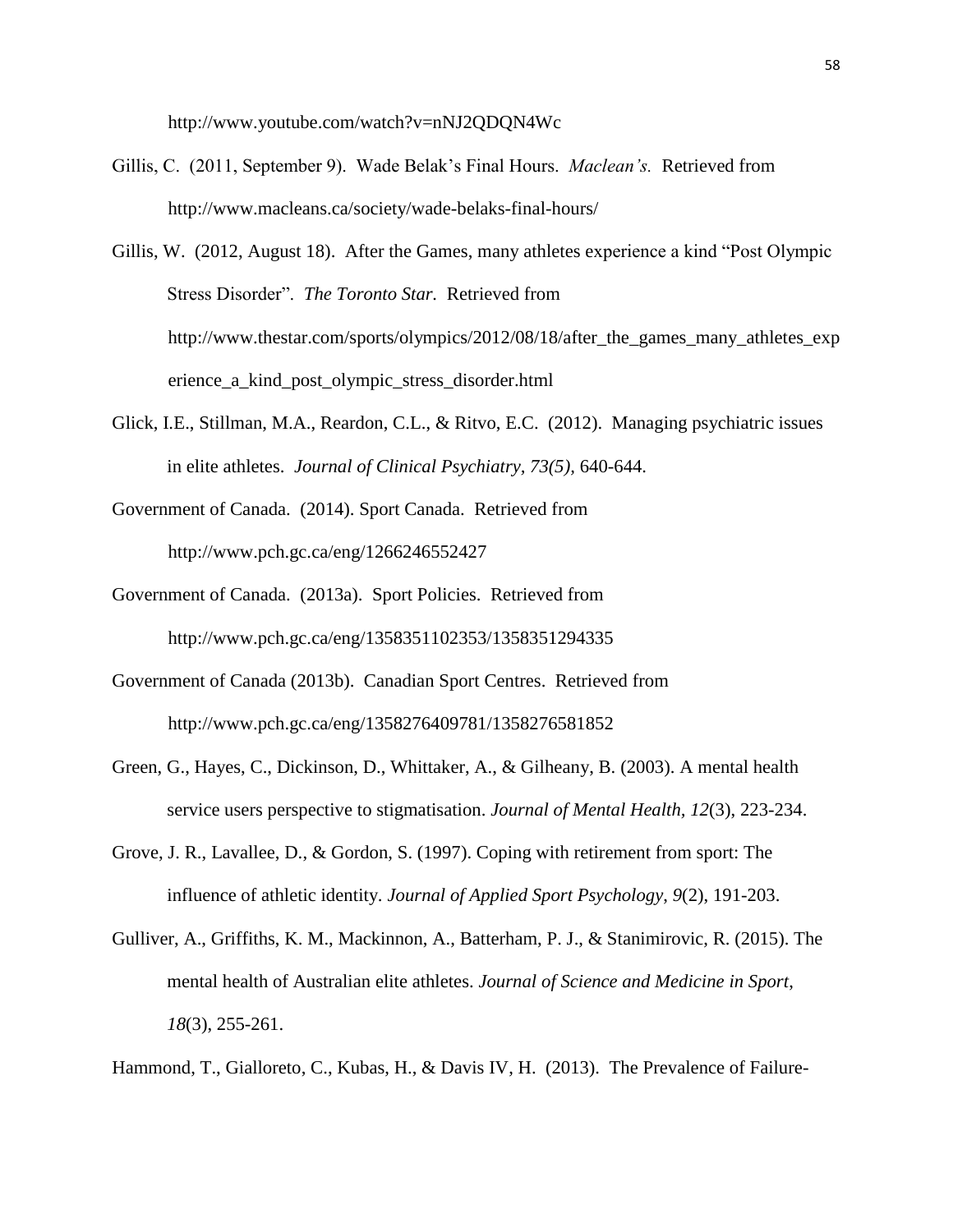Based Depression Among Elite Athletes. *Clinical Journal of Sport Medicine, 23*(4), 273- 277.

- Hayward, P., & Bright, J.A. (1997). Stigma and mental illness: a review and critique. *Journal of Mental Health, 6*(4), 345-354.
- Heroux, D., Ye, C., Long, Y., Richard, M., Korn, A., Daignault, L.,…& Low, D. (2015, September 25). COC Launches Groundbreaking Total Athlete Wellness Program: COC and Deloitte announce unprecedented 16 year extension. Retrieved from http://www.csiontario.ca/sites/default/files/2015\_08\_18\_nr\_game\_plan\_launch\_en\_final. pdf
- Hughes, C. (2015). *Open Heart, Open Mind.* Toronto: Simon & Schuster Canada.
- Kamm, R.L. (2005). Interviewing Principles for the Psychiatrically Aware Sports Medicine Physician. *Clinics in Sports Medicine 24(4),* 745-769.
- Lamberti, R. (2011, September 19). Cops still believe Belak took own life: Source. *Toronto Sun.* Retrieved from http://www.torontosun.com/2011/09/19/cops-still-believe-belaktook-own-life-source
- Linder, D.E, Brewer, B.W., Van Raalte, J.L., & De Lange, N. (1991). A Negative Halo for Athletes Who Consult Sport Psychologists: Replication and Extension. *Journal of Sport & Exercise Psychology, 13*(2)*,* 133-148.
- Link, B.G., Mirotznik, J., & Cullen, F.T. (1991). The effectiveness of stigma coping orientations: can negative consequences of mental illness labeling be avoided? *Journal of Health and Social Behavior, 32*(3), 302-320.
- Madden, B. (2011, August 25). Mike Flanagan's suicide leaves Baltimore Orioles teammates, friends searching for answers. *NY Daily News.* Retrieved from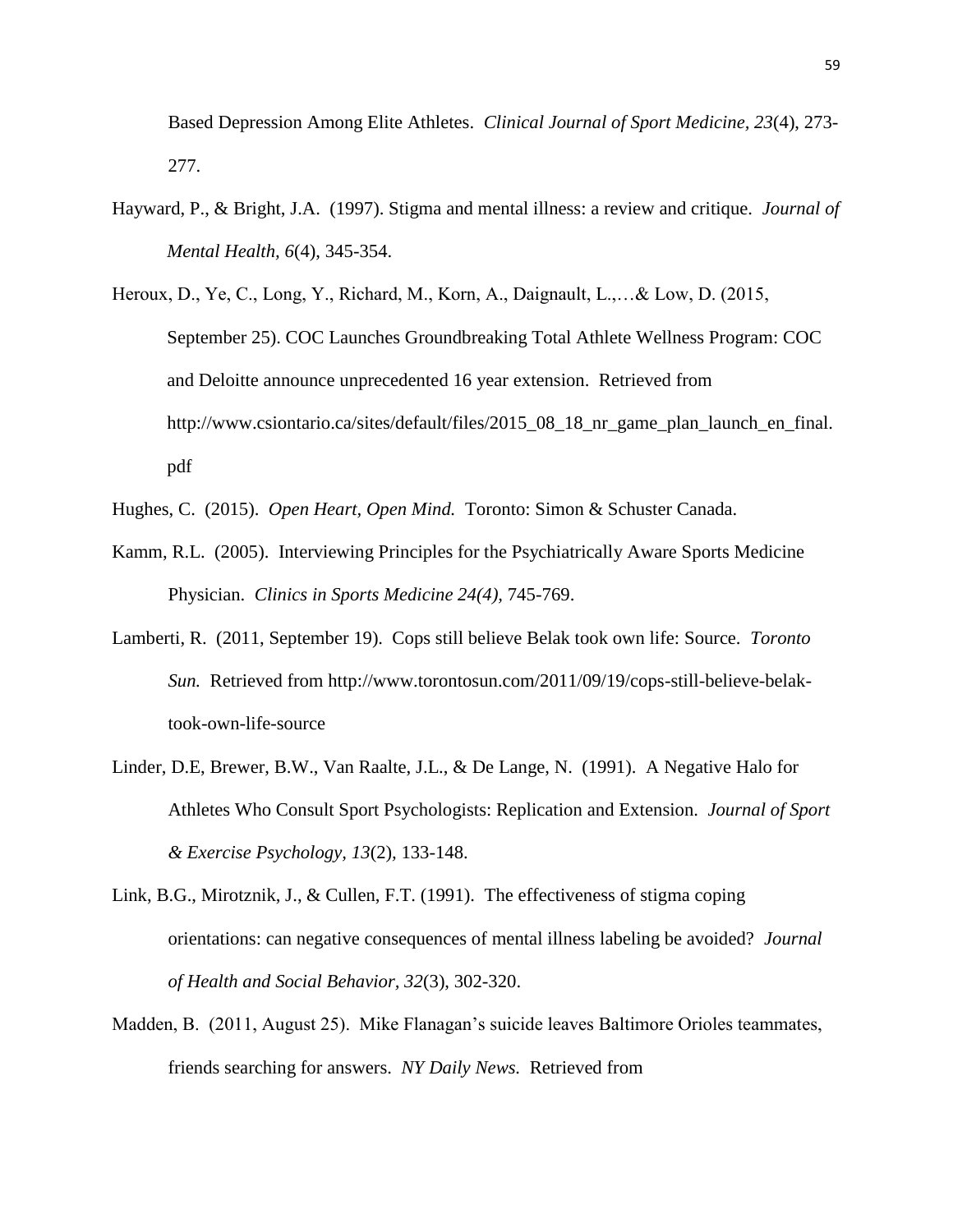http://www.nydailynews.com/sports/baseball/mike-flanagan-suicide-leaves-baltimoreorioles-teammates-friends-searching-answers-article-1.946856

- Mail Online. (2012, October 24). Olympic swimmer Cassie Pattern tells of her 'depression' after Olympics finished. *The Daily Mail.* Retrieved from: http://www.dailymail.co.uk/femail/article-2222463/Olympic-swimmer-Cassie-Patterntells-depression-Olympics-finished.html
- Maniar, S, Chammberlain, R, & Moore, N. (2005). Suicide risk is real for student-athletes. *NCAA News*. Retrieved from http://fs.ncaa.org/Docs/NCAANewsArchive/2005/Editorial/suicide+risk+is+real+for+stu

dent-athletes+-+11-7-05+ncaa+news.html

- Manuel, J.C., Shilt, J.S., Curt, W.W., Smith, J.A., DuRant, R.H., Lester, L., & Sinal, S.H. (2002). Coping with sport injuries: An examination of the adolescent athlete. *Journal of Adolescent Health, 31*(5), 391-393.
- Marino, R. (2013, December 18). Slipping Through the Cracks: Pro Athletes and Mental Health: Rebecca Marino at Tedx Victoria 2013. Retrieved from http://www.youtube.com/watch?v=2n\_ROPN0NB4
- Markser, V.Z. (2011). Sport psychiatry and psychotherapy. Mental strains and disorders in professional sports. Challenge and answer to societal changes. *European Archives of Psychiatry and Clinical Neuroscience, 261(2),* S182-S185.
- Mazzer, K.R., & Rickwood, D.J. (2015). Mental health in sport: coaches' views of their role and efficacy in supporting young people's mental health. *International Journal of Health Promotion and Education, 53*(2), 102-114.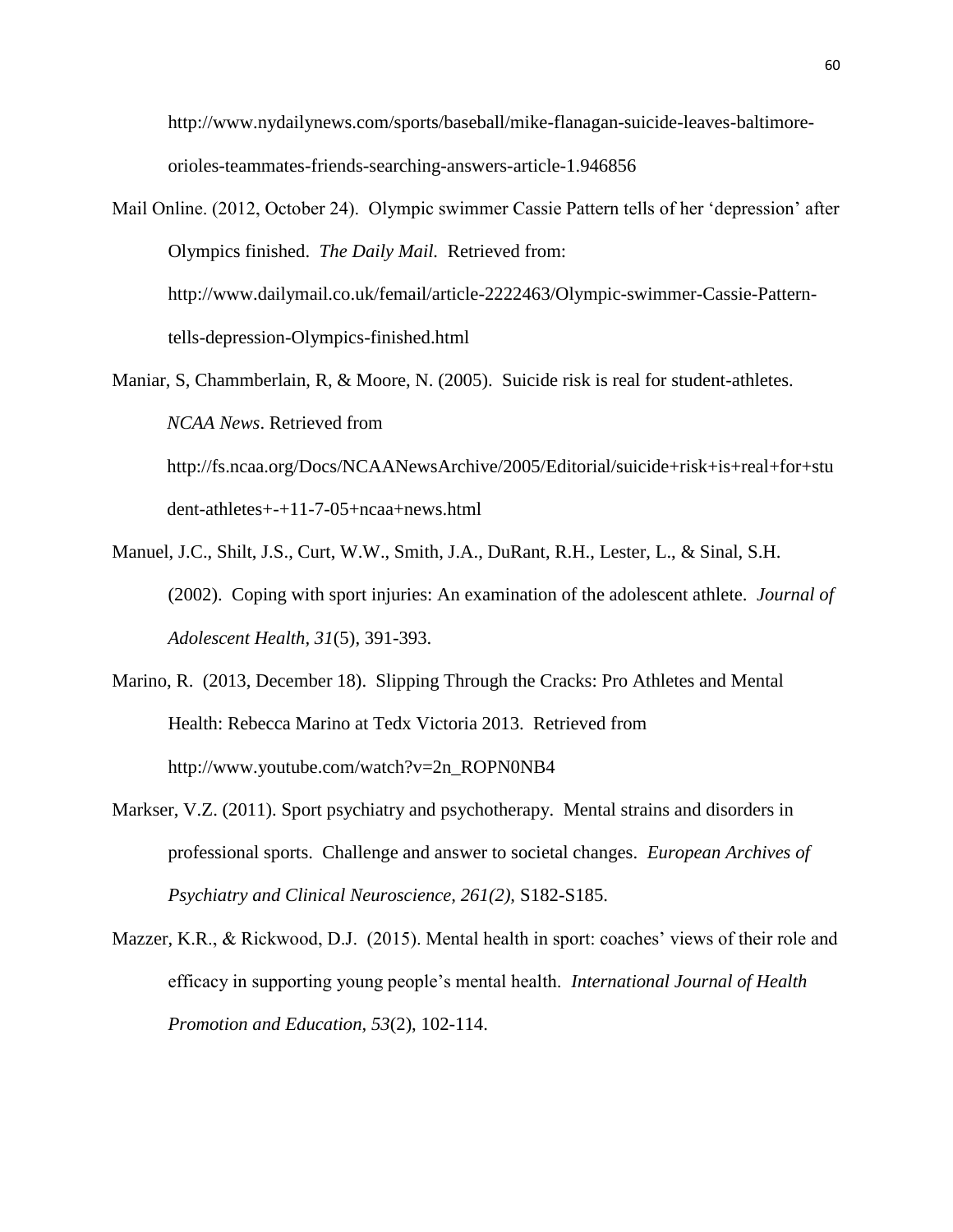- Menard, K.P. (2008*). Dynamic mechanical analysis: A practical introduction*. Boca Raton, Fl: CRC Press.
- Mittal, D., Sullivan, G., Chekuri, L., Alice, A., & Corrigan, P. (2012). Empirical Studies of Self Stigma Reduction Strategies: A Critical Review of the Literature. *Psychiatric Services, 63*(10), 974-981.
- Mood Disorders Association of Ontario. (n.d.). *Fact Sheets about Mood Disorders.* Retrieved from http://www.mooddisorders.ca/fact-sheets
- Mulholland, A. (2011, October 5). NHL suicides show no one immune to mental illness. *CTVNews.ca.* Retrieved from http://www.ctvnews.ca/nhl-suicides-show-no-one-immuneto-mental-illness-1.706823
- Nixdorf, I., Frank, R., Hautzinger, M., & Beckmann, J. (2013). Prevalence of depressive symptoms and correlating variables among German elite athletes. *Journal of Clinical Sport Psychology*, *7*(4), 313-326.
- Overton, S. L., & Medina, S. L. (2008). The stigma of mental illness. *Journal of Counseling and Development: JCD*, *86*(2), 143.
- Pearson, C., Janz, T., & Ali, J. (2013). Mental and substance use disorders in Canada. *Statistics Canada.* Retrieved from http://www.statcan.gc.ca/pub/82-624-x/2013001/article/11855 eng.pdf

Public Works and Government Services Canada. (2015). Sport Canada: Athlete Assistance Program – Policies and Procedures. *Government of Canada.* Retrieved from http://www.pch.gc.ca/DAMAssetPub/DAM-sptCan-canSpt/STAGING/textetext/athleteAssistanceProgram\_1370366572256\_eng.pdf?WT.contentAuthority=13.0

Reardon, C.L., & Factor, R.M. (2010). Sport Psychiatry: A Systematic Review of Diagnosis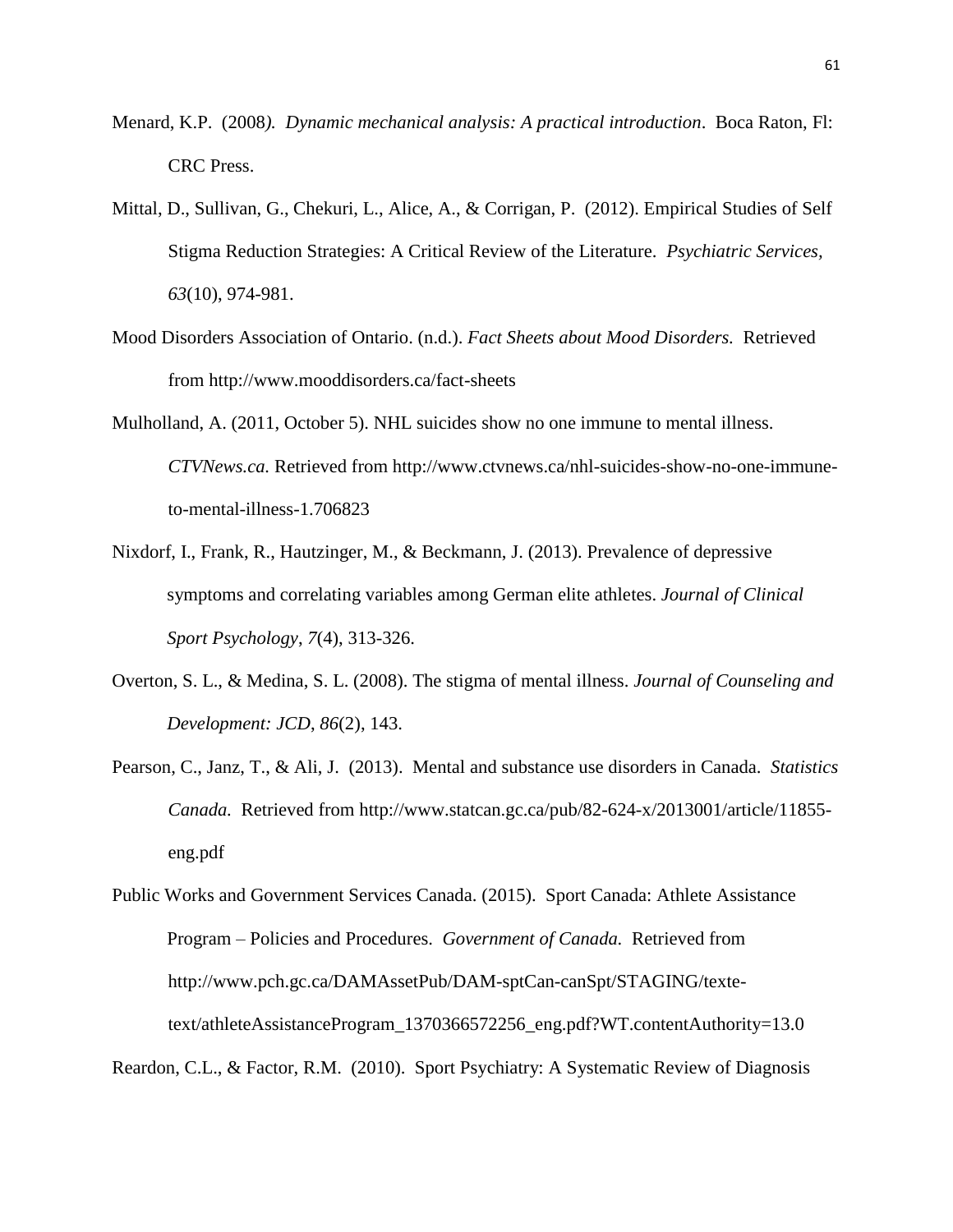and Medical Treatment of Mental Illness in Athletes. *Sports Medicine, 40(11),* 961-980.

- Saldana, J. (2008). Chapter 19: Analyzing longitudinal qualitative observational data. In Menard, S.W., *Handbook of Longitudinal Research: Design, Measurement, and Analysis*. Burlington, MA: Elsevier Inc.
- Samuel, R.D., & Tenenbaum, G. (2011a). The Role of Change in Athletes' Careers: A Scheme of Change for Sport Psychology Practice. *The Sport Psychologist*, 23, 233-352.
- Samuel, R. D., & Tenenbaum, G. (2011b). How do athletes perceive and respond to changeevents: An exploratory measurement tool. *Psychology of Sport and Exercise*, *12*(4), 392- 406.
- Schwenk, T. (2000). The stigmatisation and denial of mental illness in athletes. *British Journal of Sports Medicine, 34(1),* 4-5.
- Schwenk, T.L., Gorenflo, D.W., Dopp, R.R., & Hipple, E. (2007). Depression and Pain in Retired Professional Football Players. *Medicine & Science in Sports & Exercise, 39(4),*  599-605.
- Smetanin, P., Stiff, D., Briante, C., Adair, C.E., Ahmad, S., & Khan, M. (2013). *The Life and Economic Impact of Major Mental Illnesses in Canada: 2011 to 2041.* RiskAnalytica, on behalf of the Mental Health Commission of Canada 2011. Retrieved from http://www.mentalhealthcommission.ca/English/node/5024

Smith Cross, J. (2014, February 27). GSP opens up about OCD. *Metro News.* 

Spencer, D. (2014, January 30). Canada's Olympians not exempt from depression and anxiety even with success. *Canadian Press.* Retrieved from http://www.canada.com/olympics/news/canadas-olympians-not-exempt-from-depressionand-anxiety-even-with-success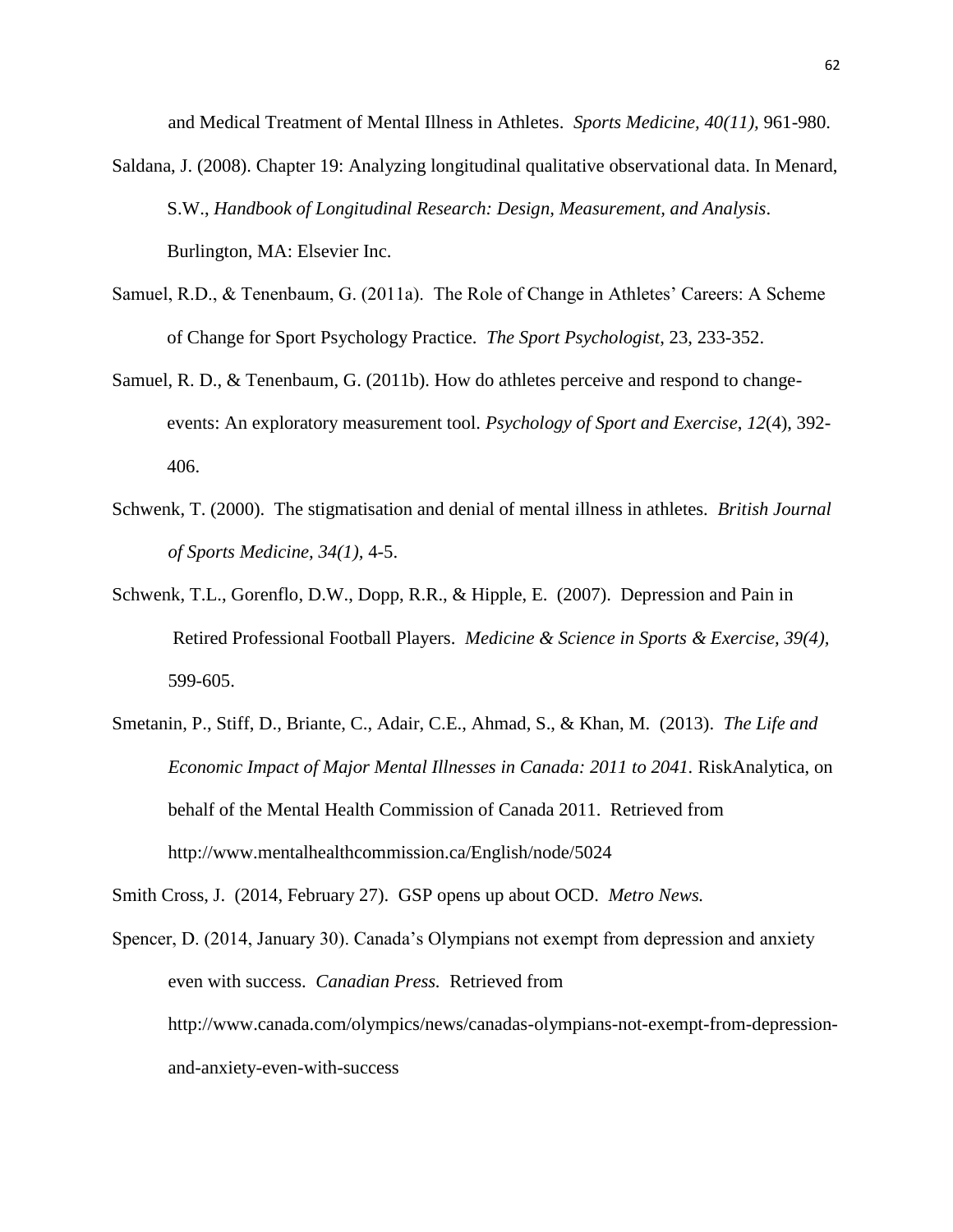- Statistics Canada. (2013). Canadian community health survey: Mental health 2012. *The Daily*. Retrieved from http://www.statcan.gc.ca/daily-quotidien/130918/dq130918a-eng.htm
- Stephan, Y., & Brewer, B.W. (2007). Perceived Determinants of Identification with the Athlete Role Among Elite Competitors. *Journal of Applied Sport Psychology, 19*(1), 67-79.
- Stroumboulopoulos, G. (2012, February 8). Interview with Clara Hughes. *George Stroumboulopoulos Tonight.* Retrieved from http://www.youtube.com/watch?v=KEvLLu2f1w
- Sturges, J.E. & Hanrahan, K.J. (2004). Comparing telephone and face-to-face qualitative interviewing: a research note. *Qualitative Research 4(1),* 107-118.
- Turner, R. (2011, October 8). A big heart, a troubled mind: Rick Rypien. *Winnipeg Free Press.* Retrieved from http://www.winnipegfreepress.com/breakingnews/a-big-heart-atroubled-mind-131379493.html
- Warsinskey, T. (2014, February 22). Winter Olympics 2014: Bobsled champion Holcomb battles depression, sees a better life ahead. *Cleveland.com.* Retrieved from http://www.cleveland.com/olympics/index.ssf/2014/02/winter\_olympics\_2014\_bobsled\_ c.html
- Webb, W., Nasco, S., Riley, S., & Headrick, B. (1998). Athlete identity and reactions to retirement from sports. *Journal of Sport Behavior*, *21*(3), 338.
- Whalen, D. (n.d.). The Stigma Associated with Mental Illness. *Canadian Mental Health Association.* Retrieved from http://www.cmhanl.ca/pdf/Stigma.pdf
- Wiese-Bjornstal, D.M. (2010). Psychology and socioculture affect injury risk, response, and recovery in high intensity athletes: a consensus statement. *Scandinavian Journal of Medicine & Science in Sports, 20(Suppl. 2),* 103-111.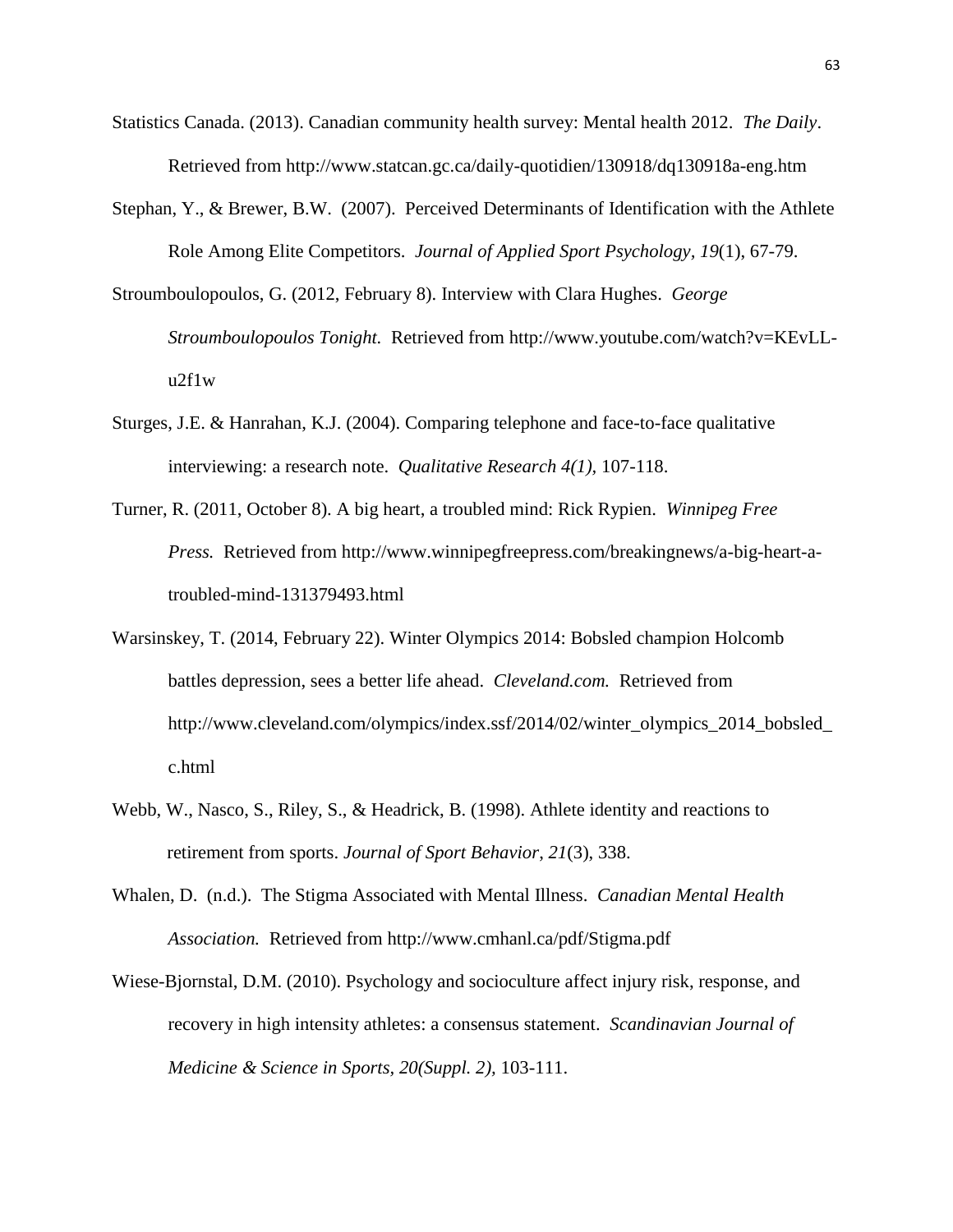Woodsworth, M. (2012, August 12). Athletes face tough come-down after Olympic highs. *ABC Grandstand Sport.* Retrieved from http://www.abc.net.au/news/2012-08-12/athletesface-tough-come-down-after-olympic-highs/4193106

Yang, J., Peek-Asa, C., Corlette, J.D., Cheng, G., Foster, D.T., & Albright, J. (2007). Prevalence of and risk factors associated with symptoms of depression in competitive collegiate student athletes. *Clinical Journal of Sports Medicine, 17(6),* 481-7.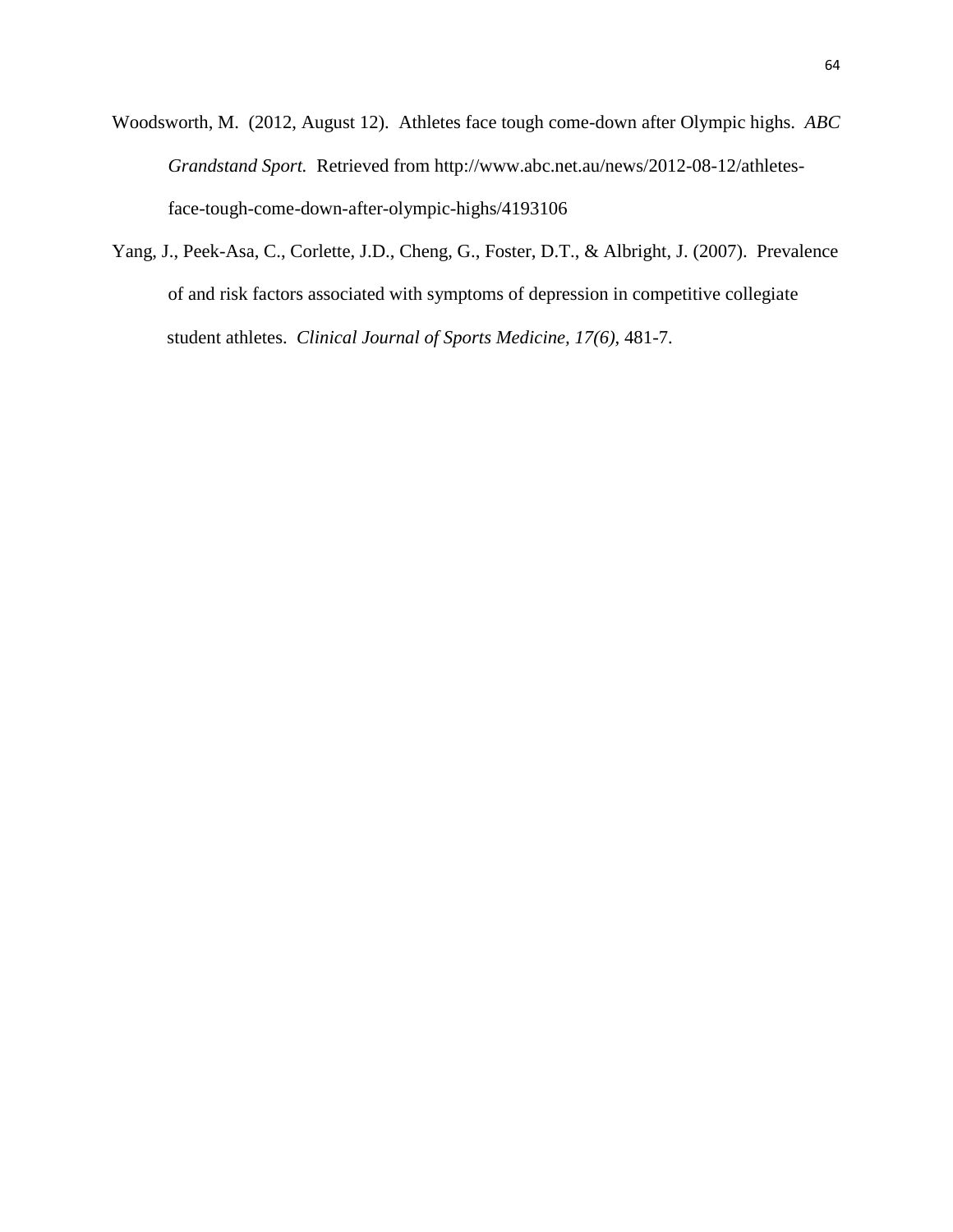# **Table 1: Participant Characteristics**

| Name*                            | <b>Adina</b>            | Joey                        | <b>Maya</b>                 |
|----------------------------------|-------------------------|-----------------------------|-----------------------------|
| <b>Sex</b>                       | Female                  | Female                      | Female                      |
| Start Age in Key Sport           | $\overline{2}$          | $\overline{A}$              | 5                           |
|                                  |                         | $(15$ in similar            |                             |
|                                  |                         | Olympic sport)              |                             |
| Sport Type                       | Individual              | Individual                  | Individual                  |
| <b>Highest Competition</b>       | Junior World            | <b>Olympic Games</b>        | Olympic Games $-$ top 35    |
| Level and Performance            | Championships -         | – medalist                  | Olympic Games (4 years      |
|                                  | Alternate               | <b>Olympic Games</b>        | $later) - top 30$           |
|                                  | Senior Canadian         | $(4 \text{ years later}) -$ |                             |
|                                  | National                | top 10                      |                             |
|                                  | $Championships - top$   |                             |                             |
|                                  | 30 (Final Not           |                             |                             |
|                                  | Reached)                |                             |                             |
| Age of Diagnosis                 | 12                      | 25                          | 23                          |
| Diagnosis                        | <b>Anxiety Disorder</b> | MDD; Anxiety                | <b>MDD</b>                  |
|                                  | $(NOS)**;$              | Disorder                    |                             |
|                                  | Panic Attacks           | $(NOS)$ **; OCD             |                             |
| Age of First (Post-              | 17                      | 29                          | 25                          |
| <b>Transition</b> ) Treatment    | (Second transition)     |                             |                             |
|                                  | came with one year      |                             |                             |
|                                  | left in university)     |                             |                             |
| <b>Current Status at Time of</b> | Retired (Less Than      | Retired (Less               | Active (Returning to Sport) |
| Data Collection (2015)           | 12 Months)              | than 12 Months)             | After 1 Year Break)         |

\* All names are pseudonyms

\*\* NOS – Not otherwise specified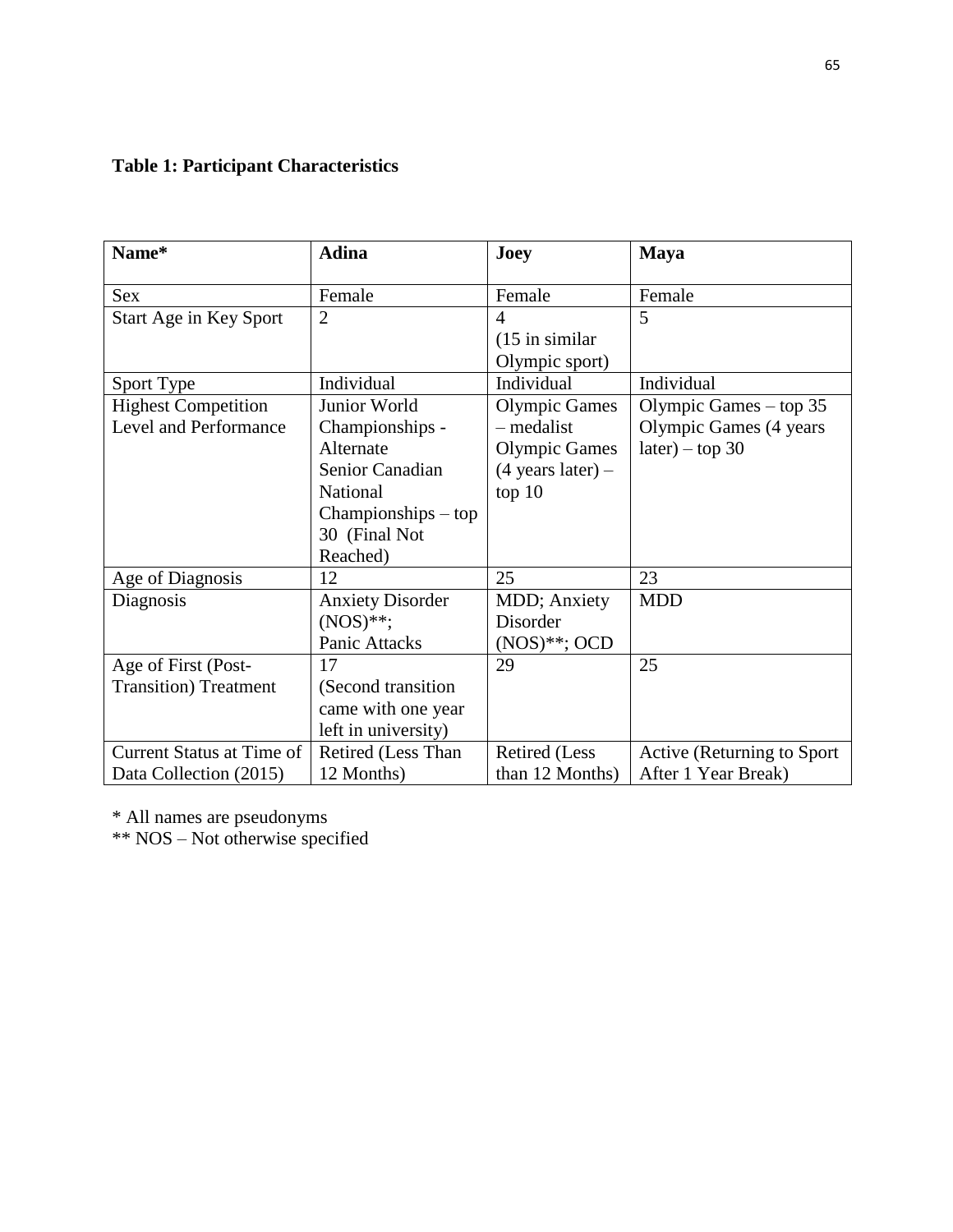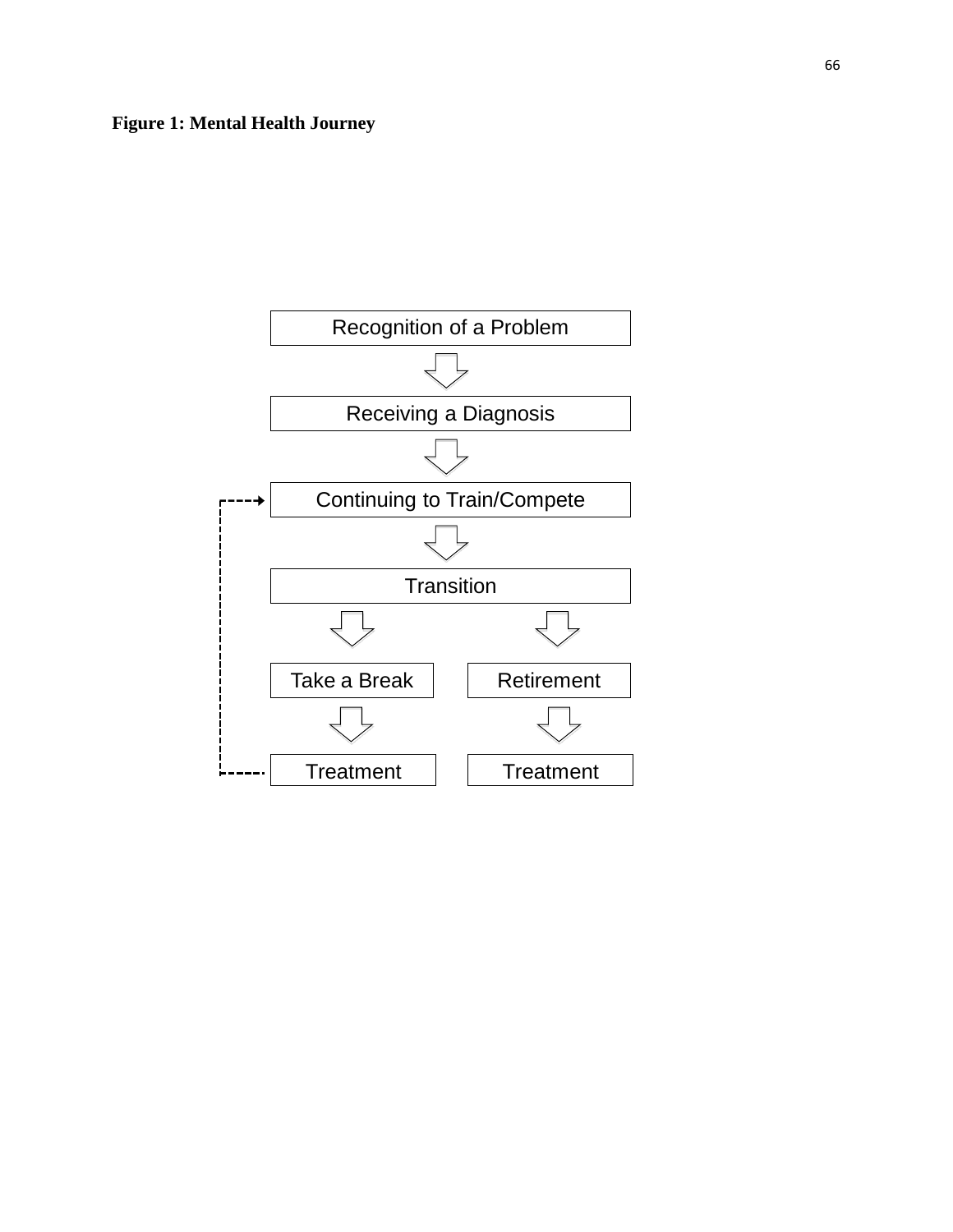## **Appendix A**

#### (Recruitment Letter)

Dear (Name of Athlete),

My name is Lauren Dickler and I am a Masters student at York University in Toronto, Ontario under the supervision of Dr. Jessica Fraser-Thomas.

My Masters research seeks to explore the experiences of high performance Canadian athletes with mood and/or anxiety disorders. It is my hope that this research will help to develop the understanding of the challenges faced by high performance athletes with mood and/or anxiety disorders, help to reduce stigma associated with mental illness and be used to help shape mental health related policy in sport.

I am contacting you because you have publicly discussed your mental health and I am hoping you will be willing to participate in this important study. Participants will be asked to participate in a taped interview that will last approximately 60 minutes, but no longer than 120 minutes. Interviews with participants located in the Greater Toronto Area (GTA) can be conducted at the location of their choice or at York University. For participants not located in the GTA, the interview can be conducted via telephone or Skype. All identifying information will be kept confidential (including, but not limited to, participant names and the sport participants play).

In order to qualify for this study:

- 1) Participants must have received funding from a Canadian National Sport Organization at some point during their athletic career or must have competed at a National level;
- 2) Participants must have been diagnosed with a mood and/or anxiety disorder by a mental health professional (i.e., doctor, psychiatrist, psychologist, social worker, etc.) while they were still competing (i.e., they must have not been diagnosed in retirement) although they may now be retired

Thank you for taking the time to consider my request. With your help, we can work to reduce stigma and educate Canadians on mental illness. If you know anyone who would be interested in participating in the study, please have them contact me at [ldickler@yorku.ca](mailto:ldickler@yorku.ca) or at 416-995-0641.

I look forward to hearing from you.

Yours truly,

Lauren Dickler MA Candidate York University Toronto, Ontario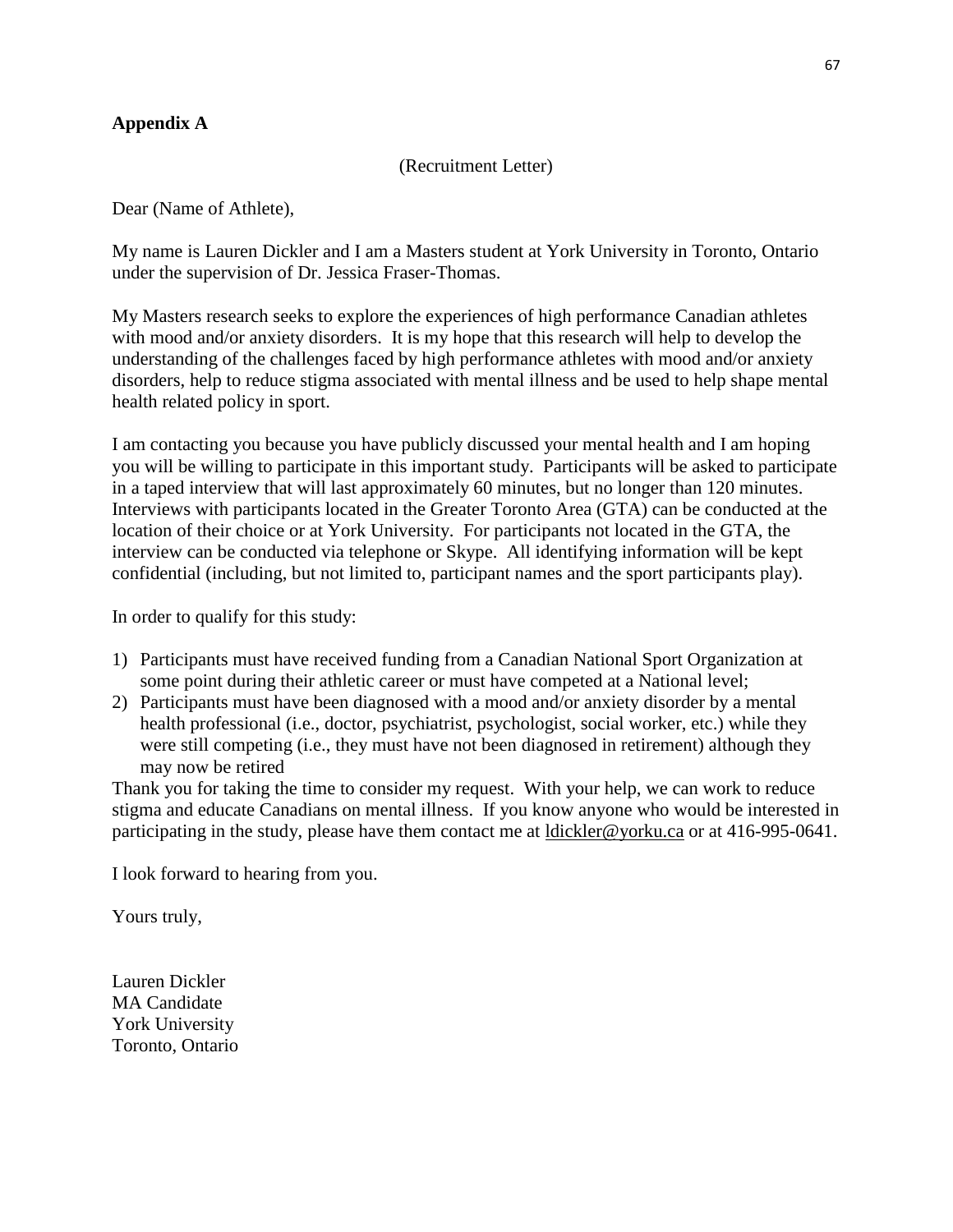# **Appendix B**

## **Interview Guide**

## 1. *Introductions*

#### *Thank you*

I want to thank you for taking the time to meet with me today *Introduce myself* My name is Lauren and I would like to talk to you about your experiences with a mood and/or anxiety disorder

## *Introduce the purpose of the study*

The purpose of this study is to gain an understanding of the experiences of high performance Canadian athletes with a mood and/or anxiety disorder.

Your feedback will provide insight into understanding what it is like to be a high performance athlete with a mood and/or anxiety disorder.

#### *Tape recording*

This interview is being digitally recorded because I don't want to miss any of your comments. I will also be taking some notes during the session.

#### *Duration of the interview*

This interview will take about an hour. If at any point, you feel you need a break, please let me know and we can stop the interview.

#### *Consent Form and Confidentiality*

Before we start the interview, I want to review the Consent Form. As a reminder, any information I include in my report will not identify you as a respondent. You don't have to talk about anything you don't want to and you may end the interview at any time.

# *Opportunity for questions*

Do you have any questions so far?

- 2. Tell me about yourself and the sport you play (played) *Prompts*
	- How did you get started?
	- Tell me about your progress through the Canadian sport system.
- 3. At what age and what year were you diagnosed with a mood and/or anxiety disorder?
- 4. What was the diagnosis?
- 5. Who diagnosed you? *Prompts*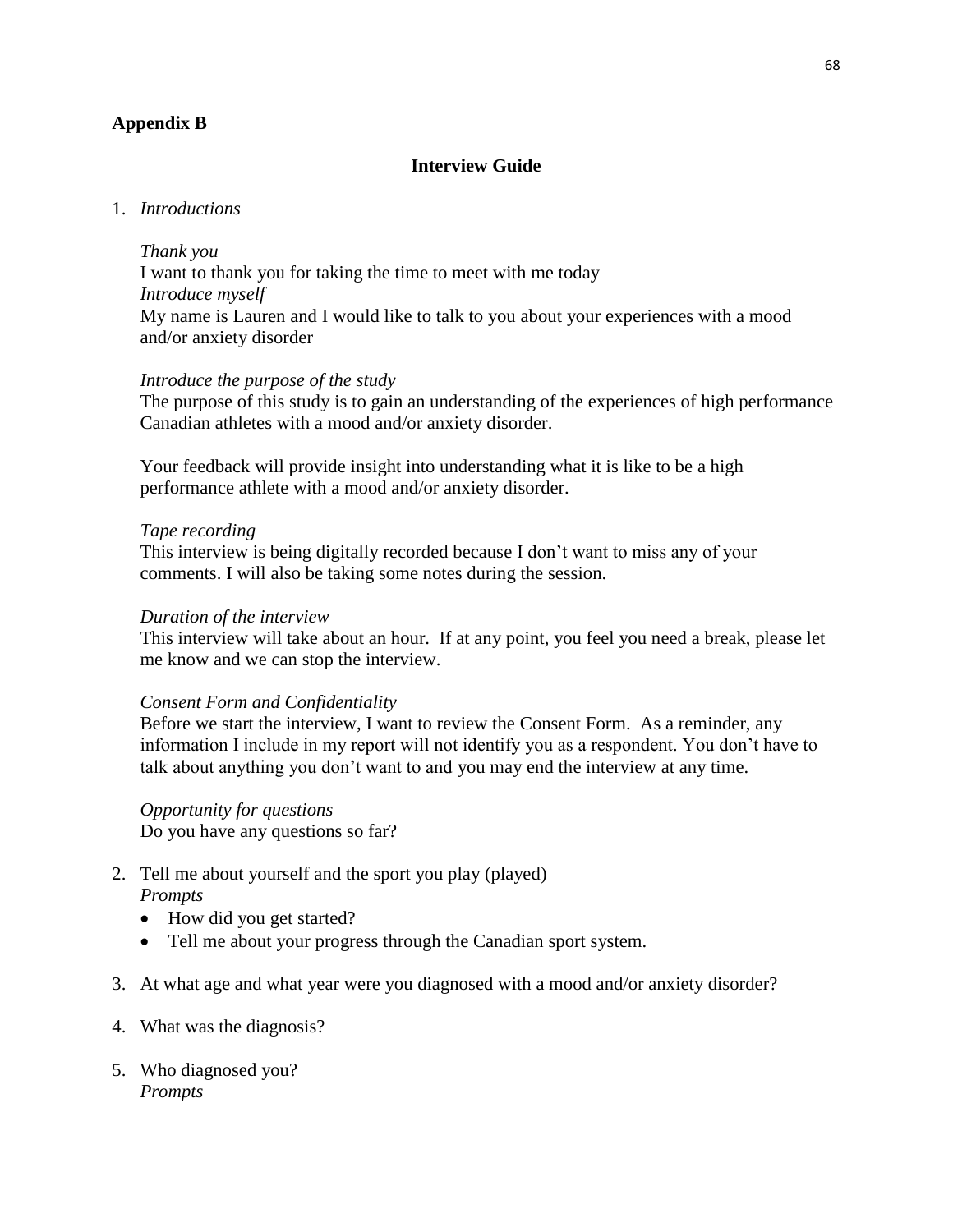- Personal physician? Team physician? Psychologist accessed via Canadian Sport Centres?
- 6. You said you were diagnosed in (fill in year). Can you take me through the process leading up to your diagnosis?

# *Prompts:*

- How did you feel emotionally/mentally/physically?
- You said (fill in based on answer to #5) diagnosed you. What was the purpose of your appointment with him/her? Annual physical? Pre-season physical? Generally feeling unwell?
- During this time, did the way you were feeling affect your training/competing? How?
- Were there any changes to your relationships with your coach/teammates?
- 7. Once you received the diagnosis of (fill in diagnosis), how did you react?

# *Prompts:*

- Acceptance/denial?
- Did you tell people right away? If so, who? If not, why?
- Continue competing in your sport? Take a break? Why did you make this decision?
- What were you expecting to hear was wrong with you?
- 8. How did the diagnosis influence your experiences as an athlete initially, and over time?

# *Prompts:*

- How did you manage your symptoms?
- Did you face any challenges in training?
- Did you face any challenges in competing?
- How did you navigate recognizing and managing triggers?
- Did treatment (for example, medication, therapy) provide any challenges?
- Did you face any challenges in training/competing?
- How did you navigate these challenges?
- Do you feel the experience changed you? How?
- 9. When you were told the diagnosis, how did it influence the way you saw yourself?
- 10. When you told people about your diagnosis, how did they react?

# *Prompts:*

- Coaches
- Teammates
- Fellow Competitors
- Media
- Sponsors
- Fans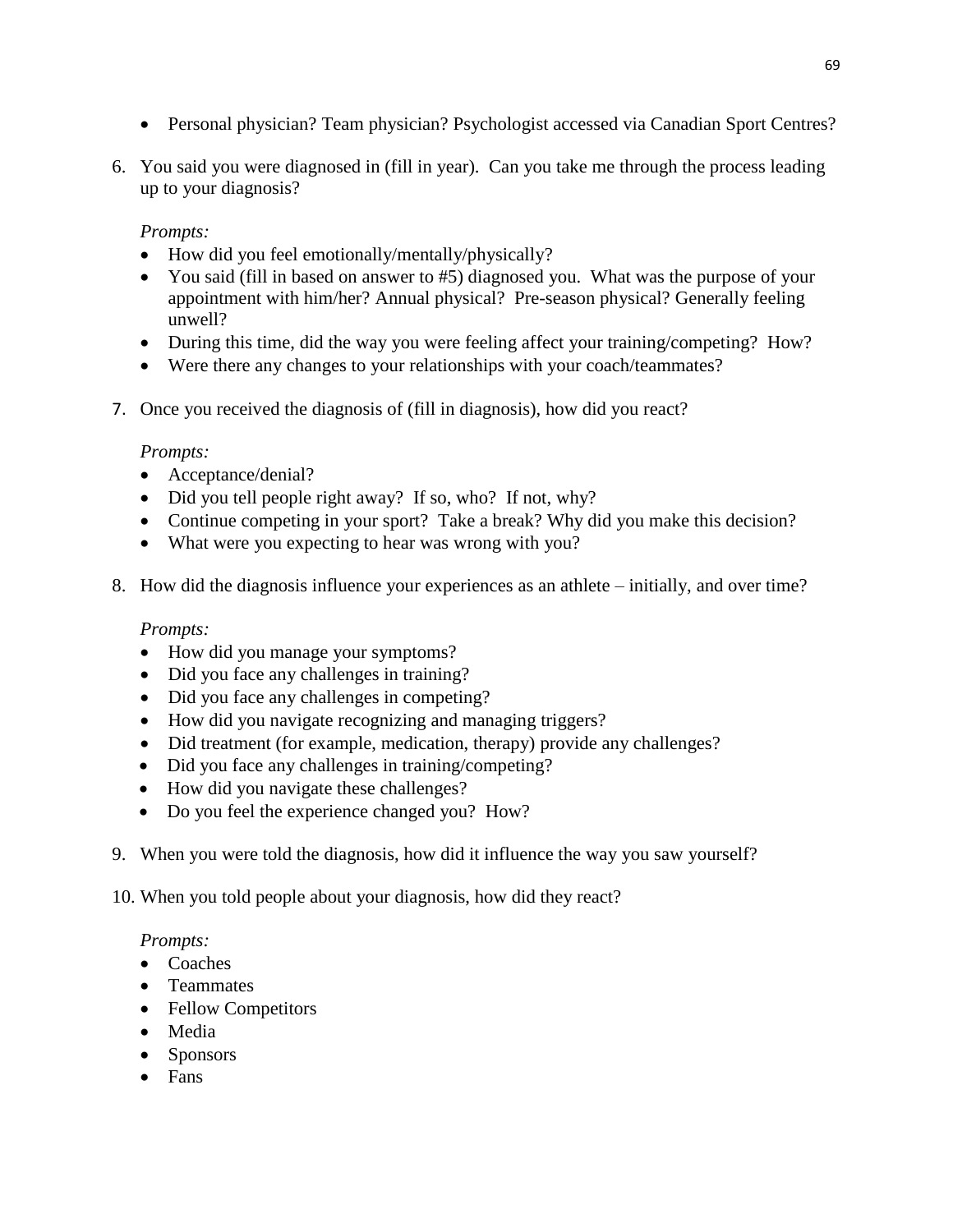11. What are you currently doing to manage your (fill in the blank with diagnosis)?

# *Prompts:*

- (For those who are retired) how has the management changed since you are no longer actively competing?
- 12. What do you think people in sport need to know about working with athletes with mood and/or anxiety disorders?

# *Prompts:*

- Coaches
- **•** Teammates
- Administrators
- 13. What services/resources were helpful in your recovery?

# *Prompts:*

- Canadian Sport Institute? Team physicians? Private health care providers?
- What services/resources would have been helpful?
- 14. What advice would you give to other athletes who might be struggling with mood and/or anxiety disorders?
- 15. Closing Remarks

I want to thank you for your time today. You insights will be valuable in helping us gain a better understanding of being a high performance athlete with a mood and/or anxiety disorder.

Do you have any questions for me?

Is there anything else you would like to add?

Again, thank you for participating in the interview. If you feel that you want to add anything, please feel free to contact me.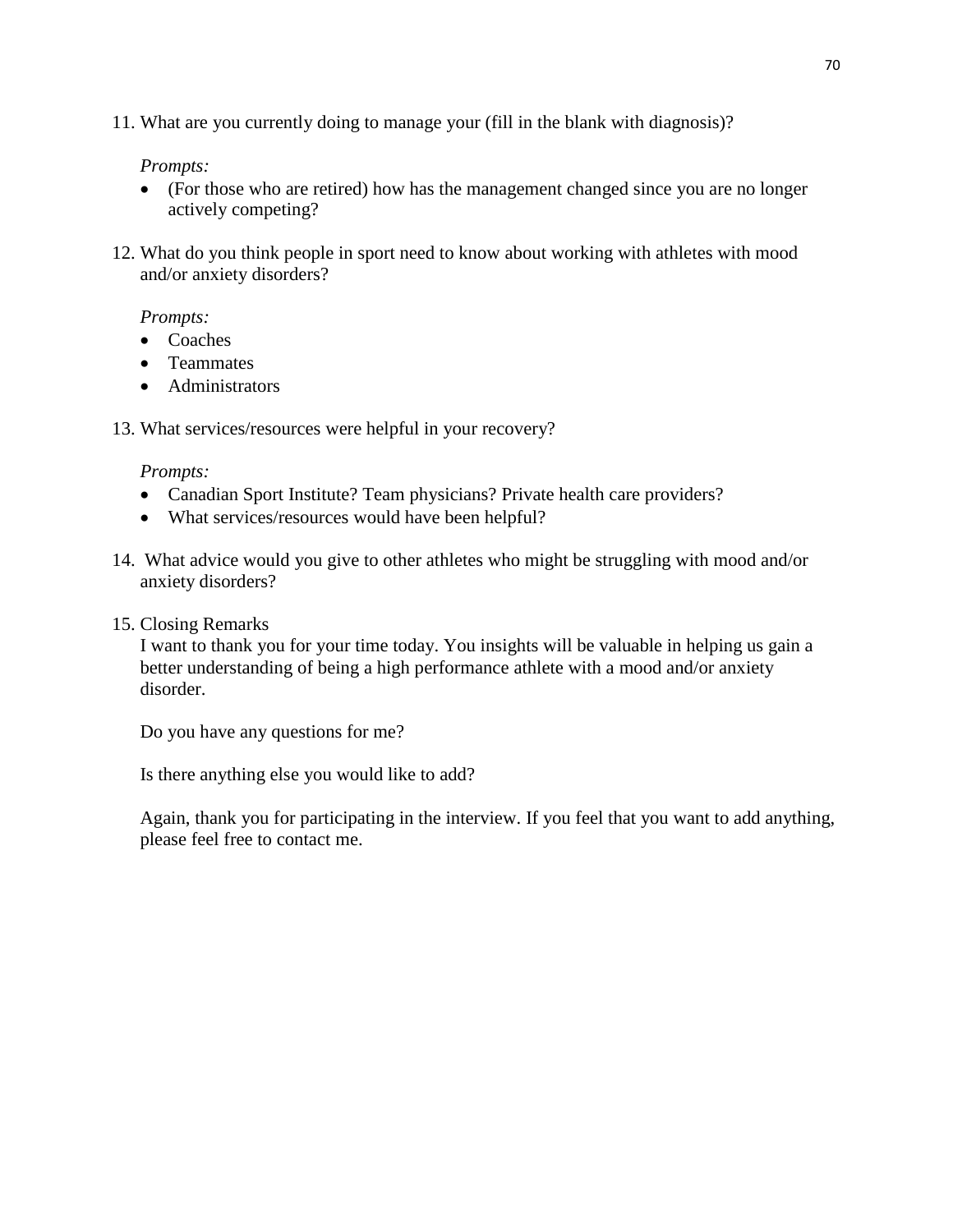## **Appendix C**

# **Informed Consent Form**

# **Exploring the Experiences of High Performance Canadian Athletes with Mood**

## **and/or Anxiety Disorders**

**Researchers**: Lauren Dickler, Master of Arts Candidate, Chemistry Building, Room 158, 4700 Keele St. Toronto, ON, M3J 1P3, [ldickler@yorku.ca,](mailto:ldickler@yorku.ca) 416-995-0641; Dr. Jessica Fraser-Thomas, Assistant Professor, Norman Bethune College, Room 350,4700 Keele St. Toronto, ON, M3J 1P3, [jft@yorku.ca,](mailto:jft@yorku.ca) 416-736-2100 x20952.

**Purpose of the Research:** This research will explore the experiences of high performance Canadian athletes with mood and/or anxiety disorders. It seeks to understand how mood and/or anxiety disorders are recognized and diagnosed in high performance athletes and to understand the common challenges faced and how high performance athletes work to overcome them*.* 

**What You Will Be Asked to Do in the Research**: Engage in a semi-structured interview about your experiences as a high performance Canadian athlete with a mood and/or anxiety disorder. It is estimated that the study will require approximately 60 minutes of your time.

**Risks and Discomforts**: We do not foresee any risks or discomfort from your participation in the research.

**Benefits of the Research and Benefits to You**: While there are no direct benefits of participation, it is expected that you will enjoy sharing your experiences with a researcher interested in this field of study. Findings of this study will provide insight into the experiences of high performance Canadian athletes with mood and/or anxiety disorders, which may contribute to mental health related policy in the Canadian sport system.

**Voluntary Participation**: Your participation in the study is completely voluntary and you may choose to stop participating at any time. Your decision not to volunteer will not influence the nature of the ongoing relationship you may have with the researchers or the nature of your relationship with York University either now, or in the future.

**Withdrawal from the Study**: You can stop participating in the study at any time, for any reason, if you so decide. Your decision to stop participating, or to refuse to answer particular questions, will not affect your relationship with the researchers, York University, or any other group associated with this project. In the event you withdraw from the study, all associated data collected will be immediately destroyed wherever possible.

**Confidentiality**: Unless you choose otherwise, all information you supply during the research will be held in confidence and unless you specifically indicate your consent, your name and any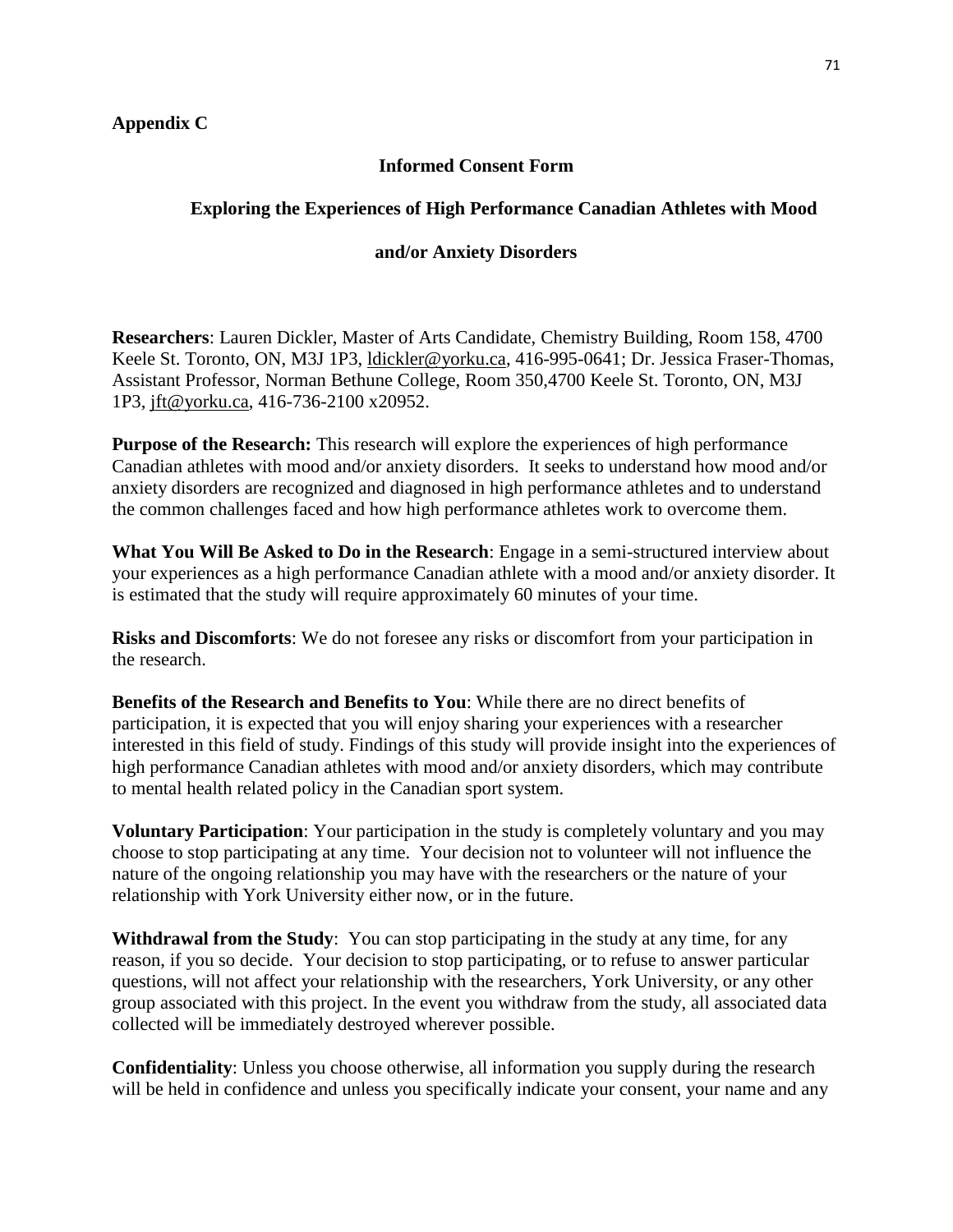identifying characteristics will not appear in any report or publication of the research. The data will be collected using a digital recording device and handwritten notes.Your data will be safely stored in a locked facility and on a password protected computer and only the primary researcher and her supervisor will have access to this information. Data will be filed for four years and will subsequently be destroyed (handwritten notes will be shredded and digital recordings will be erased). Confidentiality will be provided to the fullest extent possible by law.

**Questions About the Research?** If you have questions about the research in general or about your role in the study, please feel free to contact Lauren Dickler (telephone 416-995-0641, or email [ldickler@yorku.ca\)](mailto:ldickler@yorku.ca) or her supervisor Dr. Jessica Fraser-Thomas (telephone 416-736-2100, ext. 20952, or email jft@yorku.ca). This research has been reviewed and approved by the Human Participants Review Sub-Committee, York University's Ethics Review Board and conforms to the standards of the Canadian Tri-Council Research Ethics guidelines. If you have any questions about this process, or about your rights as a participant in the study, please contact the Sr. Manager & Policy Advisor for the Office of Research Ethics,  $5<sup>th</sup>$  Floor, York Research Tower, York University (telephone 416-736-5914 or e-mail [ore@yorku.ca\)](mailto:ore@yorku.ca).

# **Legal Rights and Signatures**:

I *,* consent to participate in *Exploring the experiences of high performance Canadian athletes with mood and/or anxiety disorders* conducted by Lauren Dickler. I have understood the nature of this project and wish to participate. I am not waiving any of my legal rights by signing this form. My signature below indicates my consent.

**Signature Date**  Participant

**Signature Date**  Principal Investigator